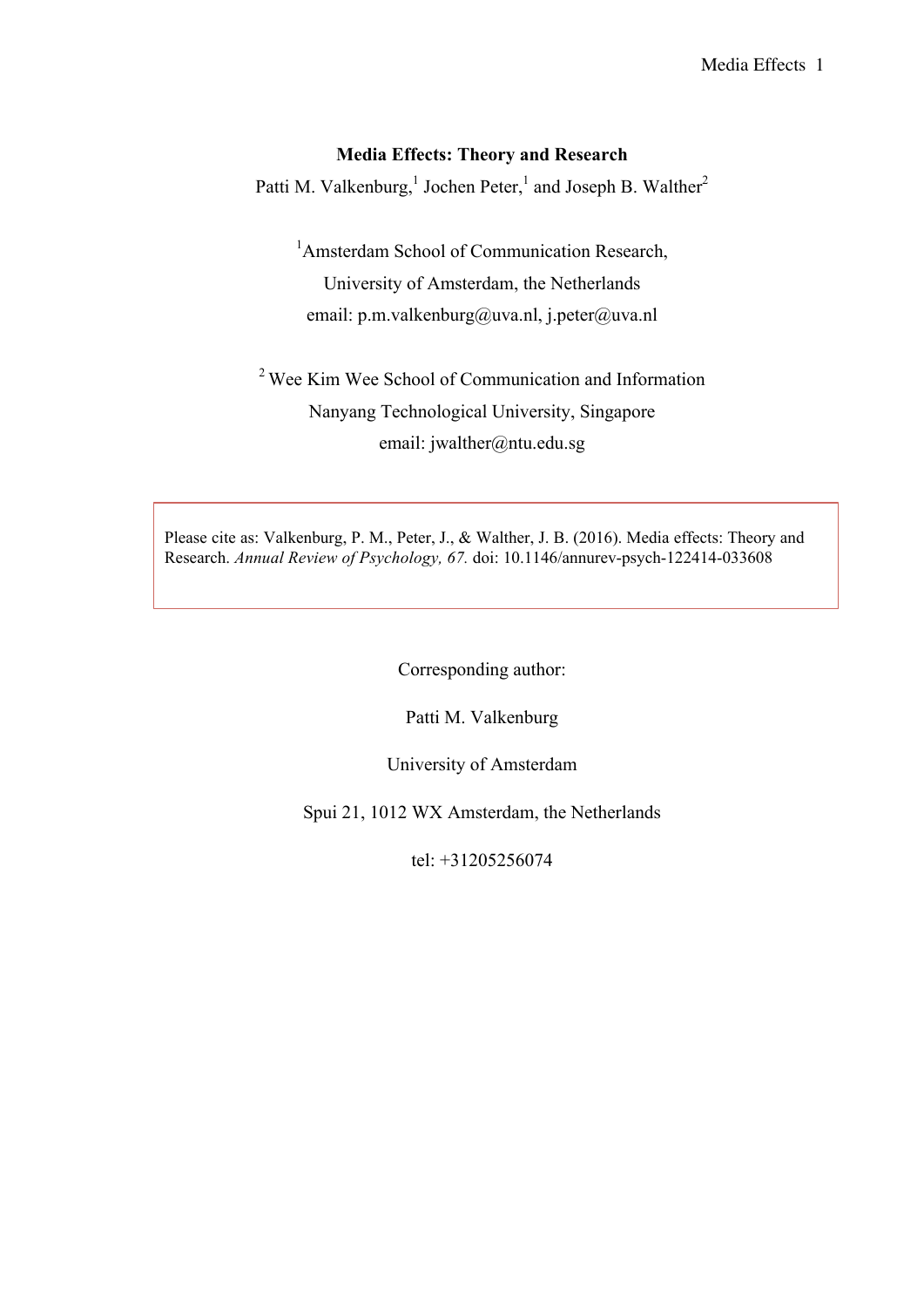# **Keywords**

Media effects theory, selective exposure, media violence, computer-mediated communication (CMC), mass communication, mass media, meta-analysis.

# **Abstract**

The aim of this review is to analyze trends and commonalities among prominent theories of media effects. On the basis of exemplary meta-analyses of media effects and bibliometric studies of well-cited theories, we identify and discuss five features of media effects theories as well as their empirical support. Each of these features specifies the conditions under which media may produce effects on certain types of individuals. Our review ends with a discussion of media effects in newer media environments. This includes theories of computer-mediated communication, the development of which appears to share a similar pattern of reformulation from unidirectional, receiver-oriented views, to theories that recognize the transactional nature of communication. We conclude by outlining challenges and promising avenues for future research.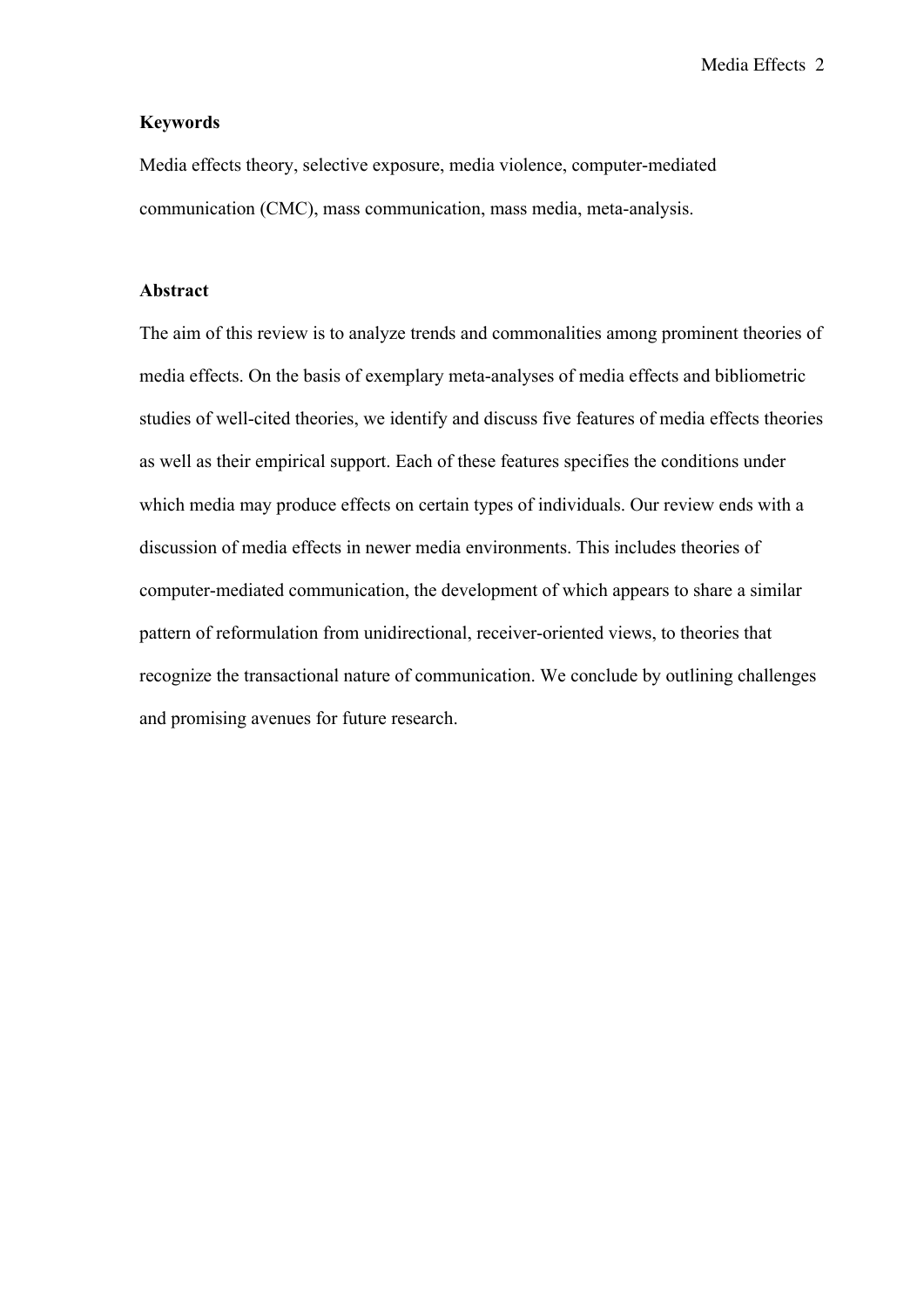**Contents**

**INTRODUCTION**

**Meta-Analyses of Media Effects**

**FIVE FEATURES OF MEDIA EFFECTS THEORIES** 

**Feature 1: Selectivity of Media Use**

**Feature 2: Media Properties as Predictors**

**Feature 3: Media Effects are Indirect** 

**Feature 4: Media Effects are Conditional**

**Feature 5: Media Effects are Transactional**

**'MEDIA EFFECTS' IN THE NEWER MEDIA ENVIRONMENT**

**Computer-Mediated Communication Theories**

**Mass Self-Communication and Expression Effects**

**CONCLUSION**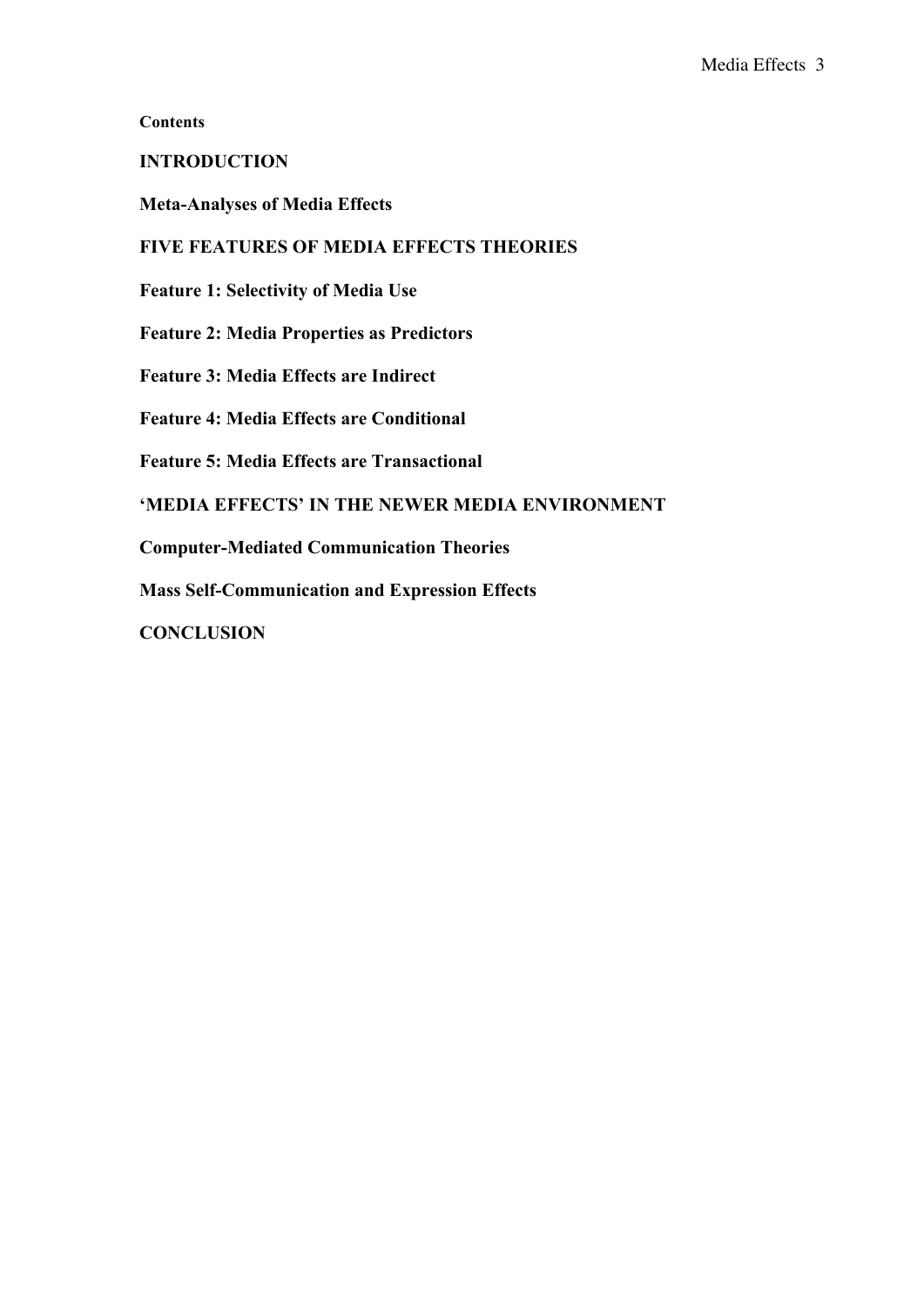#### **INTRODUCTION**

Research on the effects of media originated under the umbrella term *mass* communication research. The last five reviews on the effects of media that appeared in the *Annual Review of Psychology* include the word 'mass' in their titles (Liebert & Schwartzberg 1977, Roberts & Bachen 1981, Schramm 1962, Tannenbaum & Greenberg 1968, Weiss, 1971). The concept of mass communication arose during the 1920s as a response to new opportunities to reach large audiences via the mass media: newspapers, radio, and film (McQuail 2010). However, *mass* refers not only to the size of the audience that mass media reach, but also to uniform consumption, uniform impacts, and anonymity, notions that are progressively incompatible with contemporary media use.

Since the 1980s, media use has become increasingly individualized and, with the advent of the internet, has also taken a decidedly personalized character. This increase in individualization and personalization of media use has enabled a form of communication that Castells (2007) has called *mass self-*communication. Mass self-communication shares with mass communication the notions that messages are transmitted to potentially large audiences, and that the reception of media content is self-selected: Media users select media content to serve their own needs, regardless of whether those needs match the intent of the generator of the content (McQuail 2010). However, whereas mass communication research focuses only on media reception processes, mass self-communication focuses on media reception and generation processes, and, thus, on the effects of media generation on the generators themselves (Castells 2007).

The current co-existence of mass communication (e.g. via newspapers, radio, and television) with mass self-communication (e.g. via social media) is reflected in the structure and content of this article. The aim of this review is to assess the most important media effects theories that have emerged in the past three decades, and to chart the development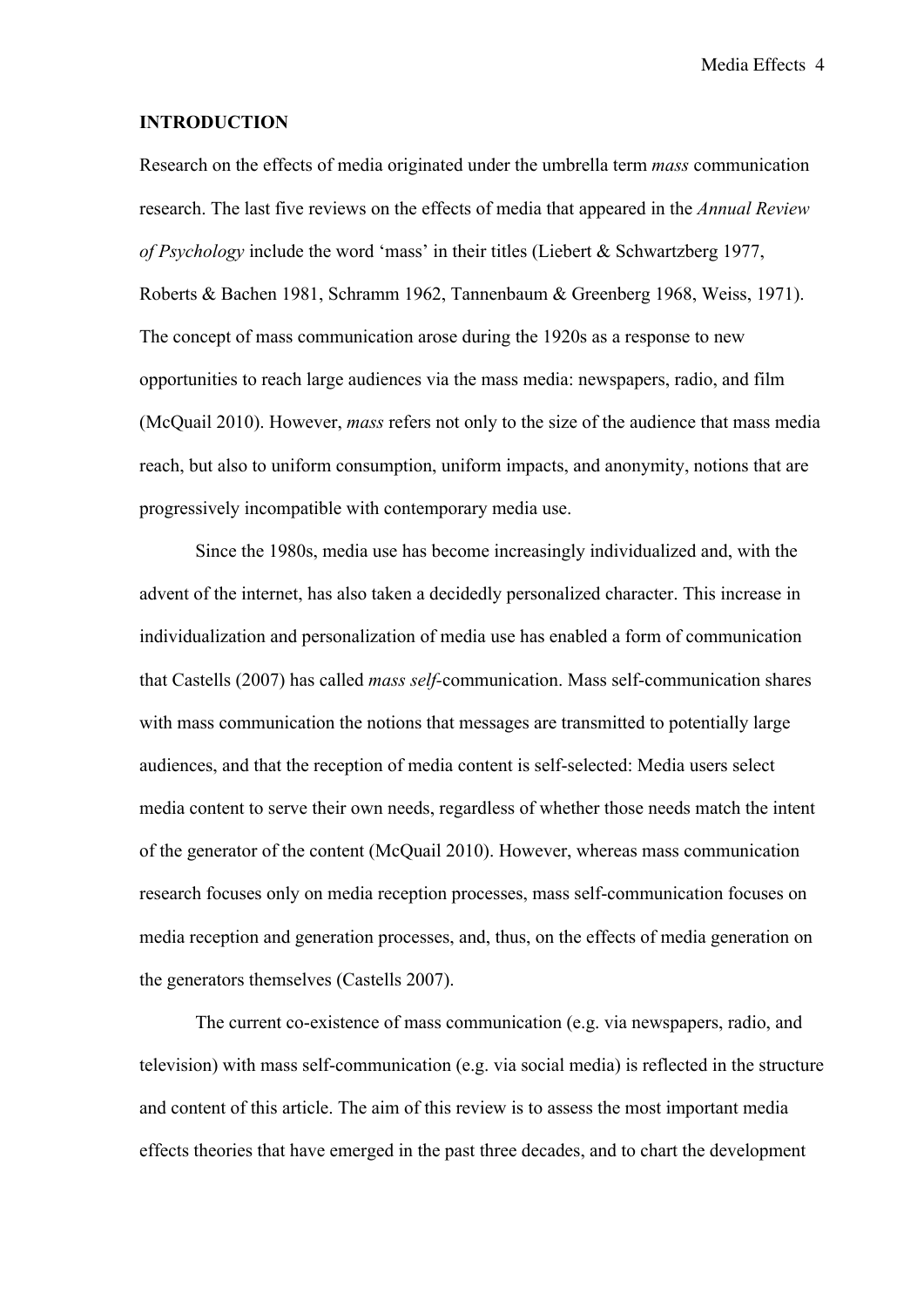of media effects thinking from its roots in assumptions about unidirectional effects to contemporary recognition of complex reciprocal interactions. To do so, we do not aim to discuss each of the theories of media effects that have emerged successively. Instead, we start with a brief overview of approaches and their summary by way of several exemplary meta-analyses of media effects. We then organize our review around five important features of media effects theories, including their analytic implications and empirical support. Subsequently, we describe the effects of mass self-communication in the newer media environment. We briefly discuss the historical development of theories of computermediated communication (CMC), including the state of present-day CMC theories and research. We conclude by outlining challenges and promising avenues for future research.

# **Meta-Analyses of Media Effects**

Research on the effects of media emerged between the 1920s and 1930s, but it became a prominent focus only at the end of the 1950s, after the introduction of television and the emergence of academic communication departments in Europe and the US (but see: Hovland et al 1953, Katz & Lazarsfeld 1955, Lazarsfeld et al 1948). These developments generated a proliferation of media effects theories and research, albeit initially, as in other social science disciplines, at a fairly basic level. By the 1980s, thousands of empirical studies had been published investigating the cognitive, emotional, attitudinal, and behavioral effects of media on children and adults (Potter 2012, Potter & Riddle 2007). Moreover, since the 1990s, a sizeable number of meta-analyses have synthesized the results of these empirical studies. Table 1 presents a list of 20 examples of meta-analyses on media effects that have appeared in the past two decades. These meta-analyses were selected because together they cover the broad plenitude of media effects that have been investigated since the 1960s, ranging from the effects of exposure to media violence on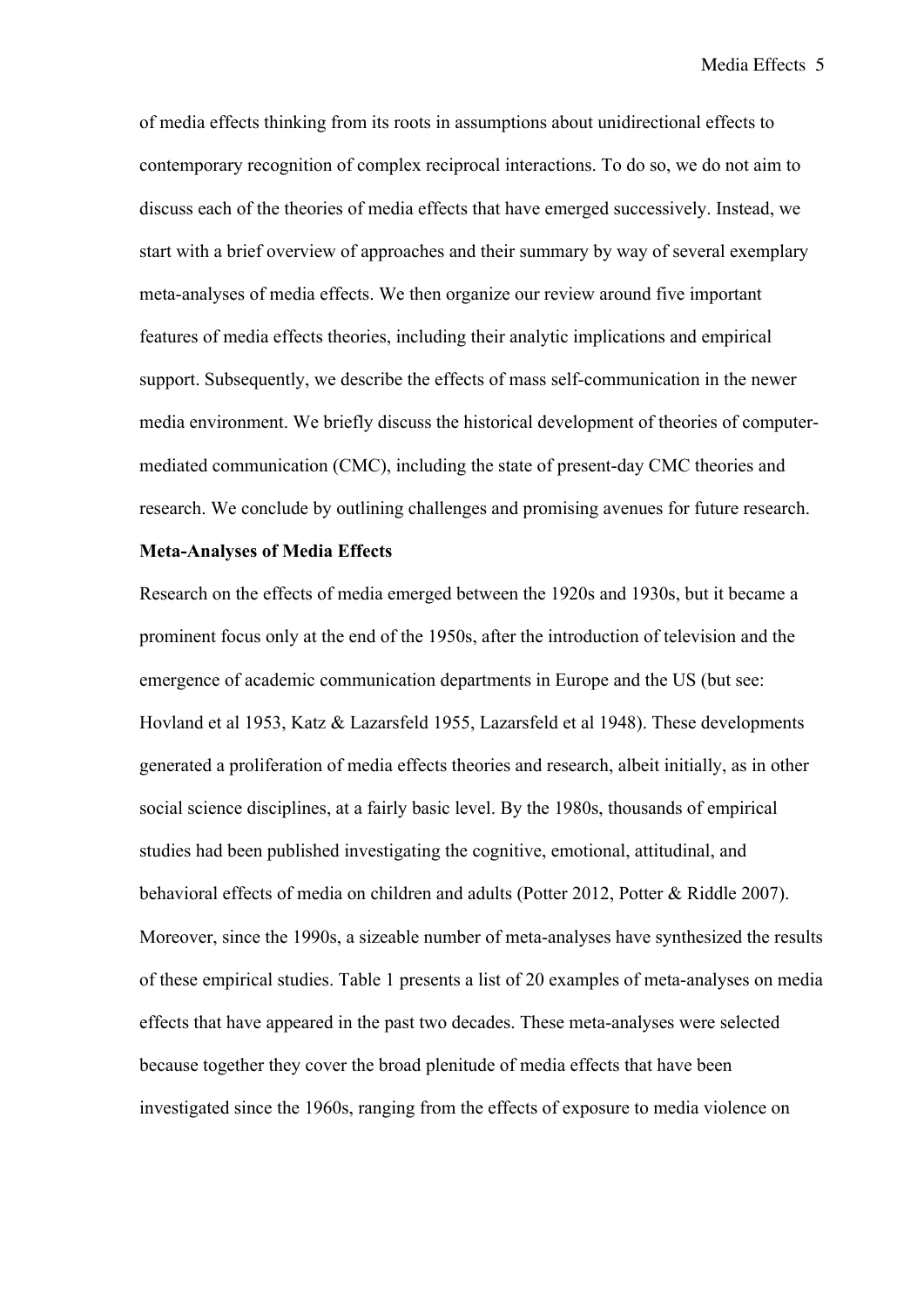aggression and of advertising on purchase behavior, to the effects of internet use on political engagement and of Facebook use on loneliness.

Meta-analyses of media effects have typically yielded small to moderate effects sizes that lie between  $r = .10$  and  $r = .20$ , with some deviations. For example, as Table 1 shows, meta-analyses of the effects of violent computer games on aggressive behavior have reported effect sizes of *r* = .08 (Ferguson & Kilburn 2009), *r* = .15 (Sherry 2001), and *r =* .19 (Anderson & Bushman 2001, Anderson et al 2010). Meta-analyses of the effects of health campaigns on health behavior have yielded effects sizes between  $r = .04$  and  $r = .15$  (Snyder et al 2004), and those of the effects of media use on body satisfaction between  $r = .08$ (Holmstrom 2004), and *r* = .14 (Grabe et al 2008).

Although small to medium effect sizes are common in many disciplines (Valkenburg & Peter 2013b), several researchers have argued that the small media effects reported defy common sense because everyday experience offers many anecdotal examples of strong media effects (e.g. McGuire 1986). For example, even though a recent meta-analysis of studies into the effects of fear-provoking media on children's fright reactions yielded a small to moderate average effect on fear and anxiety (*r* = .18; Pearce & Field 2015), severe mediainduced emotional reactions around the clinical threshold have been observed in small subgroups of children (Pearce & Field 2015).

Such discrepancies in results are less contradictory than they seem at first sight. They suggest that there are strong individual differences in susceptibility to media effects. Metaanalyses of media effects typically focus on main effects or group-level moderator effects. As a result, they do not highlight more subtle yet potent individual differences (Pearce & Field 2015). In the past four decades, media effects theories have tried to specify the conditions under which media produce effects on certain individuals. There are several explanations of why media effects are limited when observed in large heterogeneous groups.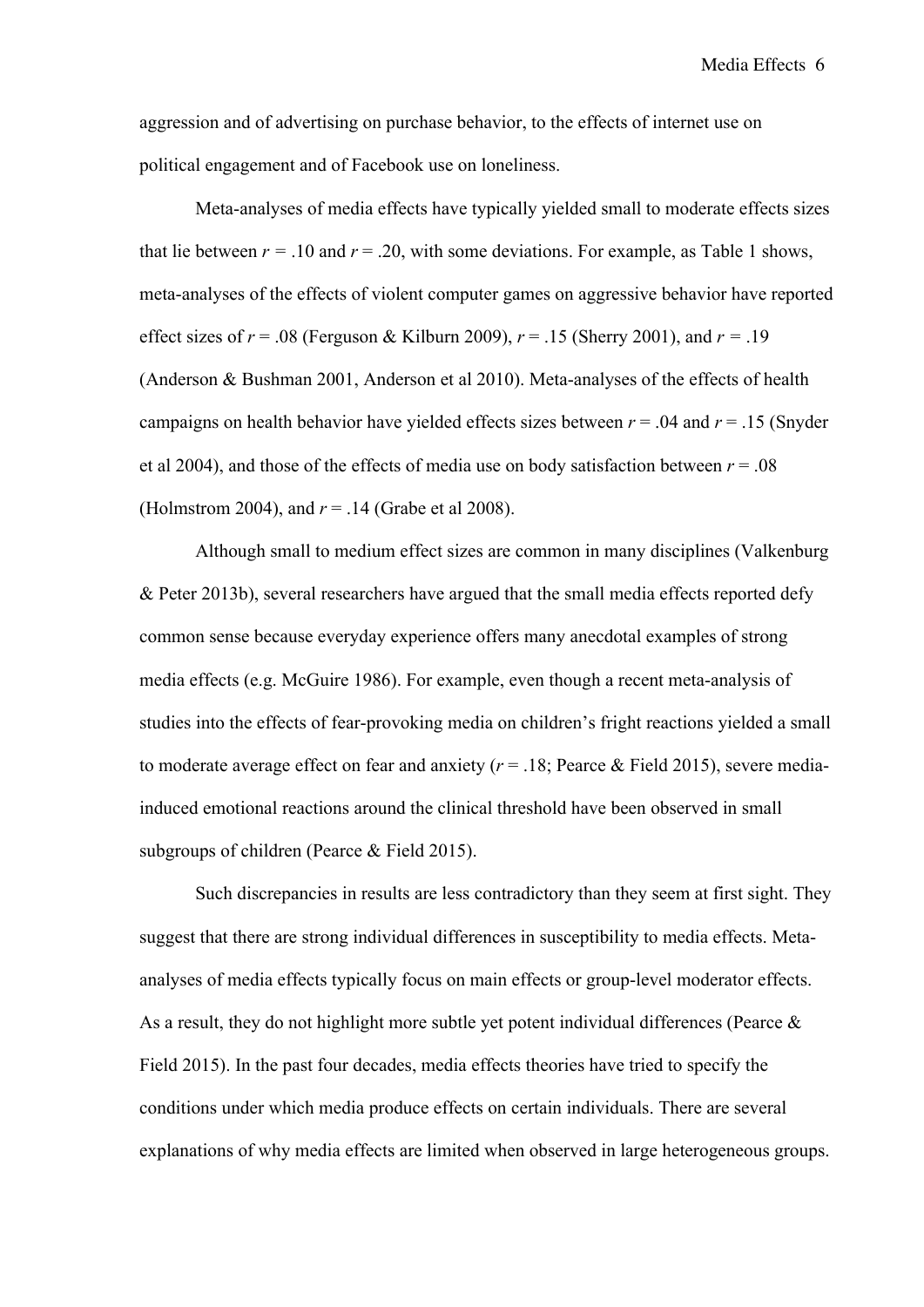These explanations are grounded in five specific features of media effects theories. Four of these features have been identified earlier by Valkenburg and Peter (2013a), albeit in less detail. This review both complements and extends Valkenburg and Peter's analysis by adding more evidence, and seeking parallels between the mass communication and mass self-communication literature.

## **FIVE FEATURES OF MEDIA EFFECTS THEORIES**

The focus of this review is on micro-level media effects theories. Several bibliographic analyses have tried to document the state of the art of both micro- and macro-level media effects theories in the scholarly journals (Bryant & Miron 2004, Potter 2012, Potter & Riddle 2007). Table 2 lists the micro-level media effects theories that have been identified as particularly well-cited in these bibliographic studies. Valkenburg and Peter (2013a) have recently attempted to organize existing micro-level media effects theories in terms of their basic assumptions. They observed that these theories differ substantially in how they conceptualize the media effects process. Some theories, particularly the earlier ones, focus primarily on unidirectional linear relationships between media use and certain outcomes (e.g. Cultivation Theory; Gerbner et al 1980). Other, more comprehensive theories (e.g. Bandura 2009, Slater 2007) pay more attention to the interaction between media factors (media use, media processing) and non-media factors (e.g. disposition, social context). When looking over the existing media effects theories, they can be organized along the following five global features that address the relationships between both media factors and non-media factors and specify the boundary conditions of media effects.

# **Feature 1: Selectivity of Media Use**

A first feature of media effects theories that specifies the boundary conditions of media effects involves the selectivity paradigm. The two propositions of this paradigm are that (a) people only attend to a limited number of messages out of the constellation of messages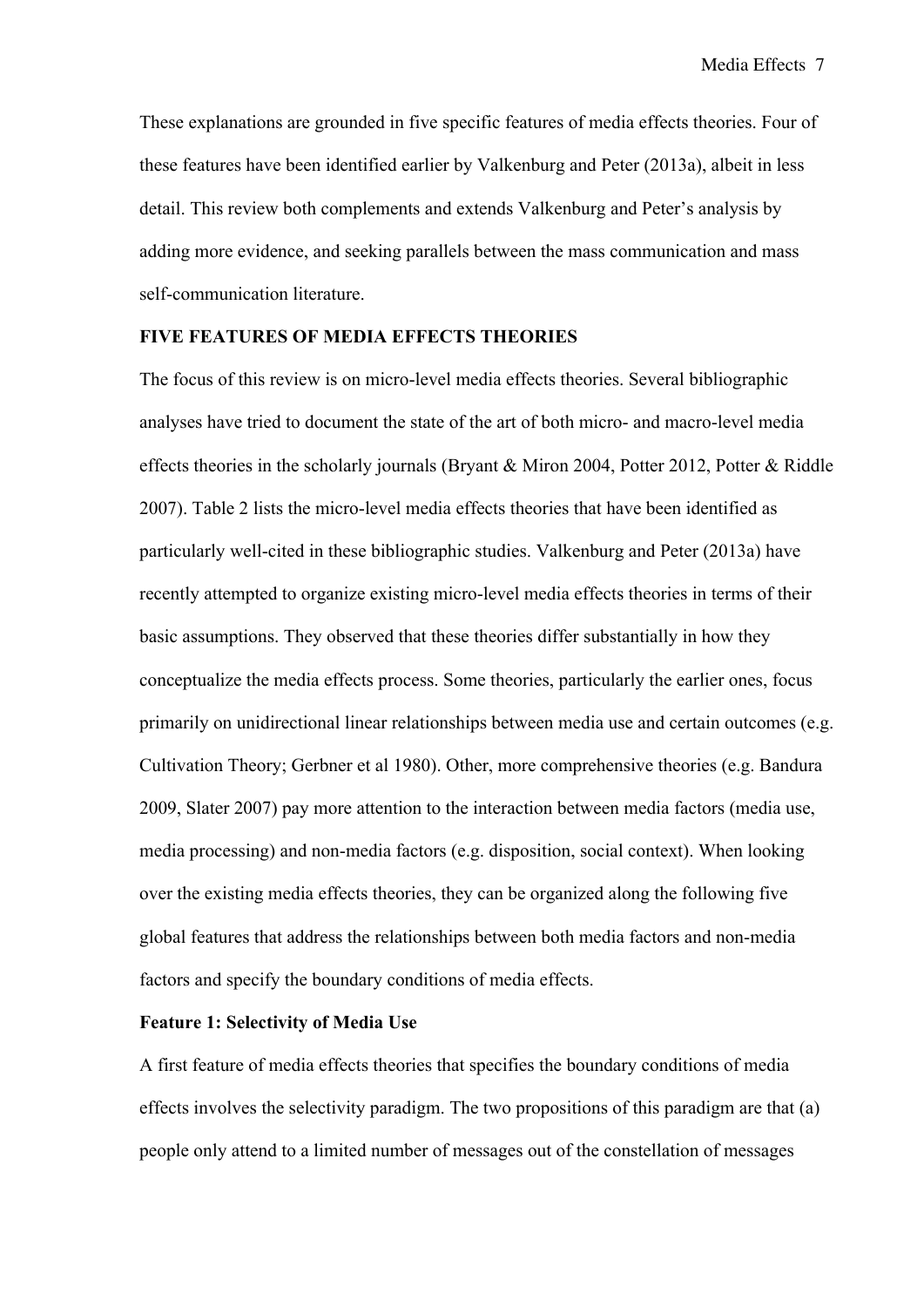that can potentially attract their attention, and (b) only those messages they select have the potential to influence them (Klapper 1960, Knobloch-Westerwick 2015, Rubin 2009). More than 60 years ago, researchers discovered that people do not randomly attend to media, but rather focus on certain messages as a result of specific social or psychological needs or beliefs (Katz & Lazarsfeld 1955). For example, in their classic study of the 1940 U.S. presidential election, Lazarsfeld et al (1948) suggested that people often seek out political content that reinforces their beliefs while they avoid content that was meant to change their opinions. This insight led the researchers to conclude that the power of media to change attitudes or behavior is limited (Klapper 1960; Lazarsfeld et al 1948).

The selectivity paradigm, so coined in the 1940s, has been further elaborated into two theoretical perspectives: Uses-and-Gratifications (Katz et al 1973, Rosengren 1974, Rubin 2009) and Selective Exposure Theory (Knobloch-Westerwick 2015, Zillmann & Bryant 1985). Both the Uses-and-Gratifications and Selective Exposure Theory postulate that individuals select media in response to their needs or desires, and that a variety of psychological and social factors guide and filter this selection. Both theories also propose that media use is a precursor to consequences (named 'obtained gratifications' in Uses-Gratifications-Theory and 'media effects' in Selective Exposure Theory). An important difference between the two theories is that Uses-and-Gratifications Theory conceptualizes media users as rational and aware of their selection motives, whereas Selective Exposure Theory argues that media users are often not aware, or at least not fully aware, of their selection motives. This difference in conceptualization of the media user has methodological consequences. For example, in line with the assumption that users can articulate their motives for using media, research based on the Uses-and-Gratifications Theory mainly uses self-reports to gauge media use behavior. In contrast, research based on Selective Exposure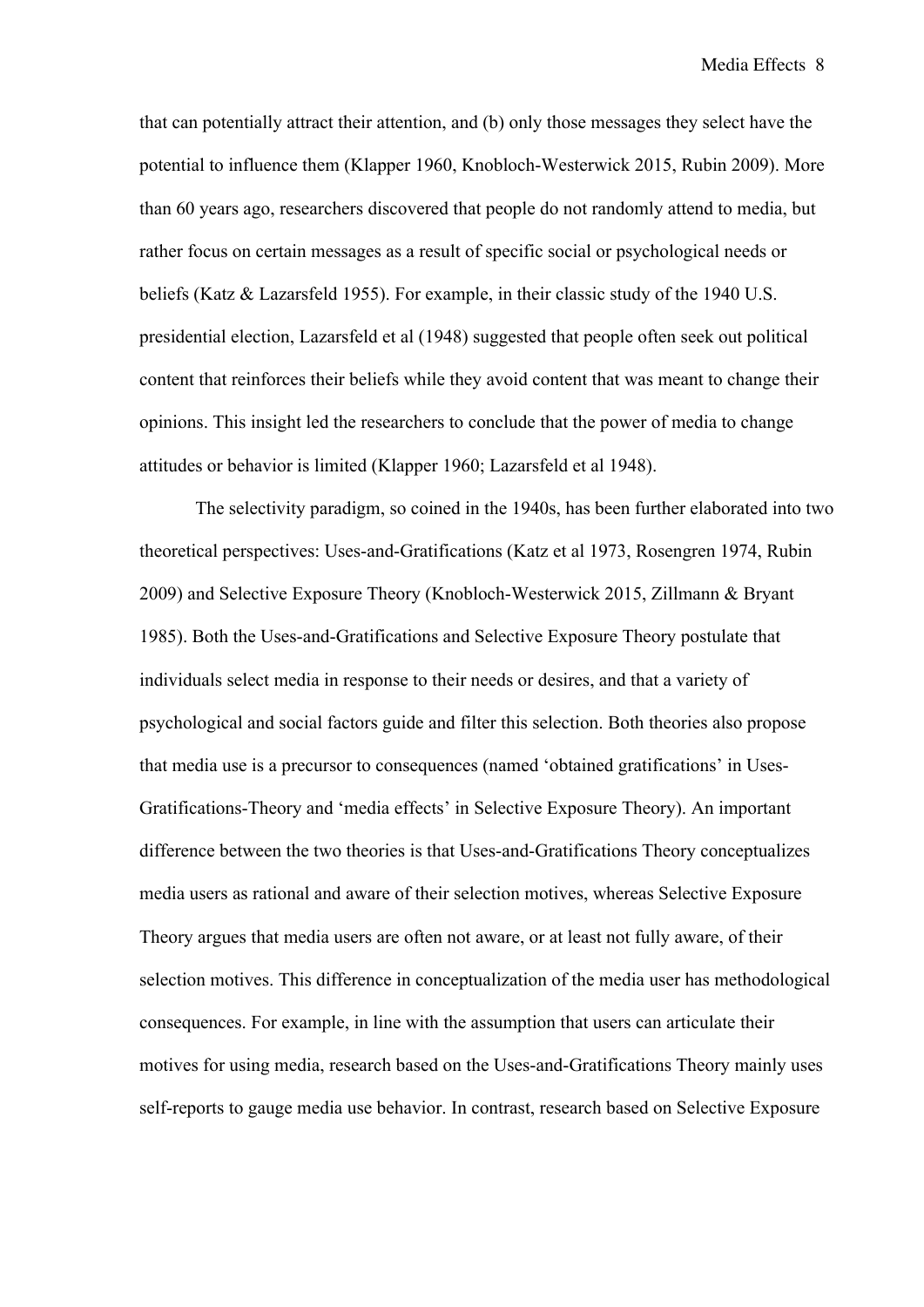Theory typically uses unobtrusive observational methods of users' selective exposure to media (Knobloch-Westerwick 2015).

The selectivity approach emerged in the 1940s as a new paradigm that aimed to show that it is more relevant to investigate "what people do with the media" than "what media do to people" (Katz 1959, p. 2). Most of the early studies within this new paradigm conceptualized media use as the outcome; post-exposure processes received less attention. In the past decade, however, the selectivity paradigm has become an integrated part of general media effects theories (e.g. Social Cognitive Theory, Bandura 2009; Conditional Model of Political Communication Effects, McLeod et al 2009; Reinforcing Spiral Model, Slater 2007; Differential Susceptibility to Media Effects Model, Valkenburg & Peter 2013a). For the most part, these theories conceptualize media use as a mediator between antecedents and consequences of media effects. In other words, not the media, but the media user is the center point in a process that may bring about a change, the media effect. This insight has important implications for media effects research. It means that individuals, by shaping their own selective media use (deliberately or not), also partly shape their own media effects. According to Valkenburg and Peter (2013a), three factors influence selective media use: dispositional, developmental, and social context factors.

*Dispositional factors*. Dispositions that may lead to selective media use range from more distal and stable factors (e.g. temperament, personality, gender) to more proximal and transient ones (e.g. beliefs, motivations, moods). Distal dispositions such as sensationseeking and trait aggression have been linked to watching violent, sexual, and frightening media; psychoticism (characterized by impulsiveness and nonconformism) to attraction to horror films; and need for cognition to exposure to various mainstream types of news (for reviews see Knobloch-Westerwick 2006, Krcmar 2009, Oliver & Krakowiak 2009). Finally, women are more likely to watch soap operas, drama, and romance than men are,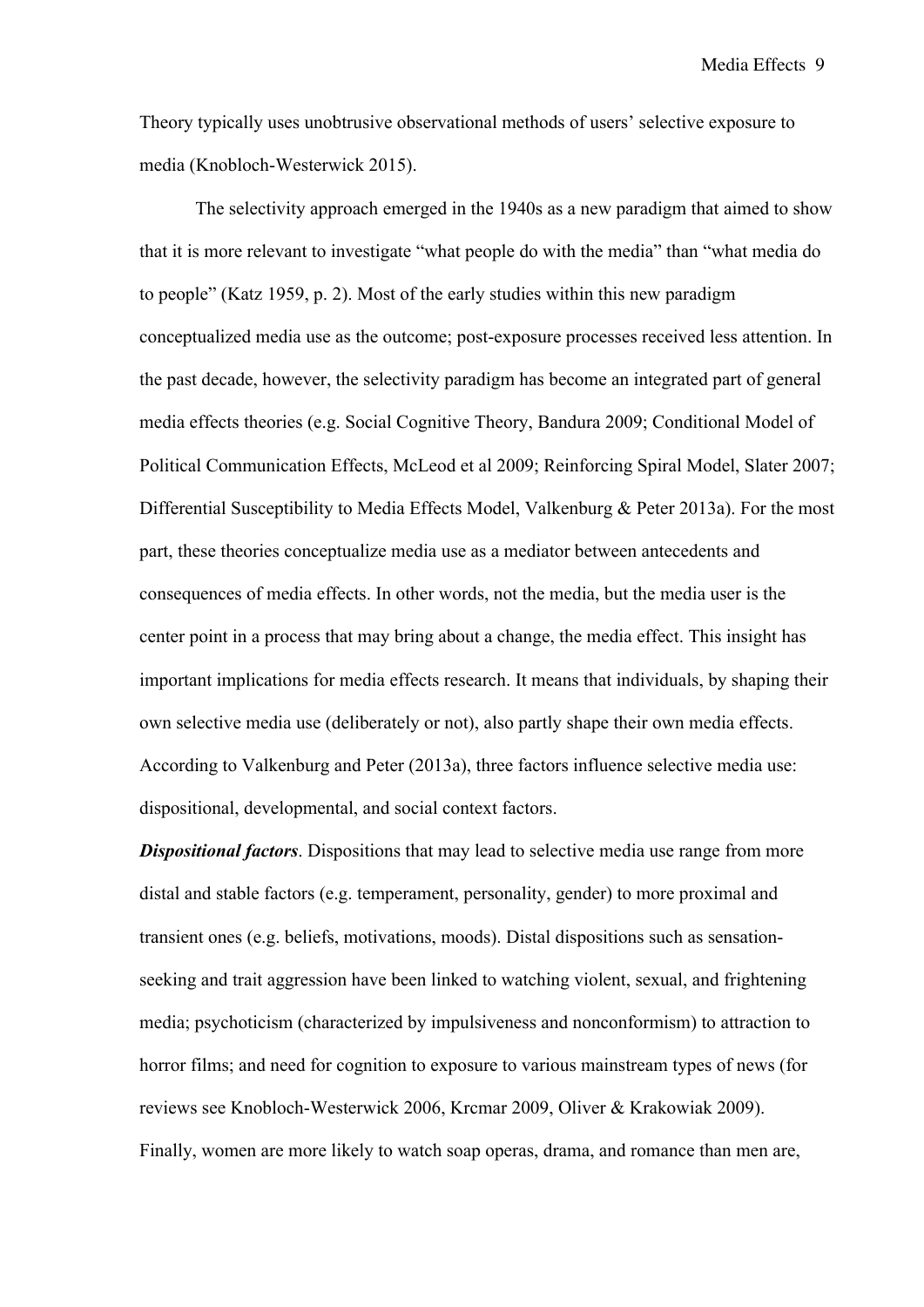whereas men are more likely to select sports, horror, and action-adventure than females are (for more evidence see Knobloch-Westerwick 2015, Oliver et al 2006, Oliver & Krakowiak 2009).

The evidence of the effects of *proximal* dispositions on selective exposure is more complex. Since the work of Lazarsfeld et al (1948) and Klapper (1960), the selectivity paradigm has predominantly been inspired by Festinger's (1957) cognitive dissonance theory, which argues that people typically avoid discomforting cognitive dissonance caused by information that is incompatible with their existing dispositions (e.g. beliefs, attitudes). To avoid or solve this state of dissonance, they may actively seek information that reinforces their dispositions and they avoid potentially contradictory information that would exacerbate dissonance. However, although there is ample evidence for the mechanism that individuals seek congenial information (Hart et al 2009), cognitive dissonance reduction is not as consistent a cause of selective exposure as it was previously assumed to be (Donsbach 2009, Hart et al 2009, Smith et al 2007). First, it seems to hold more consistently for political than for health messages (Hart et al 2009, Knobloch-Westerwick 2015). Second, subsequent evidence showed that under specific conditions, people are willing or even eager to attend to uncongenial information, for example, when the perceived utility of information is great, when they are uncommitted to an attitude, or when the reliability of the offered information turns out to be poor (Hart et al 2009).

In the realm of media entertainment, counterintuitive findings also challenged the consistency assumption. For example, when it comes to fearful and tragic entertainment, people often expose themselves to content that is inconsistent with their moods and existing values, and that may even elicit uncomfortable reactions, such as fear and sadness. Several more recent theories have proposed plausible explanations for people's occasional attitudeinconsistent selective exposure to information and entertainment, for example Information-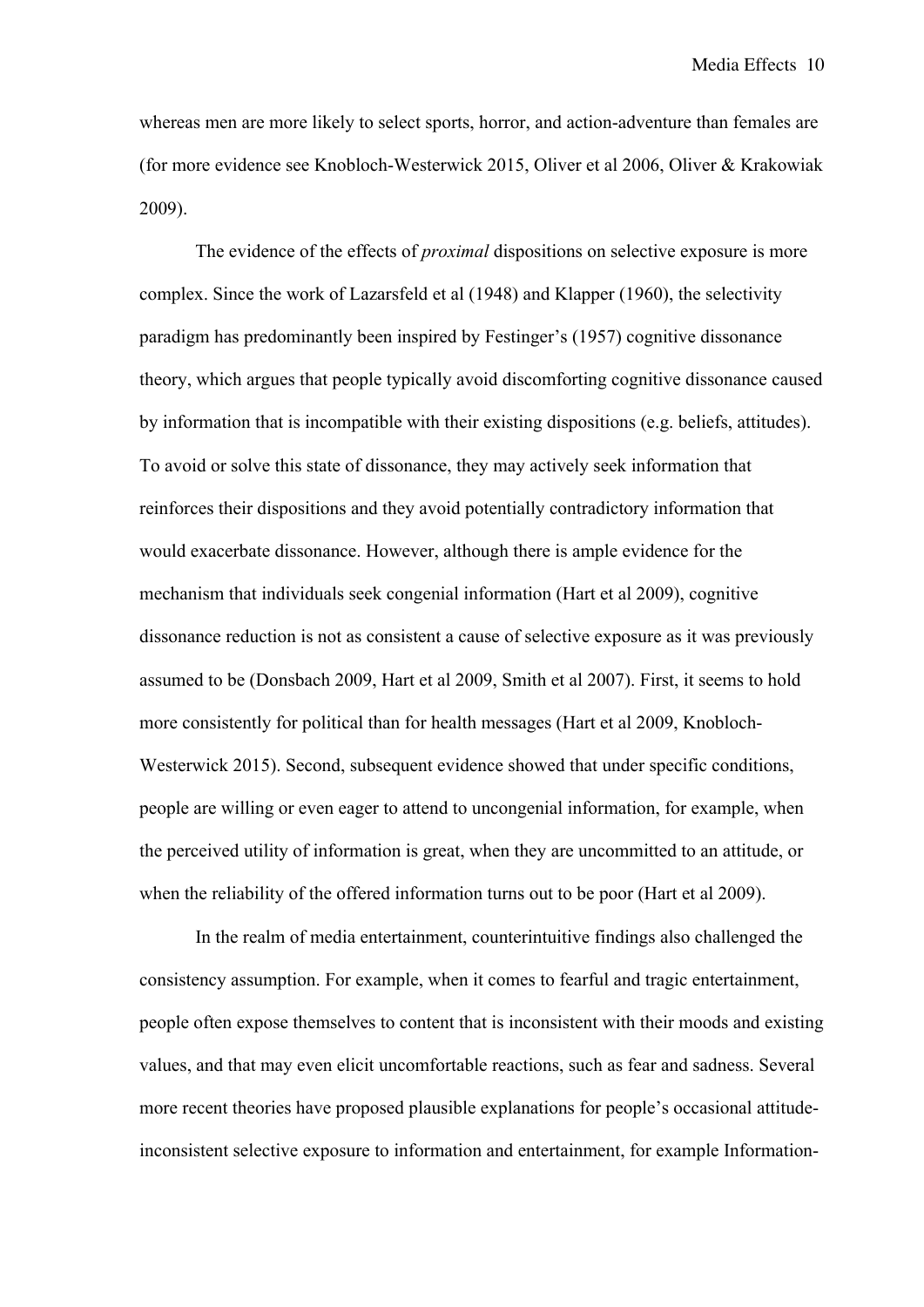Utility Theory (Atkin 1973); Mood Management Theory (Zillmann & Bryant 1985); and Eudaimonia Theory (Oliver 2008).

*Developmental factors*. As for development, research has shown that individuals typically prefer media content that is only moderately discrepant from their age-related comprehension schemata and experiences (e.g. Valkenburg & Cantor 2001). If they encounter media content that is too discrepant, they will allocate less attention to it or avoid it. This moderate-discrepancy hypothesis explains, for example, why: (a) toddlers are mostly attracted to media with a slow pace, familiar contexts, and simple characters; (b) preschoolers typically choose a faster pace, more adventurous contexts, and more sophisticated characters; and (c) adolescents are the most avid users of social media and seek entertainment that presents humor based on taboos and irreverent or risky behavior (Valkenburg & Peter 2013a). Although developmentally-related media preferences are most evident in childhood, they also extend to adulthood. For example, in comparison to younger adults, middle and older adults more strongly prefer nonarousing, meaningful, and uplifting media content, whereas younger adults more strongly prefer arousing, violent, and frightening media (Mares et al 2008, Mares & Sun 2010, Mares & Woodard 2006). *Social context factors*. Most media effects theories recognize the importance of social

context at the micro, meso, and macro level in encouraging or discouraging media use (Klapper 1960, Prior 2005, Slater 2007). Social influences can occur deliberately and overtly, when institutions, schools, or parents restrict or regulate media use (Nathanson 2001, Webster 2009). On the macro level, structural aspects of the media system (e.g. channel availability) can affect media choices (Webster 2009), whereas on the micro level, adults can forbid children to watch violent content and encourage them to use educational media (Nathanson 2001).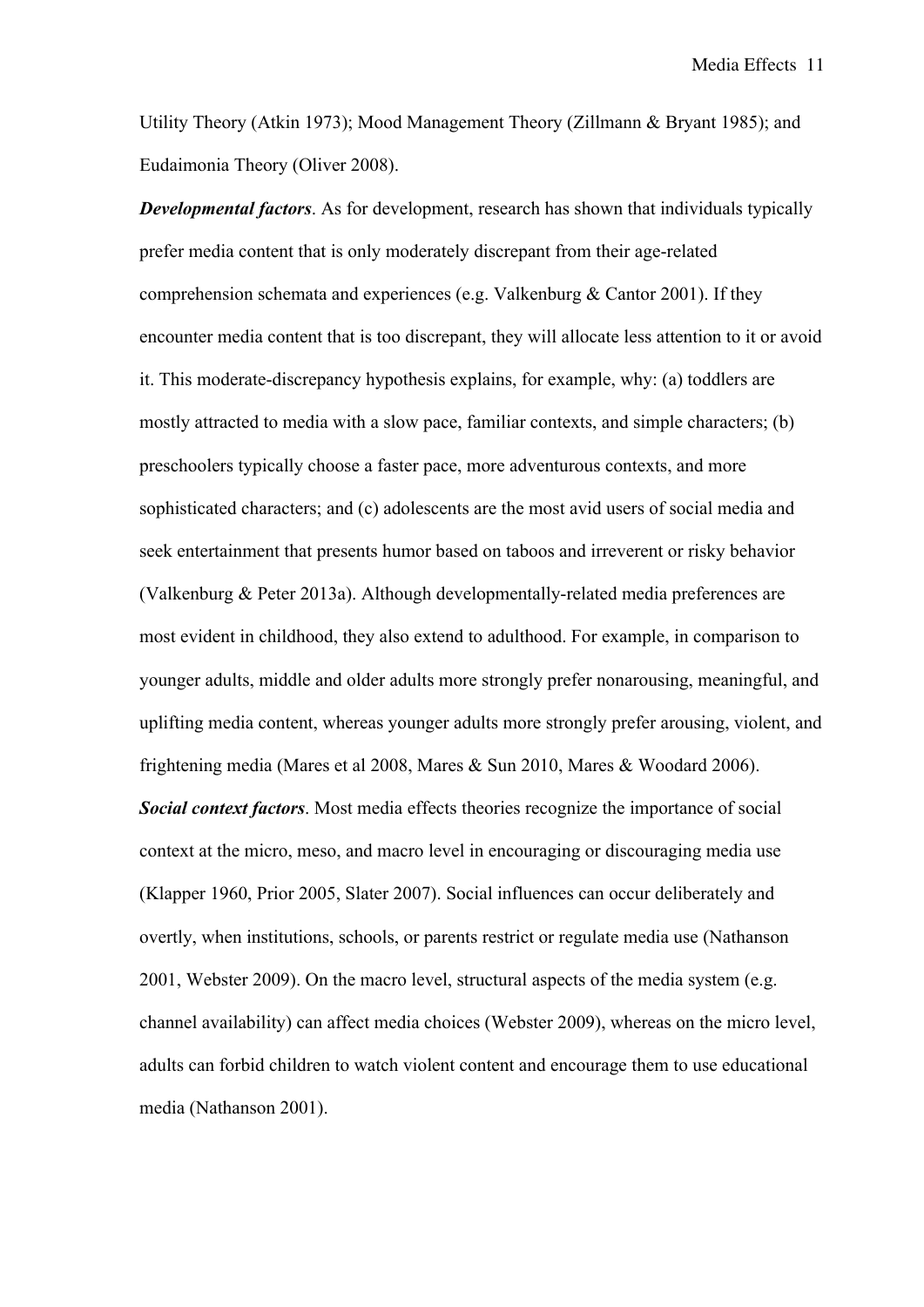Social influences can also occur more covertly, through an individual's perception of the prevailing norms in the groups to which they belong (e.g. family, peer clique, subcultures). This more subtle influence has received relatively little attention in the literature. The majority of research has focused on individual antecedents of media use, thereby ignoring the notion that selective media use also operates on the level of social identity (Harwood 1999), the part of our self-concept that we derive from our membership of a social group or groups (Taifel 1978). Selective exposure is most likely to occur when it is perceived to converge with the opinions, values, and norms in the social group(s) to which media users perceive themselves to belong.

People have a strong need to identify with group norms, and to bolster their selfesteem by comparing their social identity to the norms and attitudes of relevant outgroups (Taifel & Turner 1979). Media offer individuals many opportunities to develop and maintain their social identities. They can use media to learn about ingroups and outgroups (e.g. age groups, ethnic groups; Harwood 1999). For example, adolescents often watch drama to learn social lessons, about how people like themselves flirt or start and end relationships, or which types of humor are appropriate (Valkenburg 2014). Hence, it is likely that media provide media users with "social identity gratifications" (Blumler 1985, p. 123, Harwood 1999).

#### **Feature 2: Media Properties as Predictors**

A second feature of media effects theories that may specify the boundary conditions of media effects involves properties of media themselves. Three types of media properties may influence media effects: modality (e.g. text, auditory, visual, audiovisual), content (e.g. violence, fearfulness, type of character, argument strength), and structural properties (e.g. special effects, pace, and visual surprises).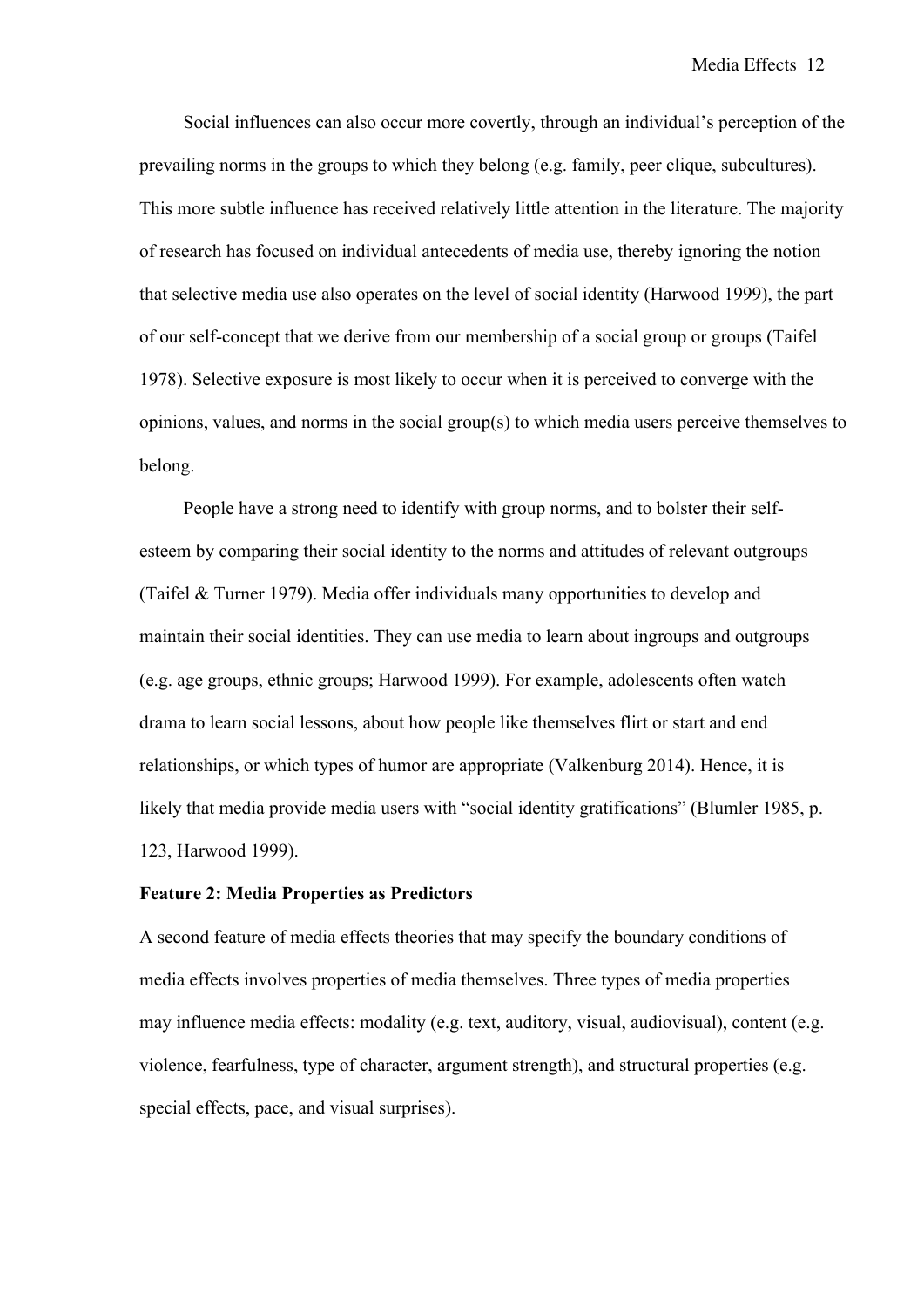*Modality*. Since the early days of mass communication research, it has been common to study the differential effectiveness of modalities for information processing and learning. Marshall McLuhan (1964) is best known for his theory of the differential impact of modalities. By means of his aphorism, "the medium is the message," he argued that media affect individuals and society not by the content delivered, but primarily by their modalities. Inspired by McLuhan's theories, a myriad of media comparison studies have tested whether information delivered via auditory or textual modalities encouraged learning, reading skills, or imagination more (or less) than information delivered through audiovisual media (e.g. Beentjes & van der Voort 1988, Greenfield et al 1986). These media comparison studies largely lost their appeal in the new millennium, probably because they often failed to produce convincing results especially when it comes to learning (Clark 2012). Many content and structural properties related to the presentation of information (e.g. difficulty, repetition, prompting) turned out to be more important for learning and information processing than modality (Clark 2012).

In the new millennium, due to advances in technology, research interest in the differential effects of media modalities have shifted to, for example, a comparison of the effects of interfaces that differ in their degree of interactivity on engagement, information processing, and learning (Sundar et al 2015). Media comparison studies also started to focus on the differential effects of reading on paper versus screens (via tablets or e-readers) for learning and information processing (e.g. Mangen et al 2013, Small et al 2009). This rapidly growing literature has to date yielded small and inconsistent differences in favor of reading on paper (cf. Mangen et al 2013, Rockinson-Szapkiw et al 2013).

*Content properties*. The contribution of media content to guide selective exposure or to predict media effects has received relatively little attention on both the theoretical and the empirical level. For example, in an edited book about selective exposure (Hartmann 2009),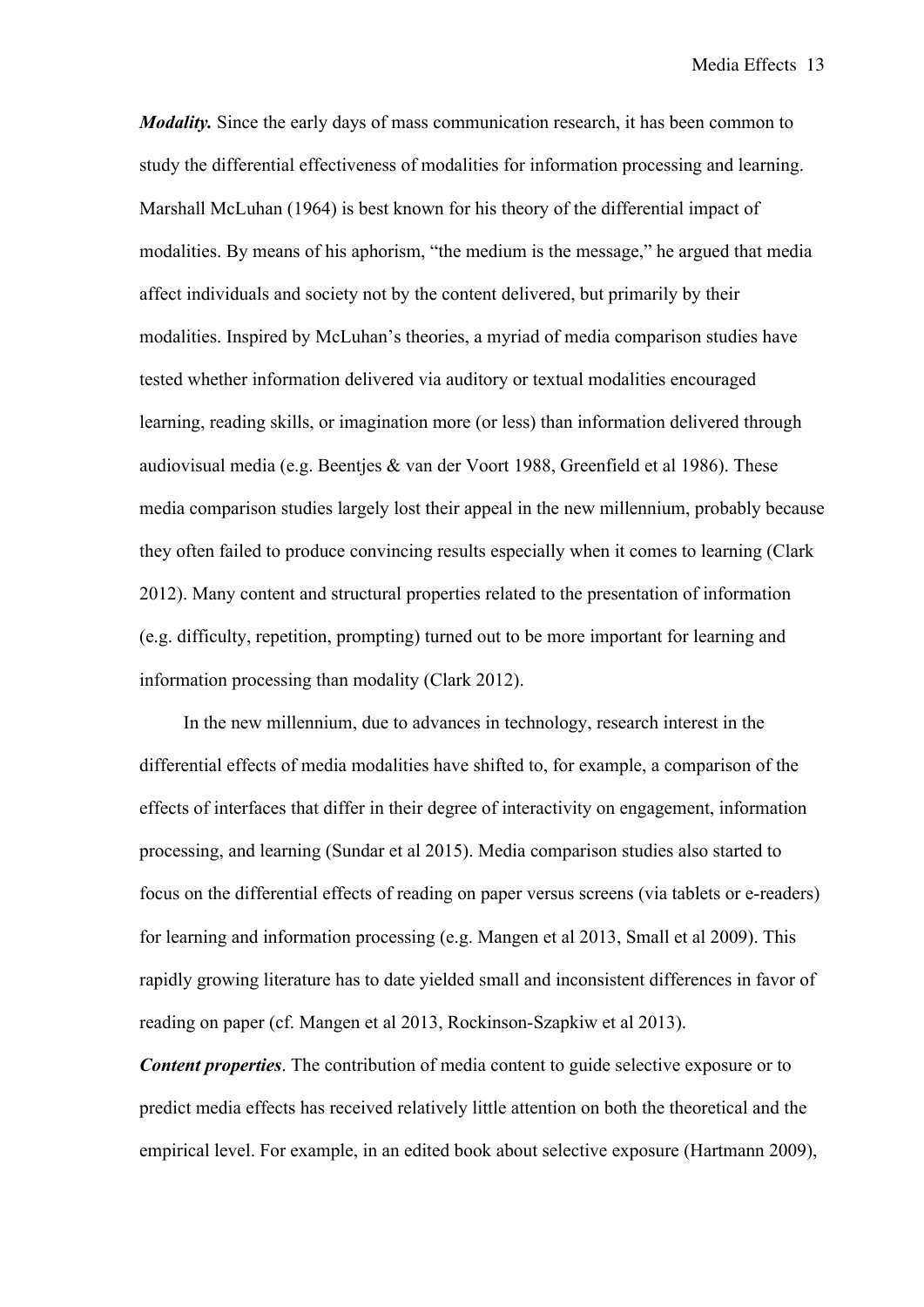not a single chapter focused on specific media content that may trigger or enhance the likelihood of selective exposure. Likewise, a comprehensive edited volume on media effects contained no integrating theory on how media content may enhance or constrain media effects (Bryant & Oliver 2009). Although related fields (e.g. cinematography, advertising) have paid more attention to content properties that may attract attention or enhance effects (e.g. Boerman et al 2011), media effects researchers typically assess the effectiveness of media content/messages from the psychological reactions they elicit (O'Keefe 2003, Slater et al 2015). For example, in experiments investigating the differential effects of fear-provoking messages, the extent of fearfulness is typically evaluated via pretests or manipulation checks in which subjects' reactions are observed or surveyed (O'Keefe 2003). Such an effect-based approach, however, offers little understanding of the specific content/message properties that have evoked these states in media users.

The complexity faced in formulating a comprehensive theory of content properties that guide selective exposure is particularly challenging because the attractiveness and effectiveness of content is strongly contingent upon individual users or, at best, subtypes of users. After all, what keeps one's attention to media content is the result of a complex and intertwined set of dispositional, developmental, and social-context factors. For example, the nature of characters, narratives, contexts, and humor that attract the attention of early adolescents may be unappealing or even distasteful to other age groups. Still, the literature reveals some notions about media content that may guide selective exposure. For example, it has often been found that people pay more attention to negative media content than to positive content, especially when it comes to news (Zillmann et al 2004). These results are consistent with theories that argue that people are "hardwired" for attention to dangerconveying stimuli (Shoemaker 1996). People attach more weight to negative information because such information probably contrasts with their baseline positive reactions to social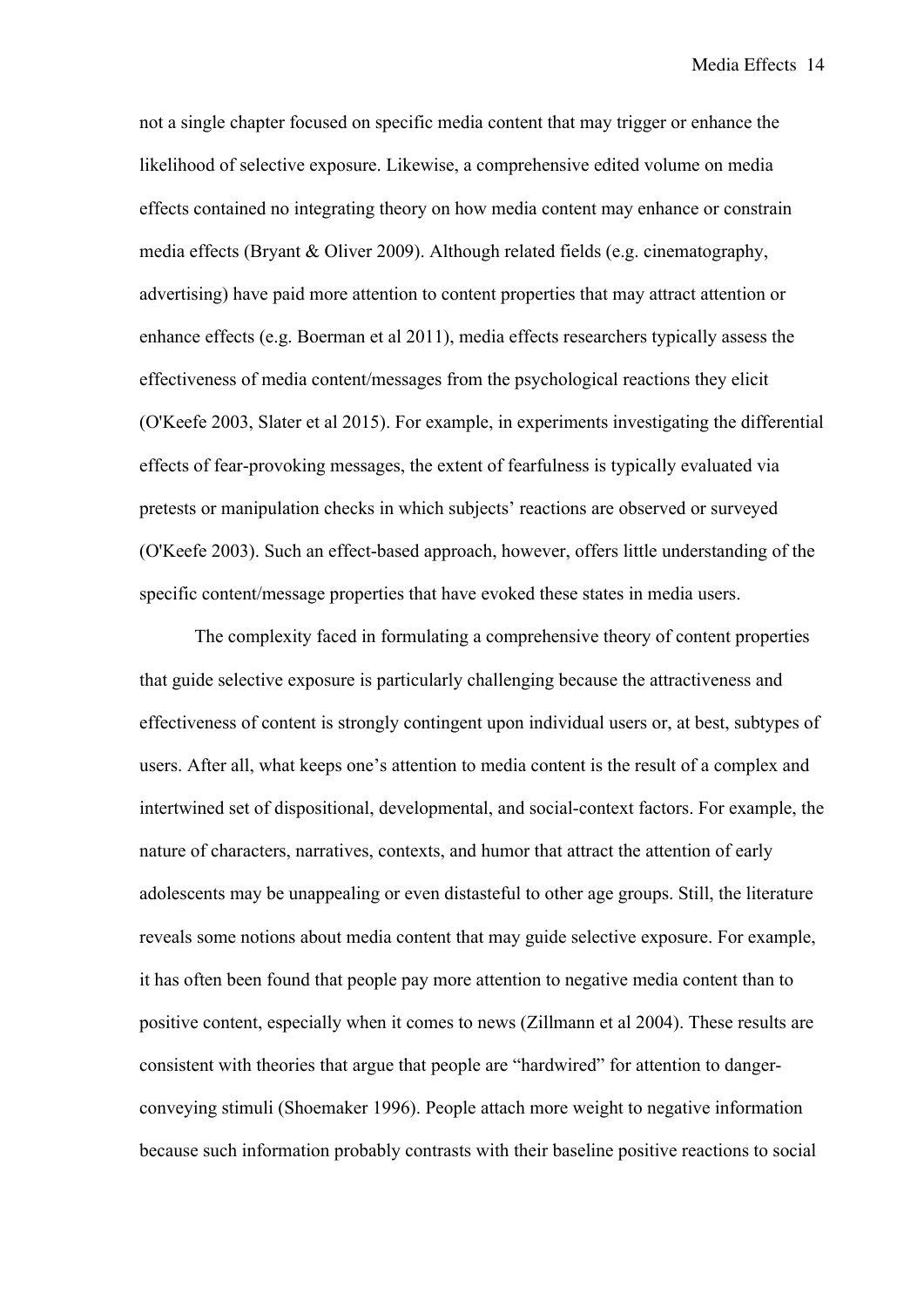information (Fiske 2003), a phenomenon named the Pollyanna effect (Matlin & Stang 1978). Pratto and John's (1991) work on automatic vigilance, the human tendency to automatically direct more attention to negative than positive stimuli, has sometimes been used to explain individuals' selective exposure to negative news or to sad and frightening entertainment (Knobloch-Westerwick 2015).

Several different media effects theories have proposed content properties that may enhance media effects. For example, Bandura's (2009) Social Cognitive Theory postulates that media depictions of rewarded behavior and attractive media characters enhance the likelihood of media effects. Priming theory (Berkowitz & Powers 1979) predicts that justified violence (i.e. violence portrayed as morally correct) enhances the likelihood of aggressive outcomes. Transportation theory (Green & Brock 2000, Green et al 2004) and the Extended Elaboration Likelihood Model (Slater & Rouner 2002) propose that media messages embedded in engaging narratives lead to increased media effects. And the Elaboration Likelihood Model (Petty & Cacioppo 1986) predicts that argument strength, and/or the attractiveness and credibility of the source can enhance persuasive effects. However, despite these scattered attempts, an overarching theory of content properties that may either guide selective exposure or moderate media effects is still largely lacking. What Swanson (1987) observed about Uses-and-Gratifications Theory still holds for the role of content properties in media effects research: "It remains essentially a conception of the audience's mass communication experience in which the role and importance of message content are not well understood" (p. 245).

*Structural properties*. Research has also identified *structural* properties of media (e.g. visual surprises, special effects, peculiar sounds) that may trigger our orienting reflex to media, which has been argued to instigate selective exposure (Knobloch-Westerwick 2015). The orienting reflex is our immediate and automatic response to change in our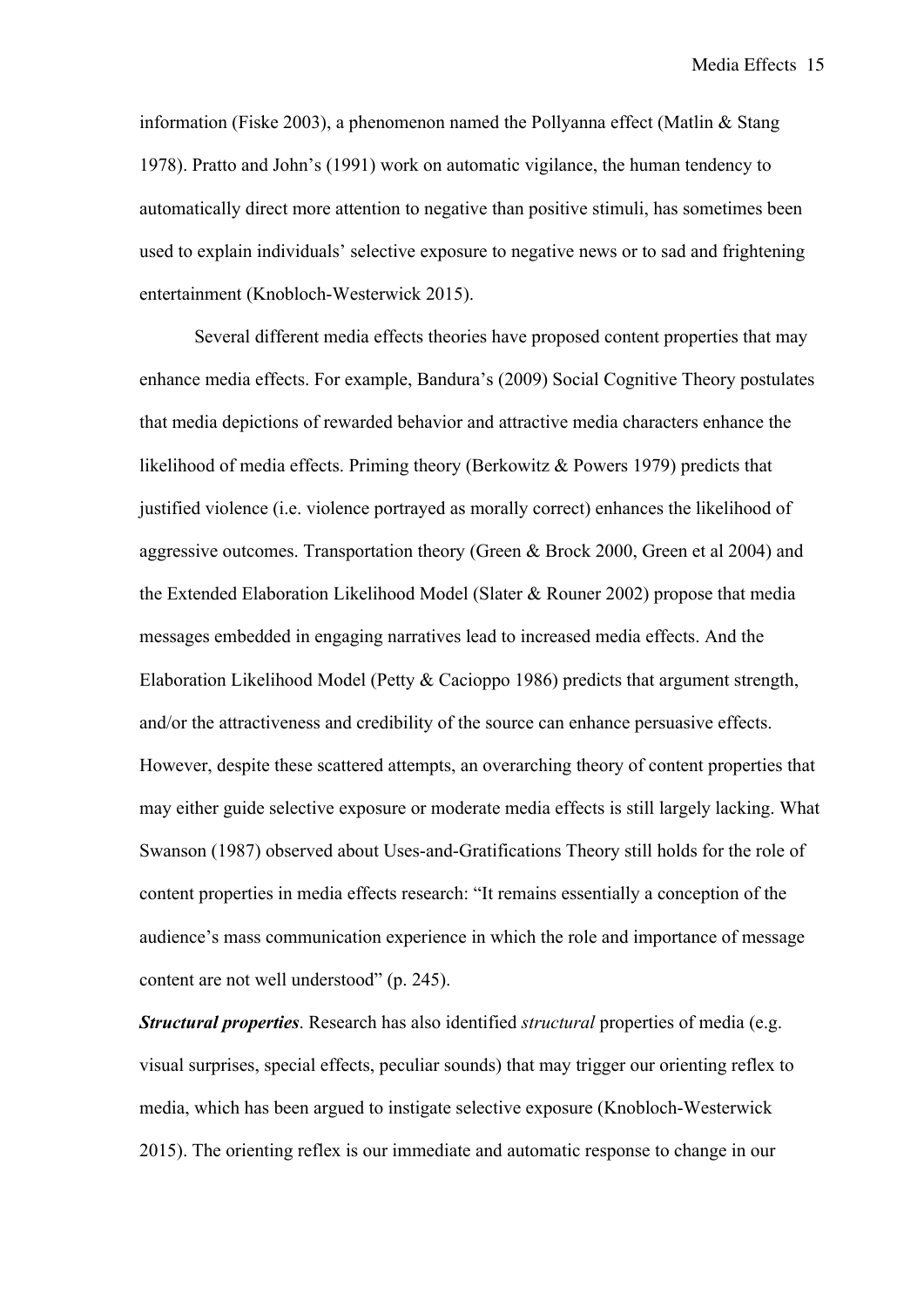environment, such as a bright flash of light or a sudden noise. It is accompanied by an attentional process that has been called stimulus-driven or transient attention (e.g. Corbetta & Shulman 2002). This type of attention contrasts with goal-directed or sustained attention, which is not driven by stimulus properties, but directed by the goals and experiences of the media user him- or herself.

Stimulus-driven automatic attention is already present in infants and is less contingent on audience factors than sustained attention is (Bradley 2009, Valkenburg  $\&$ Vroone 2004). However, although stimulus-driven automatic attention can instigate selective exposure, it is unlikely a sufficient condition for sustained selective exposure. First, after repeated exposure to a novel or otherwise salient stimulus, people's attention toward it becomes weaker, even if the stimulus is strong (Bradley 2009). Second, selective exposure is primarily guided by the goals and experiences of media users, and, hence, it is more sensitive than stimulus-driven attention to dispositional, developmental, and social context differences in the media users.

## **Feature 3: Media Effects are Indirect**

A third feature of many media effects theories that may specify the boundary conditions of media effects is that most media effects are indirect rather than direct (e.g. McLeod et al 2009, Petty & Cacioppo 1986). An indirect effect is one in which the influence of an independent variable (e.g. media use) on other variables (e.g. outcomes of media use) works via its influence on one or more intervening (mediating) variables. The conceptualization of indirect media effects is important for two reasons. First, intervening variables provide important explanations for how and why media effects occur, and, therefore, they can be helpful when designing prevention and intervention programs. Second, ignoring indirect effects can lead to a biased estimation of effects sizes in empirical research and, thus, meta-analyses (Holbert & Stephenson 2003). After all, it is the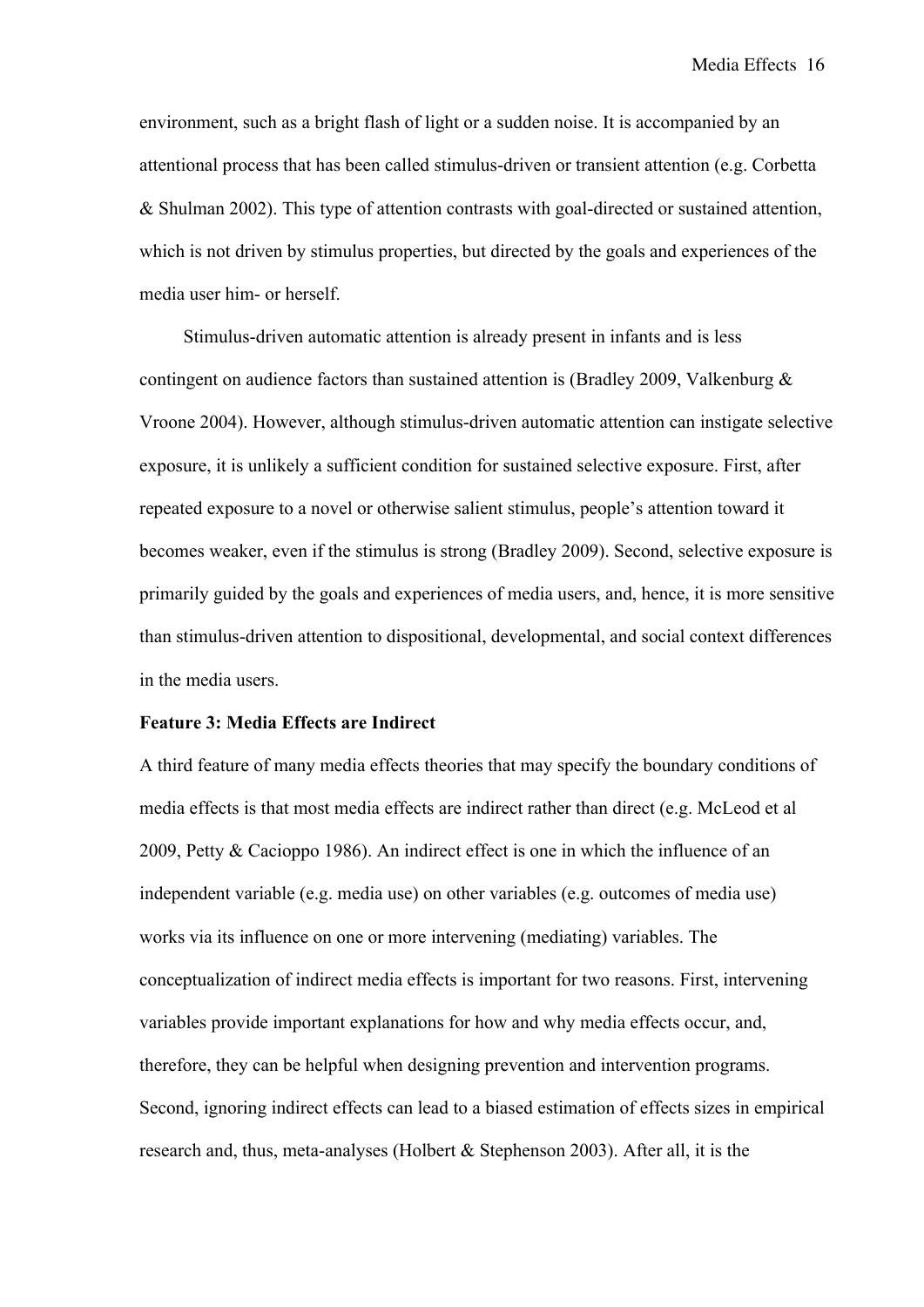combination of direct *and* indirect effects that makes up the total effect of an independent variable on a dependent variable. Thus "if an indirect effect does not receive proper attention, the relationship between two variables of concern may not be fully considered" (Raykov & Marcoulides 2012, p. 7).

Media effects theories have identified three types of indirect effects. In the first type, which we discussed in the section about selectivity (feature 1), media use itself acts as an intervening variable between pre-media use variables (development, dispositions, and social-context factors) and outcome variables. In the second type of indirect effects, the cognitive, emotional, and physiological processes that occur during and shortly after exposure act as mediators. It has often been posited and shown that the way in which individuals process media forms the route to media effects. For example, research based on the Elaboration Likelihood Model (Petty & Cacioppo 1986) has found that attitude change is more enduring when a message leads to a high level of attention and elaboration (i.e. the central route). Anderson and Bushman's (2002) General Aggression Model predicts indirect effects of exposure to media violence on aggression through three response states: cognition, emotion, and arousal. Finally, experiments based on Zillmann's (1996) Excitation-Transfer Model have demonstrated that residual arousal that results from mediainduced sexual excitement can intensify positive (e.g. altruistic feelings) and negative feelings and behavior (e.g. anger, aggressive behavior).

The third type of indirect effects that has been identified conceptualizes postexposure variables that may themselves be dependent variables (e.g. attitudes and beliefs), as mediators of other post-exposure variables. Especially in political and health communication, it has repeatedly been found that effects of media use on political and health behavior are mediated by certain beliefs and attitudes (Holbert & Stephenson 2003). For example, recent work in political communication increasingly conceptualizes the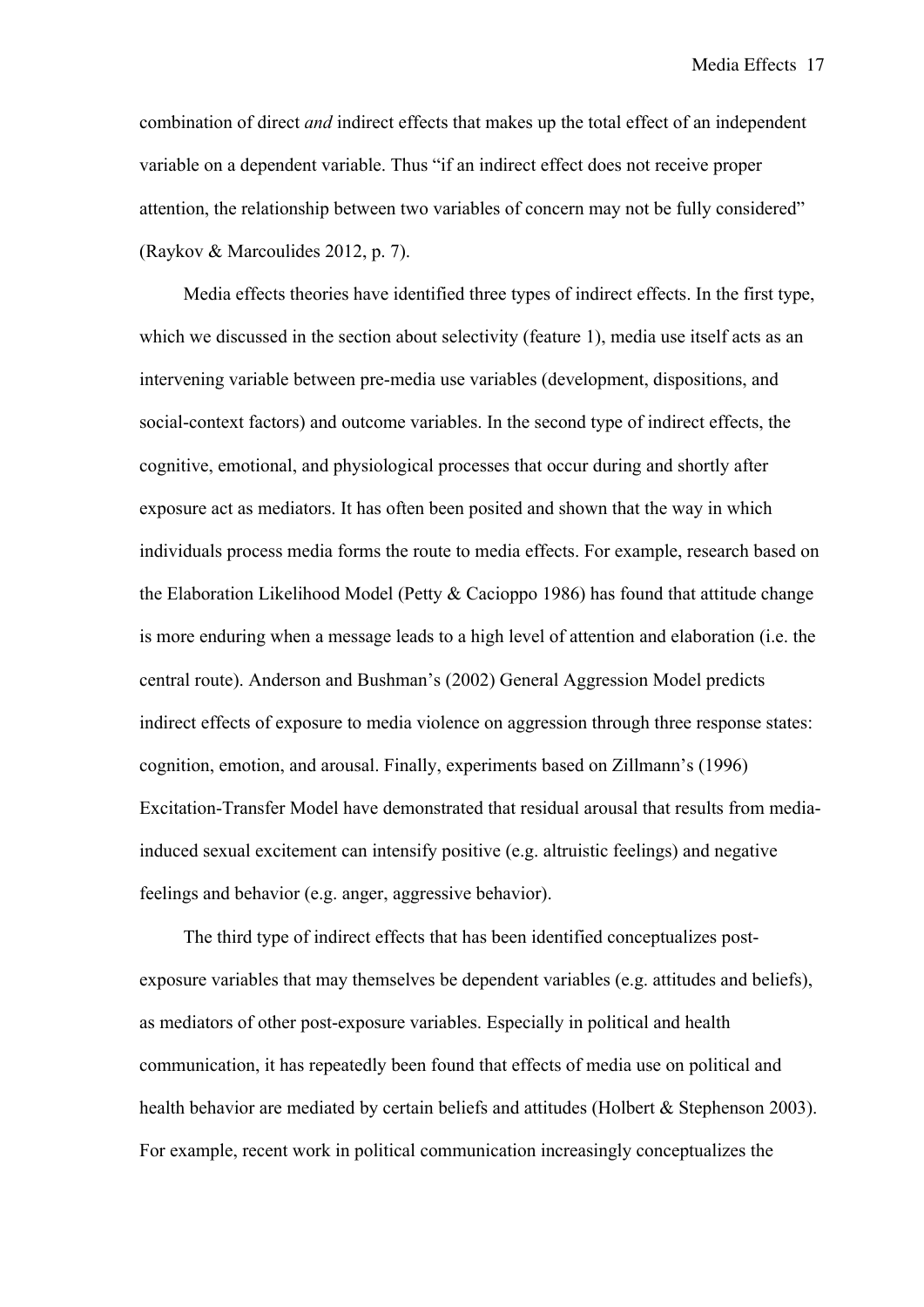relationship between news media and voting behavior as indirect, mediated through various political beliefs and attitudes (McLeod et al 2009). In addition, researchers focusing on Agenda Setting (McCombs & Shaw 1972), a theory that explains how news media influence the salience of topics on the public agenda by enhancing accessibility in the memories of the audience, have recently re-conceptualized agenda setting as a mediator between exposure to news and subsequent political beliefs and attitudes (McCombs & Reynolds 2009).

Finally, theories of health communication via media campaigns have also turned from direct associations between individuals' exposure to programs and health behavior, as seen in the 1980s, to a focus on indirect effects in the 1990s. The ultimate goal of most researchbased health campaigns is to achieve a change in behaviors, such as reducing alcohol intake or quitting smoking (Hornik 2003). In addition, most theory-based health campaigns are grounded in the notion that the more researchers know about the intervening variables (i.e. the underlying mechanisms) between exposure to programs and a given health behavior, the better they can develop an effective campaign or intervention to reinforce or change that behavior (Fishbein & Cappella 2006). In their review of health communication theories, Fishbein and Cappella identified seven potential intervening variables that are worth considering in health campaigns, including beliefs about and attitudes towards the behavior and perceived norms concerning performance of the behavior. Identifying such variables is essential to understand not only the underlying mechanisms of media effects but also the true magnitude of these effects.

# **Feature 4: Media Effects are Conditional**

Models that propose conditional media effects share the notion that media effects can be enhanced or reduced by individual-difference and social-context variables. Several media effect theories recognize conditional media effects, including Uses-and-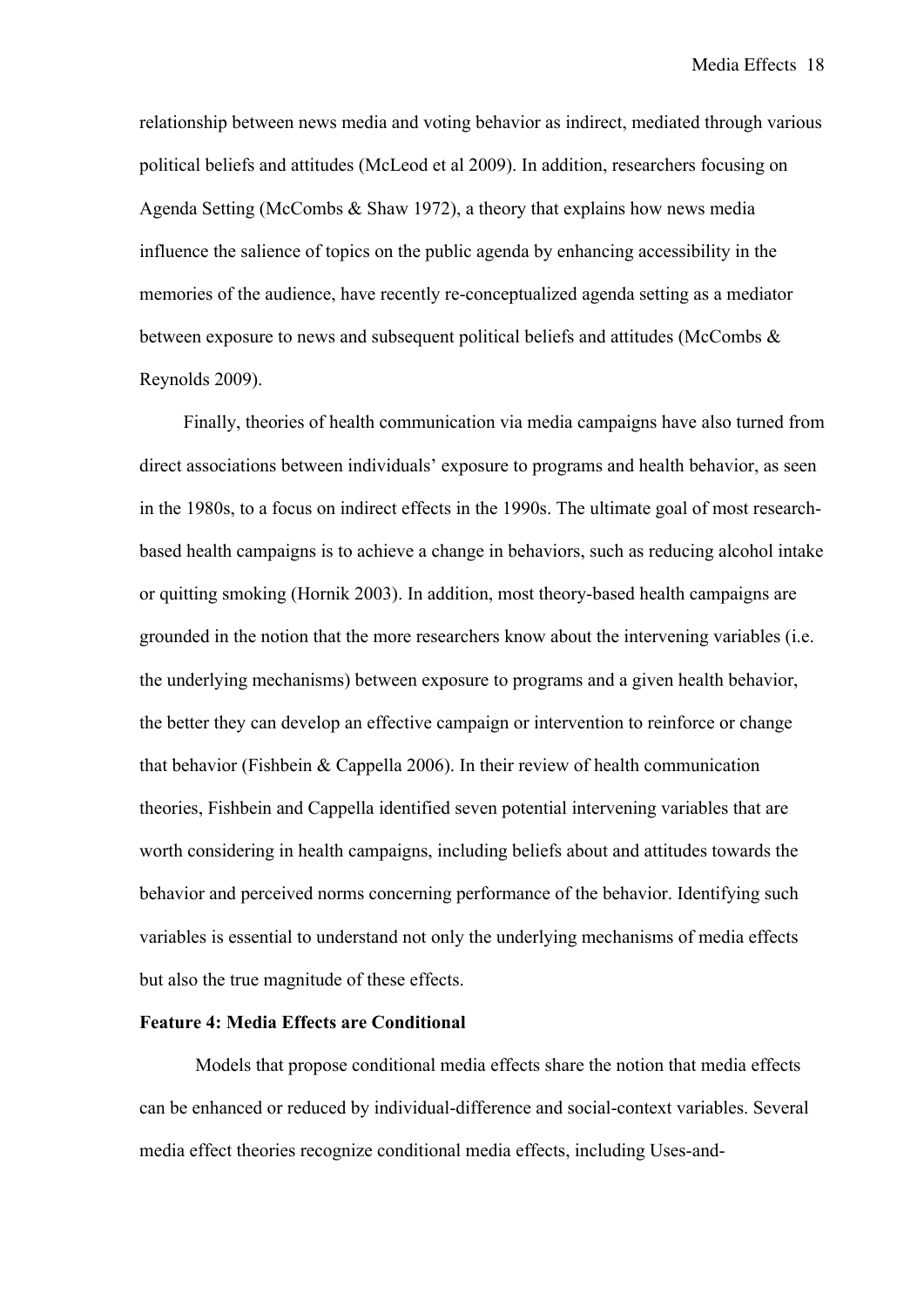Gratifications Theory (Rubin 2009), Reinforcing Spiral Model (Slater 2007), the Conditional Model of Political Communication Effects (McLeod et al 2009), the Elaboration Likelihood Model (Petty & Cacioppo 1986) and the Differential Susceptibility to Media Effects Model (Valkenburg & Peter 2013a). For example, in the Elaboration Likelihood Model, need for cognition, the tendency to enjoy effortful information processing, is seen as a moderator of media effects on attitudes.

Some theories have proposed that the same factors that can predispose media selection can also modify the direction or strength the effects of media use (e.g. Bandura 2009, McLeod et al 2009). Valkenburg and Peter (2013a) argued that dispositional, developmental, and social context factors have a double role in the media effects process: They not only predict media use, but in interaction with media properties they influence the way in which media content is processed. In other words, properties of media affect how media content is processed (i.e. property-driven processing), but the effects of this property-driven processing are contingent upon specific dispositions, developmental level, and social context factors of the media user.

As discussed, individuals have the tendency, at least to a certain extent, to seek out congenial media content (Hart et al 2009, Klapper 1960), that is, content that does not deviate too much from their dispositions, developmental level, and the norms that prevail in the social groups to which they belong. It is conceivable that these same factors can also moderate the way in which media content is processed. Qualitative critical audience research has often emphasized that audiences differ in their interpretations of media content (e.g. Hall 1980) and that these interpretations partly depend on gender, class, race, and age (e.g. Kim 2004). However, in social science-based media effects theories such interactive influences on media processing have, to our knowledge, received less attention. There has been ample research on selective exposure and selective recall, but less on selective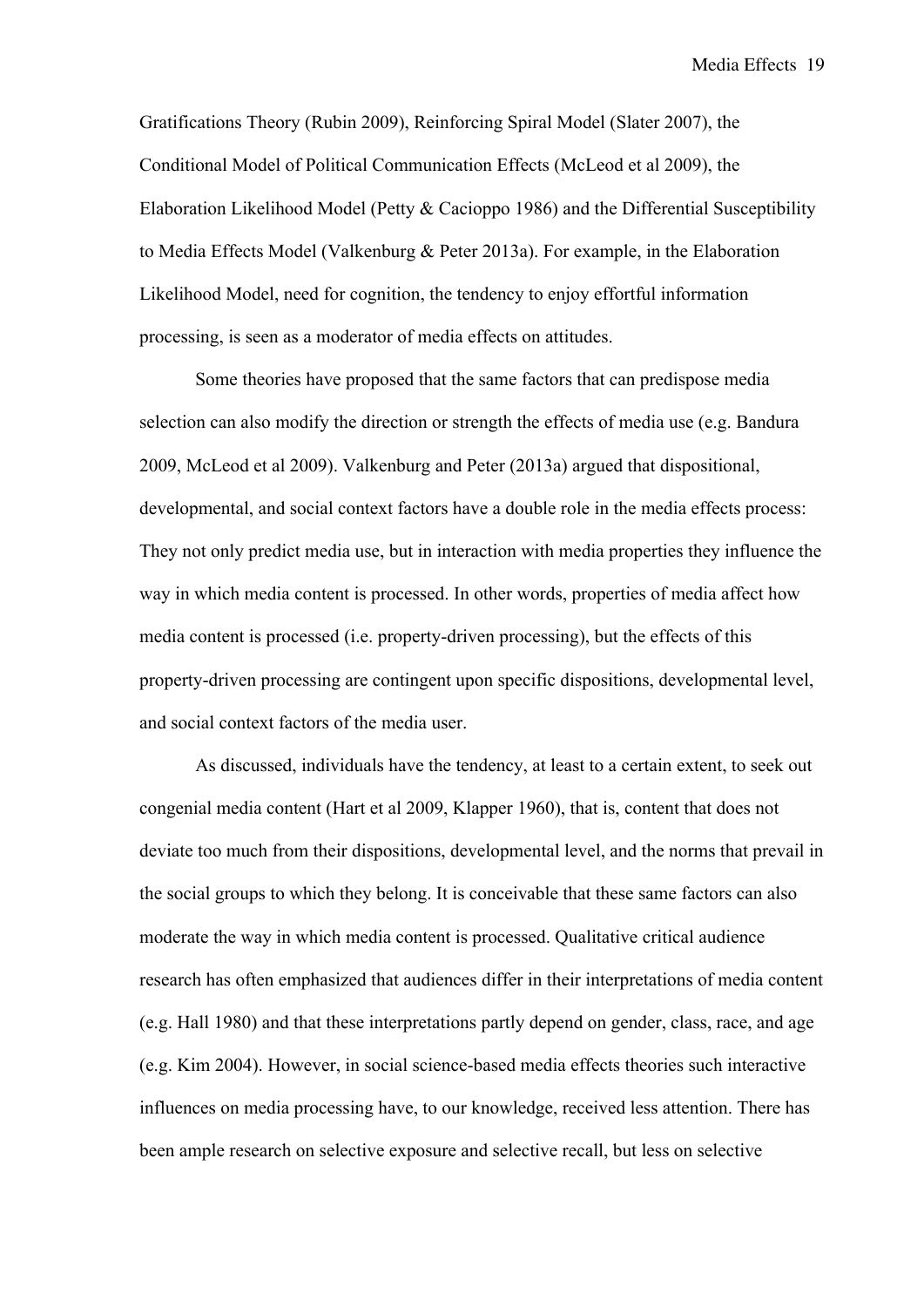reception processes (Hart et al 2009). Moreover, the scarce research that is available has mainly focused on *cognitive* processing of media content and less on emotional processing, despite the growing evidence that emotional processes, such as identification with characters and involvement in the narrative, are important routes to persuasion (e.g. Slater & Rouner 2002).

As for dispositions, research indicates that trait aggressiveness moderates media violence effects on cognitive (e.g. misinterpretation of ambiguous non-violent acts) and emotional processing (e.g. a decreased empathy with characters; Bushman 1995, Krcmar 2009). A high need for cognition has been shown to moderate message effects on cognitive processing (Cacioppo et al 1996, Shrum 2009). Trait empathy and need for affect can enhance emotional processing when watching sad or frightening films (Krcmar 2009, Oliver & Krakowiak 2009). Finally, bodily needs such as hunger may significantly alter the way in which individuals perceive food products presented on a screen. Such products may seem bigger when subjects are hungry than when they are not (McClelland & Atkinson 1948).

The moderatin*g* role of dispositional variables can be explained by the dispositioncontent congruency hypothesis (Valkenburg & Peter 2013a), which argues that dispositionally congruent media content may be processed faster and more efficiently than incongruent content because it can be assimilated more readily to the media user's existing cognitive schemata. Because congruent content requires less cognitive effort, it leaves more resources available for the processing of less salient content (Alba & Hutchinson 1987). Dispositionally congruent content can also affect *emotional* processing through processing fluency. Congruent content enhances the media users' experience of familiarity or at least their illusion of familiarity. This (illusion of) familiarity may in turn enhance positive affect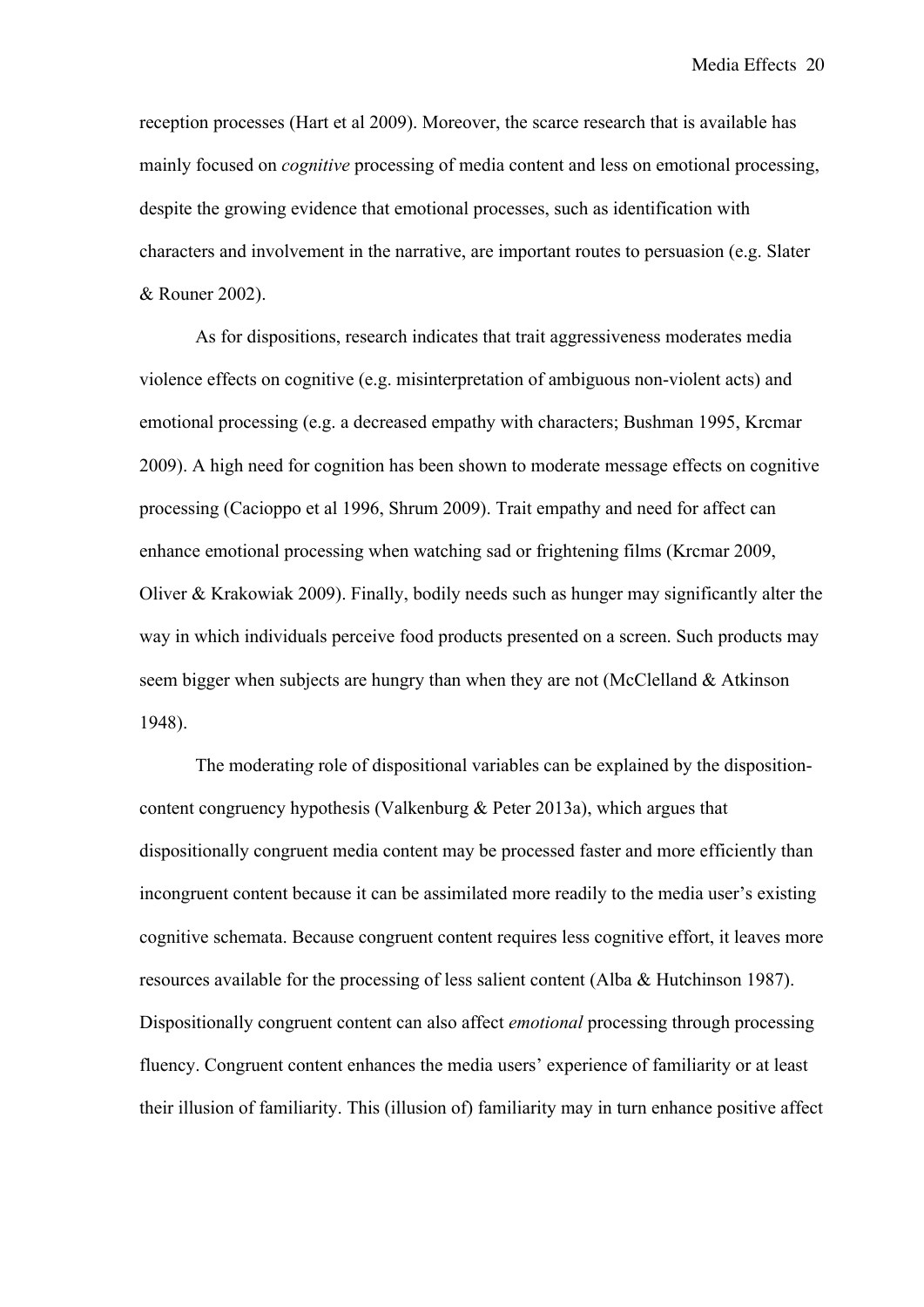and aesthetic pleasure, a process that has been named the hedonistic fluency hypothesis (Reber et al 2004).

As for the moderating role of developmental level, research shows that, in comparison to older children and adults, younger children are less effective in investing cognitive effort during media use. They still lack the knowledge and experience to assimilate new information into their existing framework. They also show stronger physiological arousal reactions to violent and frightening media, even if this content is unrealistic (Valkenburg  $& Cantor 2001$ ). Finally, whereas younger adults invest more cognitive effort in processing negative stimuli (e.g. mutilations; Mares et al 2008), middle and older adults invest more cognitive effort in processing positive stimuli (e.g. babies, animals). As discussed, if individuals encounter media content that is too discrepant from these schemata and experiences, they will either avoid it or allocate less attention to it. Moderately discrepant media content, which is, by definition, partly familiar to a media user, is also likely to be processed more fluently. Such content can more easily be related to existing schemata than fully discrepant content. As a result, it can activate more and more different nodes (e.g. emotions, cognitions) in people's semantic network (Valkenburg & Peter 2013a).

Social contexts can also modify the way in which we perceive media. When physical violence is accepted in families, children may learn to interpret media violence differently than do other children (Schultz et al 2001), and they may become more susceptible to media effects on aggression (Fikkers et al 2013). Moderating effects on cognitive and emotional processing also happen more covertly due to 'emotional contagion' (McDonald 2009). Because media users are sensitive to others' attitudes, moods, and emotional reactions, their own cognitive and emotional responses can be intensified or dampened during shared media use. Valkenburg and Peter's (2013a) context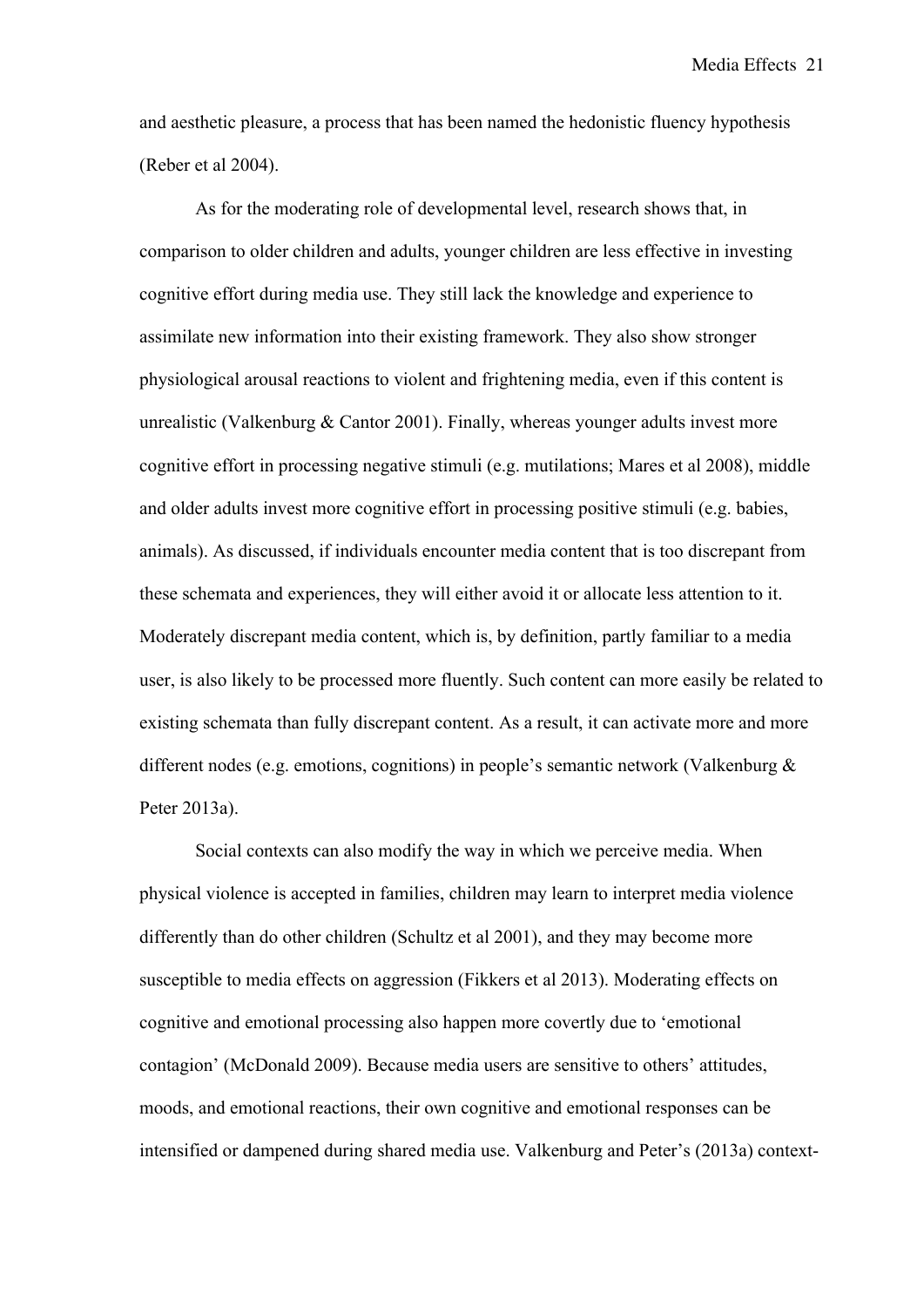content convergence hypothesis posits that individuals are more susceptible to media messages if these messages converge with the values and norms in the social environment of the media user. In cultivation theory (Gerbner et al 1980, p. 15), this phenomenon has been named resonance: When something experienced in the media is similar to one's social environment, it creates a "double dose" of the message, which enhances the likelihood of media effects.

#### **Feature 5: Media Effects are Transactional**

A final feature of media effects theories that may specify the boundary conditions of media effects is that such effects are transactional (e.g. Anderson & Bushman 2002, Bandura 2009, Früh & Schönbach 1982, Slater 2007). Transactional theories assume reciprocal causal relationships between characteristics of the media users, their selective media use, factors in their environment, and outcomes of media (Bandura, 2009). Transactional theories elaborate on the selectivity paradigm (feature 1), which assumes that individuals, by selectively exposing themselves to media, in part shape their own media effects. Transactional models aim to explain how and why this occurs. They specify the boundaries of media effects by recognizing that media users can be influenced only by media content that they selectively use and selectively interpret.

Transactional media effects theories are usually quite complex and based on at least three assumptions. First, producers and receivers of media content/messages are connected through communication technologies (e.g. radio, television, internet) and engage in transactions, that is, they exchange information and values with each other through communication technologies (Bauer 1964). These transactions between producers and receivers imply that communication technologies function as reciprocal mediators between these entities (Früh & Schönbach 1982). Second, both producers and receivers of media content/messages influence each other and, hence, both can change as a result of the media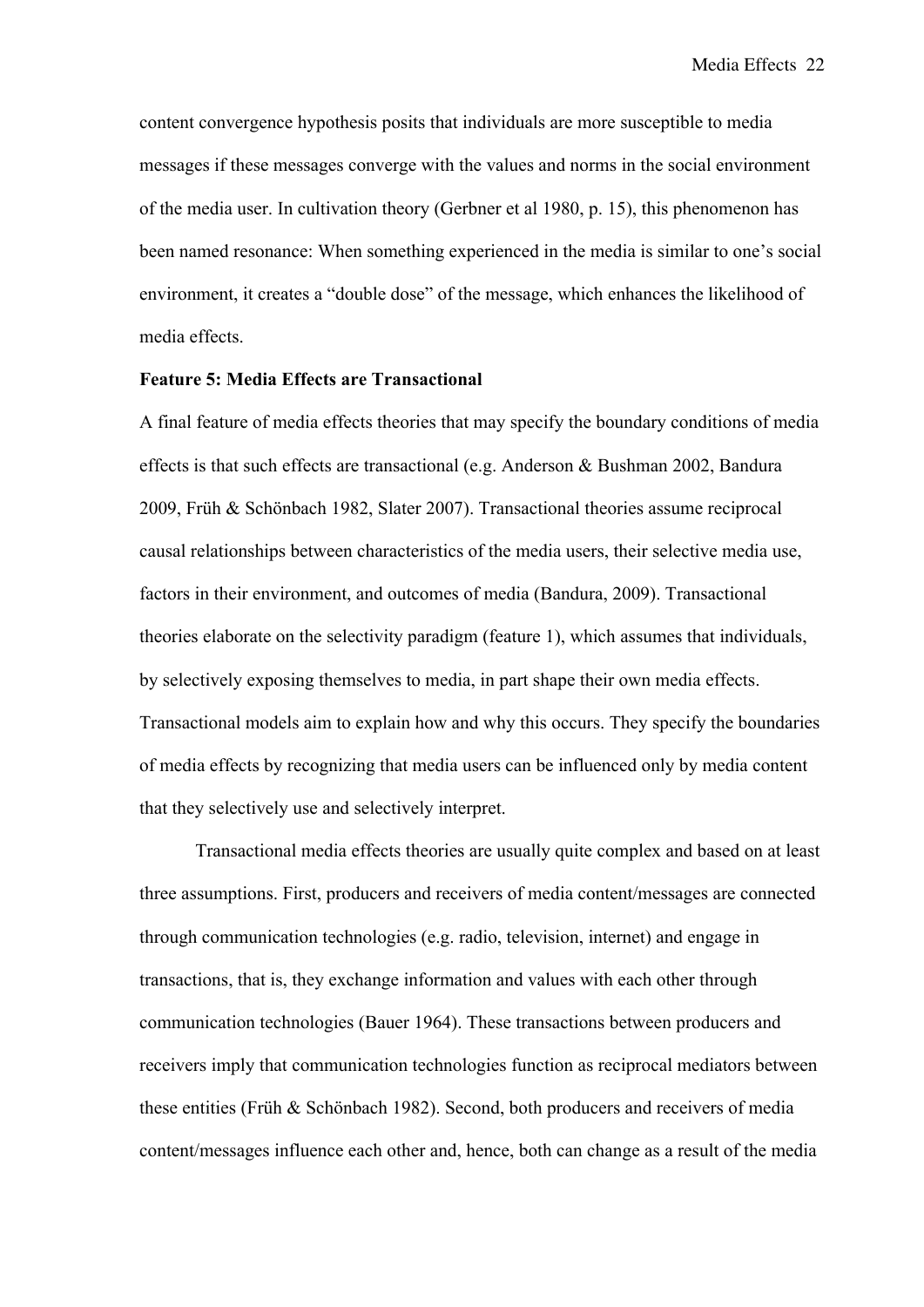content/messages they produce or receive: Receivers can change as a result of their own selective media choices (see feature 1) and selective perception processes (see feature 4); producers can change because they learn from, or cater to, what they perceive to be audience needs and preferences (Webster 2009). Third, transactions can be distinguished as *inter*personal, that is, the transactions between producers and receivers, and *intra*personal, that is, the transactions within the cognitive and affective systems of the producers or receivers themselves (cf. Früh & Schönbach 1982). Intrapersonal transactions may, for example, guide selective exposure to, and selective perception of, interpersonal transactions.

Transactional models of media effects see predictive paths both from media use to media outcomes, and from these outcomes to media use. Such paths have been conceptualized as dynamic (Früh & Schönbach 1982) or, more specifically, as a reinforcing spiral (Slater 2007). The depiction of reciprocal media-outcome relationships as a reinforcing spiral may imply a positive or negative "feedback loop" that ends in extreme media use and extreme levels on outcome variables (Slater 2014, p. 4). However, transactional models assign a central moderating role to the social environment in which the producers and receivers are embedded. For example, Bandura (2009) assumes that humans have interactive agency, which means that they are neither entirely autonomous from their environment nor completely subject to environmental influences. Influences of media on individuals may therefore initially increase, but due to dispositional, developmental, or environmental forces, in time individuals will tend towards homeostasis (Slater 2014).

Transactional media effects have received little research attention. For example, none of the recent meta-analyses on media use and aggression have been able to include effect sizes for reciprocal relationships in their analyses, despite the accumulation of longitudinal studies in the field (e.g. see the meta-analyses of Anderson et al 2010,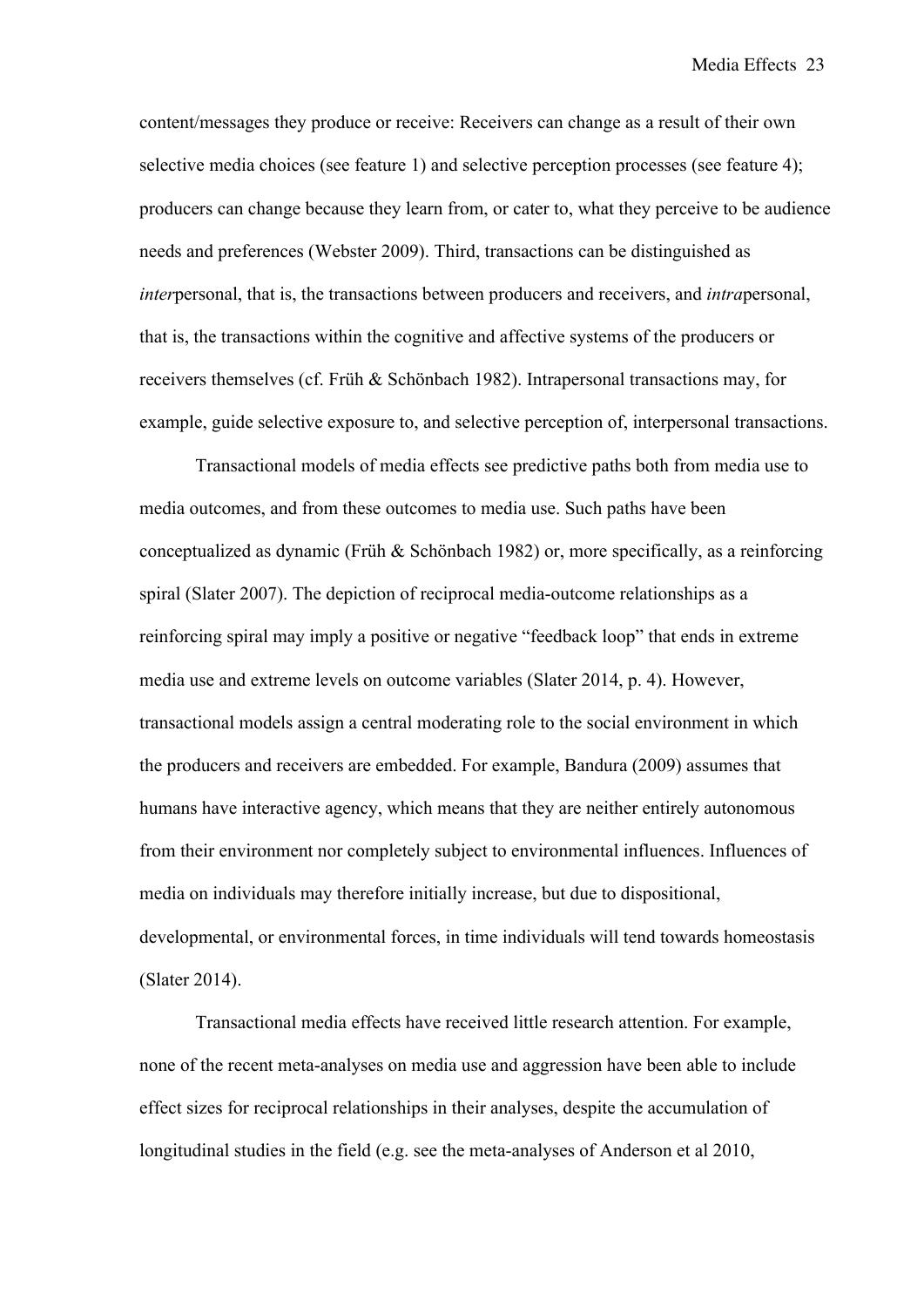Ferguson & Kilburn 2009). This even holds for tendencies toward aggression and ADHDlike behaviors, which can be integral parts of one's identity and thus likely to predispose media use. Of about 40 empirical studies on the relationship between media use and ADHD-like behaviors, more than 95% conceptualize media use unidirectionally, that is, as a cause of these behaviors only (Nikkelen et al 2014).

Still, other studies have pointed to transactional media effects. For example, Slater et al (2003) found that exposure to violent media prospectively predicted aggressiveness, and aggressiveness prospectively predicted violent media content. Eveland et al (2003) found that individuals' elaboration of television and print news messages was reciprocally related to their level of political knowledge. Such reciprocal relationships have also been found for sensation seeking and watching R-rated movies (Stoolmiller et al 2010). Finally, adolescents who frequently watch pornography more often tend to see women as sex objects, which in turn increases their use of and emotional responses to this material (Peter & Valkenburg 2009).

## **'MEDIA EFFECTS' IN THE NEWER MEDIA ENVIRONMENT**

Theories and research on the effects of individual or group behavior in computer-mediated environments emerged in the 1970s, long before the Internet became widespread. Unlike media effects research, which evolved from the study of mass communication, this strand of theory and research originated as a hybrid of interpersonal communication, teleconferencing, and organizational behavior, with a focus on how computer-mediated communication (CMC) affected interpersonal and group interaction. Theories of CMC have typically focused on discovering, and comparing, the psychological and behavioral effects of face-to-face communication to those of CMC. Alternatively, they studied how communicating online in large-scale networks of strangers differs from proximal interactions with known partners. CMC theories often centered on questions such as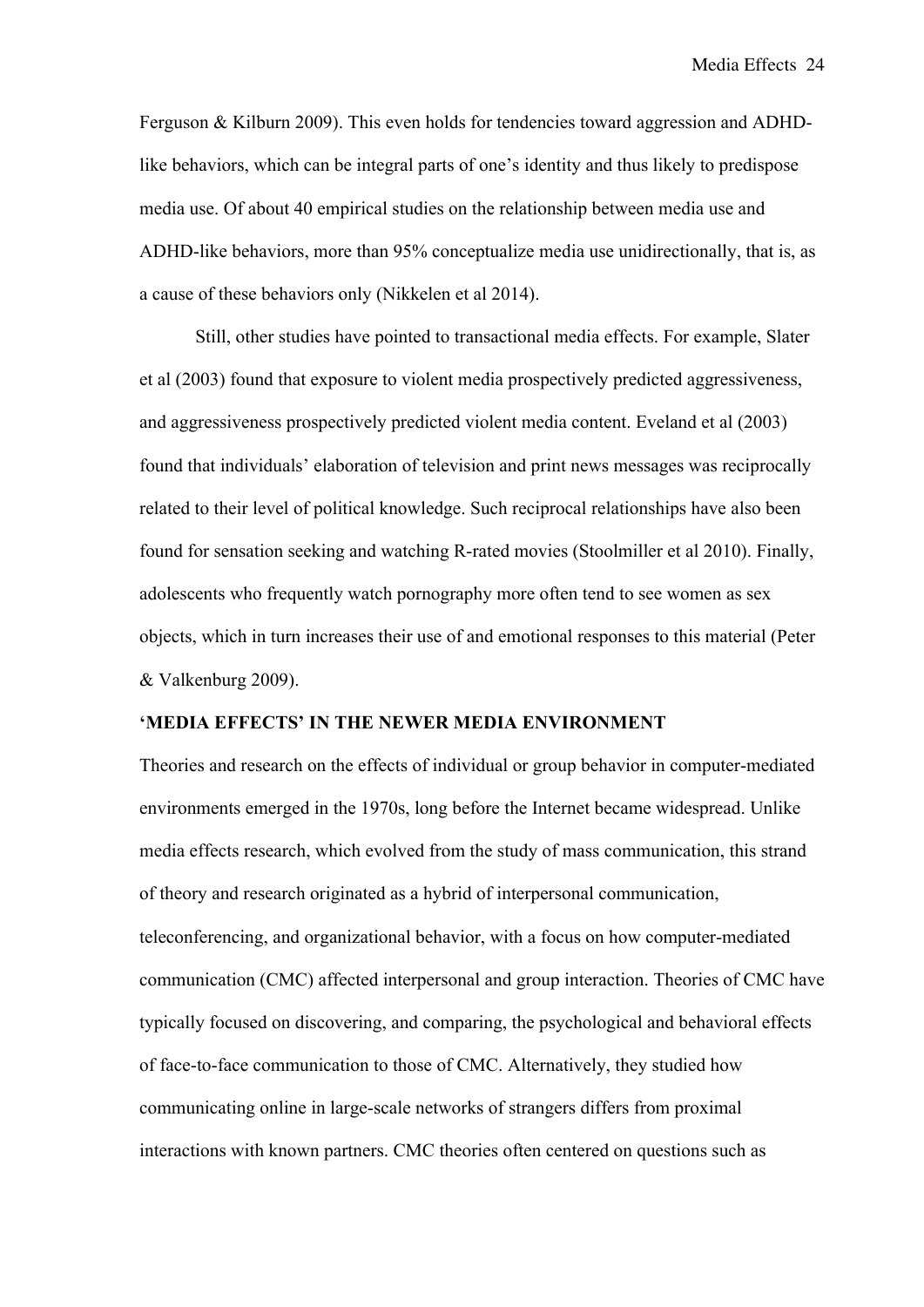whether, and how, certain characteristics of CMC, like anonymity or the lack of nonverbal (auditory or visual) cues, influence the quality of social interaction and the impressions CMC partners form of one another.

### **Computer-Mediated Communication Theories**

The first generation of CMC theories, which have retrospectively been named cues-filteredout theories, tried to compare the "lean," text-only applications such as email and online discussion boards with the presumably richer, face-to-face communication (for a review see Culnan & Markus 1987). They tried to explain why, for example, CMC fosters less socioemotional communication and more shallow impressions of communication partners and why depersonalization and anonymity due to CMC can lead to inhibited behavior, such as flaming. Well-known theories from that period are the Media Richness Theory of Daft and Lengel (1986), the Social Presence Theory of Short et al (1976), and the Lack of Social Context Cues Hypothesis of Sproull and Kiesler (1986).

As the Internet became widely adopted for personal use and popular accounts of supportive virtual communities garnered attention, the 1990s saw a new cluster of theories with less restrictive views of CMC. An influential theory from that period is Walther's (1992) Social Information Processing Theory, which explains how CMC partners gradually overcome the absence of nonverbal cues online creatively employing verbal cues and interaction strategies (such as content and style variations, and more direct personal questions and answers) to encode and decode social and emotional messages in CMC. In this way, with sufficient time and message exchanges, the level of impression development among communication partners and the intimacy of CMC can become comparable to that of face-to-face communication. An alternative approach, the SIDE (social identification/ deindividuation) model argues that text-only CMC, without physical appearance cues that signal the individual identities of partners, enhances the salience of a social identity at the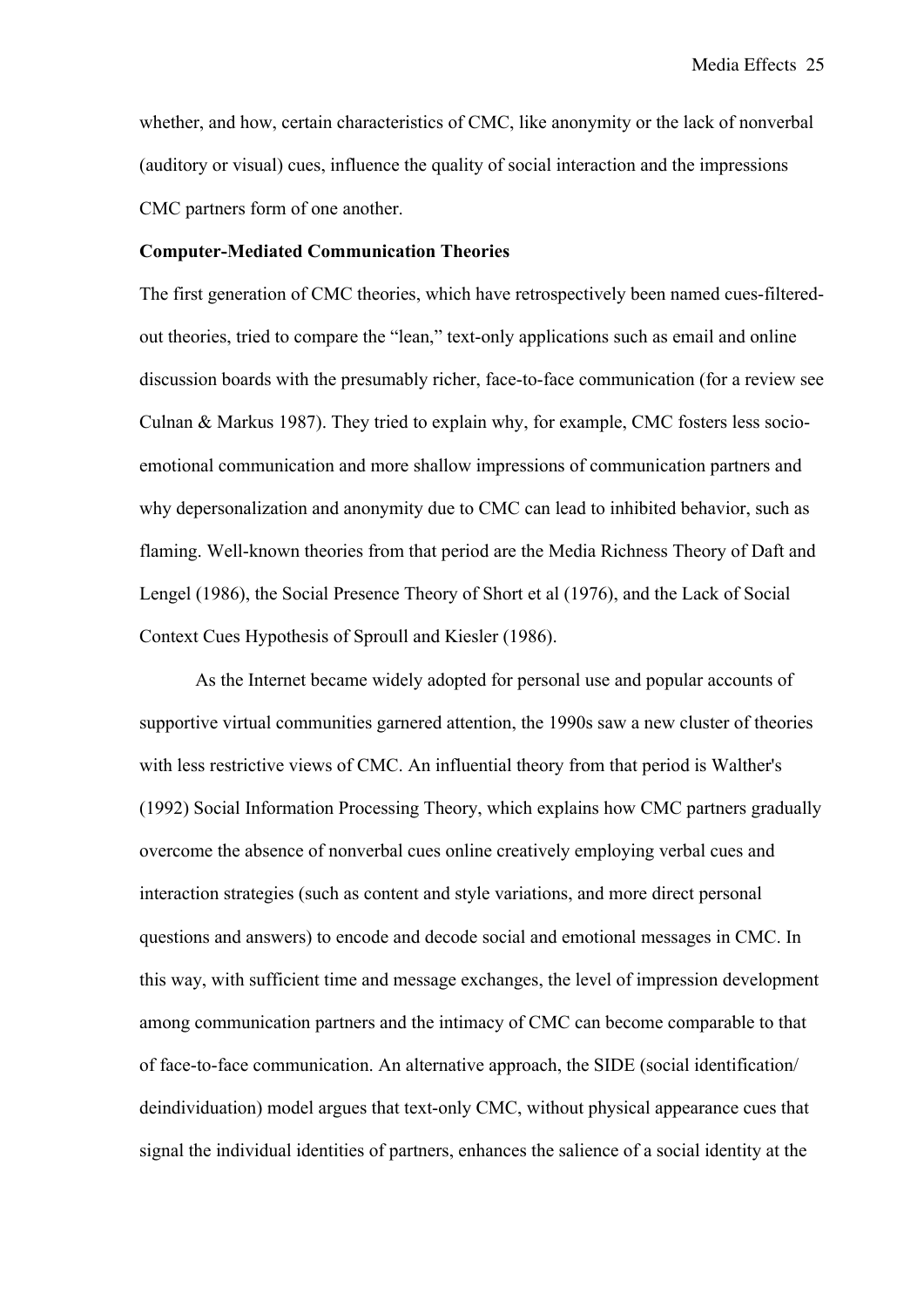expense of a personal identity (Postmes et al 2000). The enhanced categorization of the self and others as members of groups in CMC causes participants to behave according to perceived group norms. As a result, CMC leads to more normative behavior than that of face-to-face groups.

Another influential approach from that period is Walther's (1996) Hyperpersonal Communication Model, with the even more optimistic prediction that text-only messages can lead to *more* favorable impressions of a CMC partner and more intimacy than face-toface communication. According to the model, CMC message creation encourages communication partners to present themselves in optimal ways. By exploiting CMC's capacity for greater control over self-presentations, they can carefully craft their selfportrayals more nicely or attractively than they generally do, or are able to, in face-to-face interactions. Recipients of CMC communication, in turn, fill in the blanks in their impressions of their partners that the absence of audiovisual cues leave open, which encourages them to idealize these partners. According to Walther, CMC can thereby even become *hyperpersonal*, that is, more intimate than offline communication.

Inspired by Walther's Hyperpersonal Communication Theory, Valkenburg and Peter (2009) developed and tested the internet-enhanced self-disclosure hypothesis among adolescents. They argued that the Web 2.0 technologies that arose in the new millennium are increasingly designed to encourage communication with existing friends. As a result, much of the time that adolescents spend with such technologies is used to maintain existing friendships, which may eventually enhance the closeness of these friendships. In several of their studies they found that, due to their limited audiovisual cues, social media may lead adolescents to perceive that the internet provides a safe place to disclose intimate information to their friends. The more adolescents used social media, the more they disclosed themselves online to their friends. This enhanced online self-disclosure, in turn,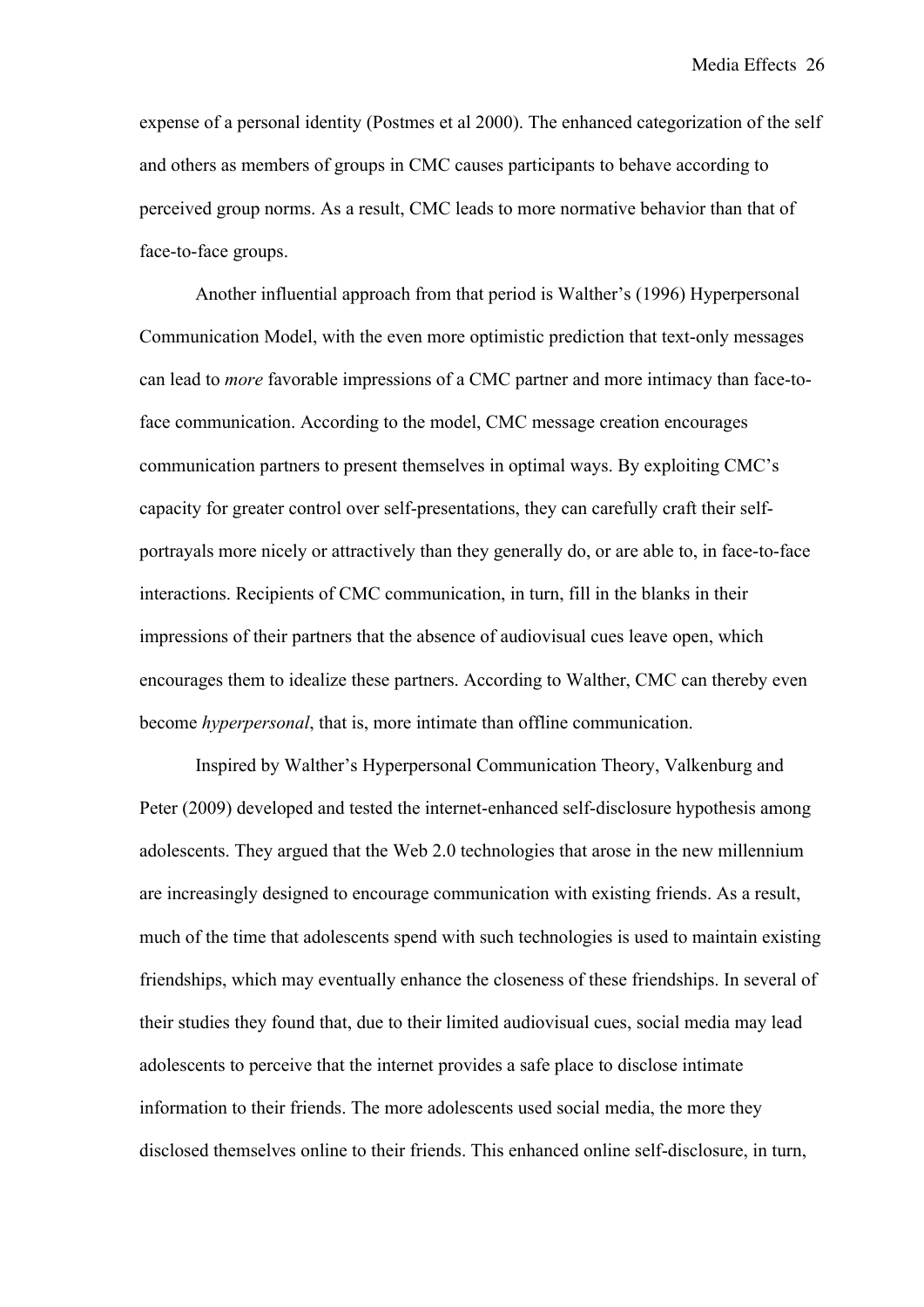stimulated the quality of their friendships, albeit only when adolescents used social media to communicate primarily with their existing friends and not when they used it primarily to chat with strangers (Valkenburg & Peter 2009, 2011).

The focus of early CMC theories on anonymity and limited nonverbal cues fit well in the 1990s and the first half of the 2000s, when CMC was predominantly text-based and typically took place in anonymous chatrooms and newsgroups between unacquainted communication partners. However, with the introduction of Web 2.0 applications such as Twitter (2006), Facebook (2006), WhatsApp (2009), and Instagram (2010), online communication has diversified, with many more (audio)visual platforms as well as uses within existing relationships. People now actively use a variety of text-based and audiovisual communication channels. These developments have made it both more difficult, and sometimes less relevant, to compare specific CMC applications with each other or with face-to-face communication. These changes in technologies call for a changes in theories and research.

#### **Mass Self-Communication and Expression Effects**

In Web 2.0 based social applications, information is distributed multidirectionally in a network where audiences can vary from one to many. Importantly, internet-based social communication enables everyone with an internet connection to become a sender of information, that is, a content creator and a media source. Given that a considerable proportion of the information distributed via social media is personal and self-related, Castells (2007, p. 248), as discussed earlier, has outlined a "new form of socialized communication" that he calls mass self-communication. Like mass communication, mass self-communication can potentially reach a global audience, but "it is self-generated in content, self-directed in emission," and typically focuses on self-related information (Castells 2007).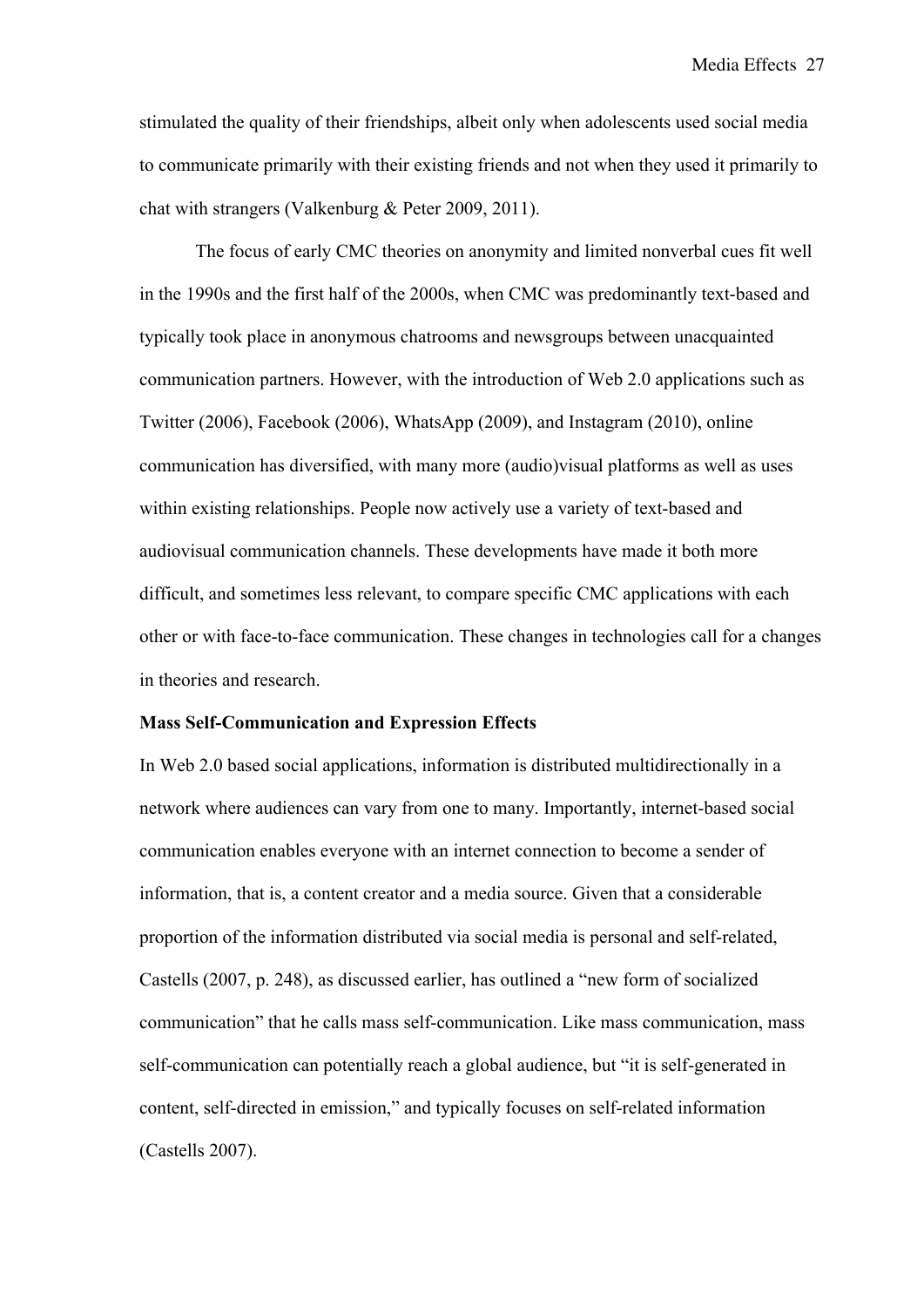The concept of mass self-communication has not only important implications for media effects theories but also for CMC theories. Many, especially the older, CMC theories suffer from the same omissions as some older media effects theories. Both types of theories are often rooted in a reception model, that is, in the notion that certain properties of media or technologies (modality, content, structure) have a unidirectional impact on recipients. Even CMC theories, which are ostensibly theories that focus on the communication between two or more individuals, have often focused on the effects of certain CMC properties (i.e. anonymity, reduced nonverbal cues) on the recipients of these properties. Although media effects as well as CMC theories like to describe recipients as active in the sense that they have autonomy over the way they receive and interpret media or CMC properties, the assumed influence is unidirectional: from the media or technology to recipients. In fact, in both media effects and CMC theories, 'effects' are often conceptualized as recipient effects.

The concept of mass self-communication does not deny the processes related to the reception of media content. However, its emphasis on the self-generated, self-directed, and self-focused character of internet-based social communication draws our attention to the possible effects of content produced by the sender on him or herself. Long before the advent of Web 2.0, observers noted that media users had become producers as well as consumers of information and entertainment, a phenomenon for which the now somewhat obsolete term *prosumers* was coined (Toffler 1980). This implies that, in terms of transactional media effects theories, CMC technology not only provides users a fast and easily accessible vehicle for *inter*personal transactions, but also an increased opportunity for *intra*personal transactions, that is, transactions within the senders (and recipients) themselves. In other words, the production and distribution of content by a sender may not only affect its recipient(s), but also the sender him or herself. This phenomenon, that our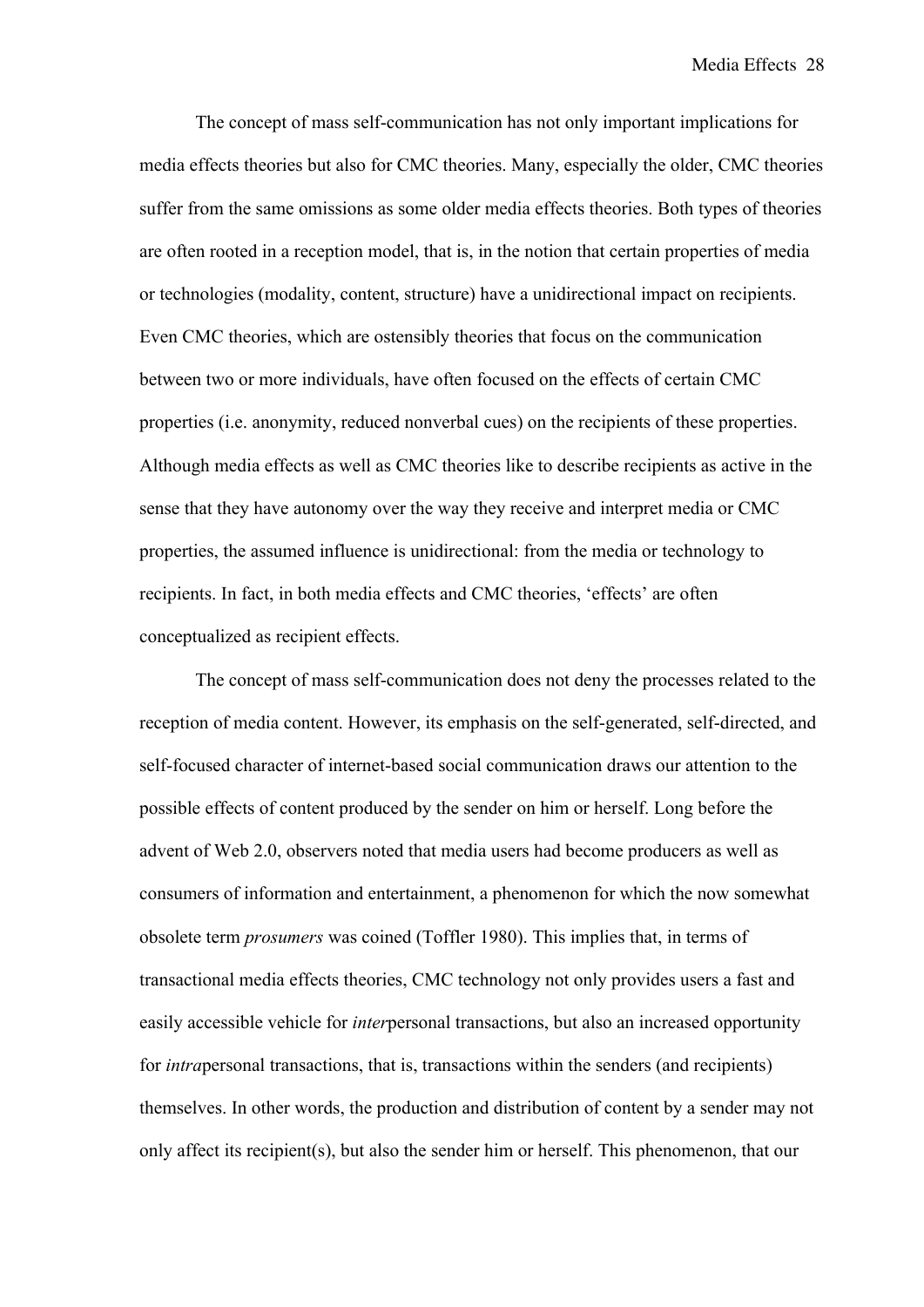own beliefs and our own behavior exert influence on ourselves, has been recently referred to as an expression effect (Pingree 2007).

The study of expression effects is rather new in the field of media effects, and research into the mechanisms is still scarce. A plausible explanation for the occurrence of expression effects is based on the same need that guides selective media exposure, the need to be consistent. Bem's (1972) self-perception theory may be useful as a starting point. Like Festinger (1957), Bem suggests that people need to be consistent in their beliefs, attitudes, and behavior. Whereas the generally accepted belief is that cognitions and attitudes precede one's behavior, self-perception theory, in contrast, argues that individuals derive their cognitions, beliefs, and attitudes from their own prior overt behavior. They adapt their beliefs and attitudes by observing their own behavior in retrospect.

Several CMC studies have addressed expression effects. For example, Shah et al (2005) found that online civic messaging—that is, the creation of political messages on the Internet—significantly influenced the senders' own civic engagement, and often more strongly than exposure to traditional news media. Gonzales and Hancock (2008) asked subjects to present themselves in either a public or private blog as either introverts or extraverts. They found that subjects later perceived themselves according to their introvert or extravert self-presentation, but only when their blogs were public. Such intrapersonal changes even appear to hold when the online self-presentation occurs through an avatar (Yee et al 2009), a digital, graphical character that represents the CMC user in virtual worlds or games, a phenomenon that has been named the Proteus effect (Yee et al 2009).

Other studies demonstrate ways in which expression and social effects combine. Valkenburg et al (2006) found that adolescents' own behavior on social network sites is related to their self-esteem. Adolescents who created an online profile seemed to use feedback from their peers about these profiles to adjust and optimize their profiles, which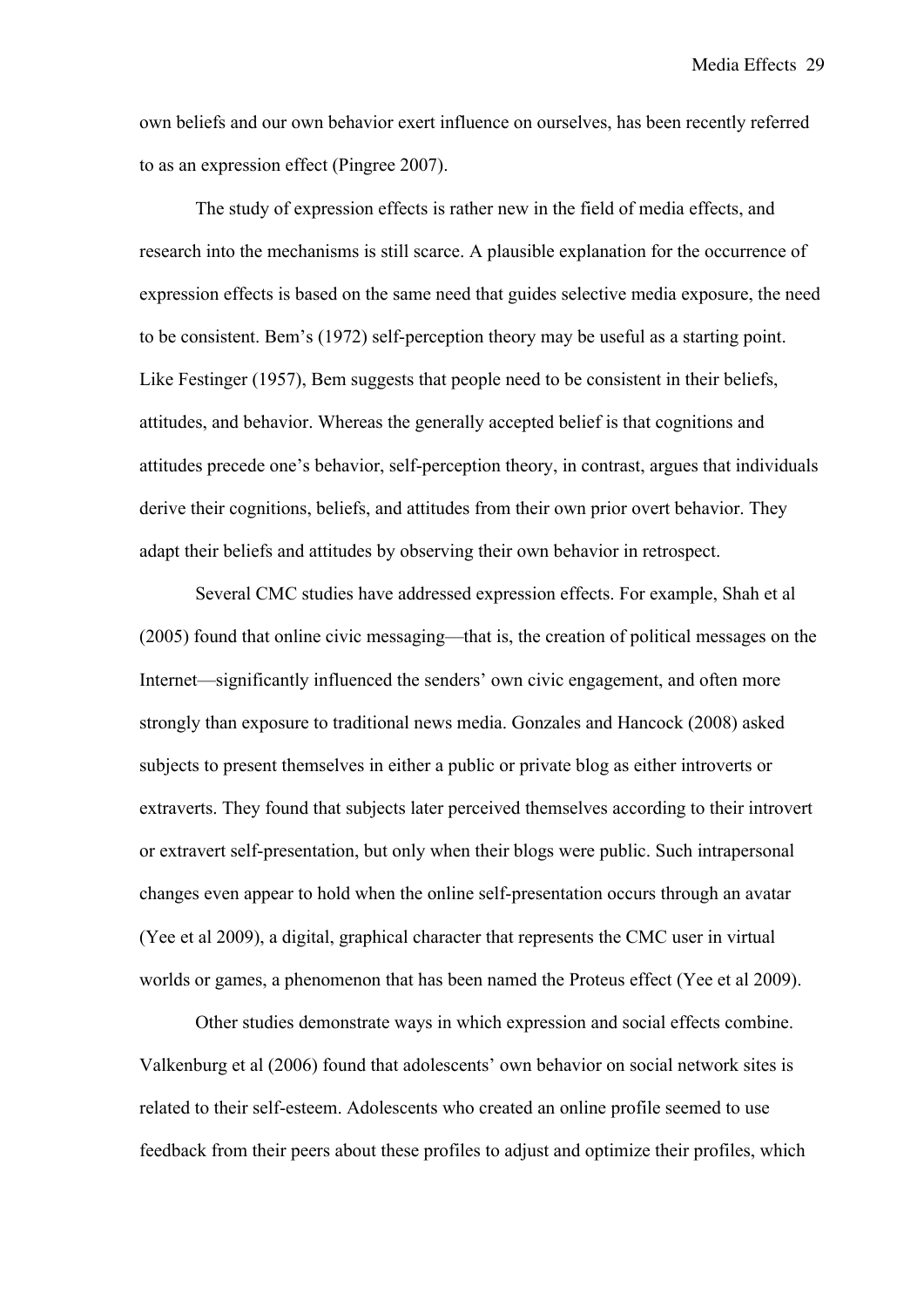was associated with more positive feedback. In this way, through improved feedback and their own communicative behavior, they managed to enhance their self-esteem. This result was extended by Walther et al (2011a). Drawing on Gonzales and Hancock (2008), Walther et al asked subjects to write blogs for which half of the subjects were instructed to write as if they were introverts and the other half as extraverts. They showed that when CMC users received confirming feedback (from either a person or a computer program) it magnified the expression effect (i.e., the effect of their self-presentation on their own self-concept).

In summary, the scarce research into CMC research in general and expression effects in particular indicates that both intrapersonal (expression effects) and interpersonal processes (feedback) may affect the self-presentation and self-concepts of senders and recipients of mediated communication (Van Der Heide et al 2013). In addition, both senders and recipients have specific dispositions that may prompt their media consumption, shape their attention to the messages that are exchanged, and affect their interpretation (Walther et al 2011b). Future research should further explore the exact conditions that facilitate, and mechanisms that explain, expression effects. Future research should also attempt to understand whether and how expression effects occur, and for whom they particularly hold, so that interventions can be designed to mitigate negative effects (e.g. of comments on suicide or pro-anorexia sites), and encourage positive ones (e.g. comments on websites that encourage civic participation).

#### **CONCLUSION**

In this review, we have taken stock of the development of two subdisciplines of communication science: (mass) media effects and computer-mediated communication (CMC). We charted some notable historical parallels in conceptual thinking within these subdisciplines. First, both media effects and CMC research have found their roots in theories that conceptualize 'effects' as powerful and direct processes, which have been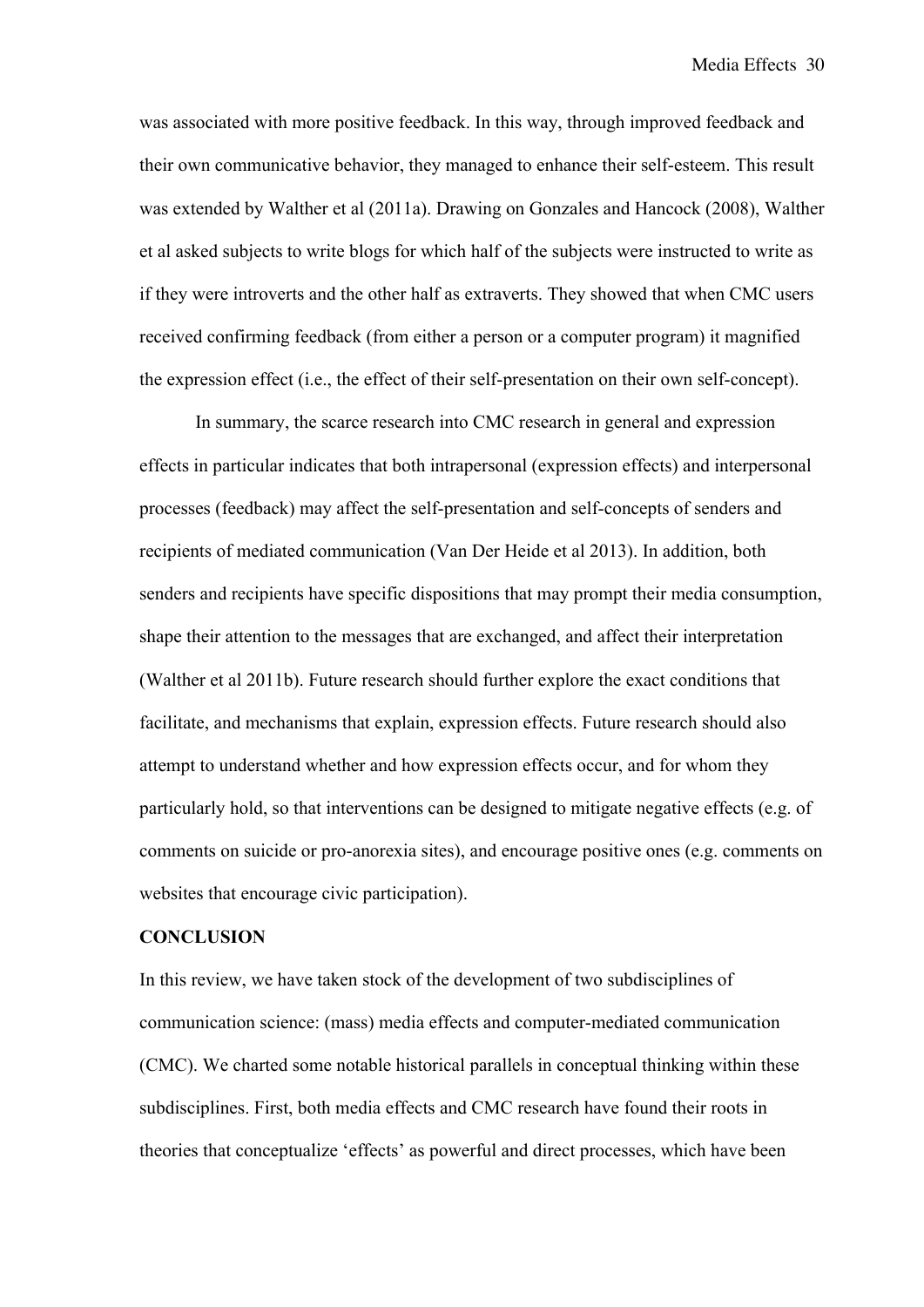metaphorically called a "hypodermic needle," or "magic bullet" in media effects theories and "technological determinism" in CMC. Second, in the course of time, both subdisciplines progressed from a unidirectional receiver oriented view to transactional paradigms. Current theories in both subdisciplines acknowledge that individuals shape and are shaped by their own selective use of media or communication technologies.

Despite this apparent progression in theory formation, research into the uses and effects of the newest generation communication technologies is still in its infancy. An important factor that hampers the field is that its object of study, media and technology, is a 'moving target,' a phenomenon that is continuously subject to change while we try to understand it. Since the advent of Web 2.0, these changes have rapidly accelerated. The tools and applications that we study are often outdated by the time that articles about them are published. Another factor is that our understanding of the uses and effects of media and communication technologies develop in a variety of disparate disciplines and subdisciplines that until now have often largely ignored each other, which also hampers integrative theory formation and testing (Craig 1999).

An integration of mass media and CMC research is more opportune than ever, now that we spend several hours per day with social media, and mass media communication has turned into mass self-communication. Take a phenomenon like Social TV, the most obvious blending of a mass medium and CMC, in which many people simultaneously share their TV experience with other viewers via Twitter or Facebook, and divide their attention between television and the comments of thousands of other viewers. Based on the contextcongruence hypothesis, it is to be expected that comments from like-minded co-viewers may enhance selective processing of media content and, hence, media effects. However, research on such phenomena is still scarce. There is an obvious need for research that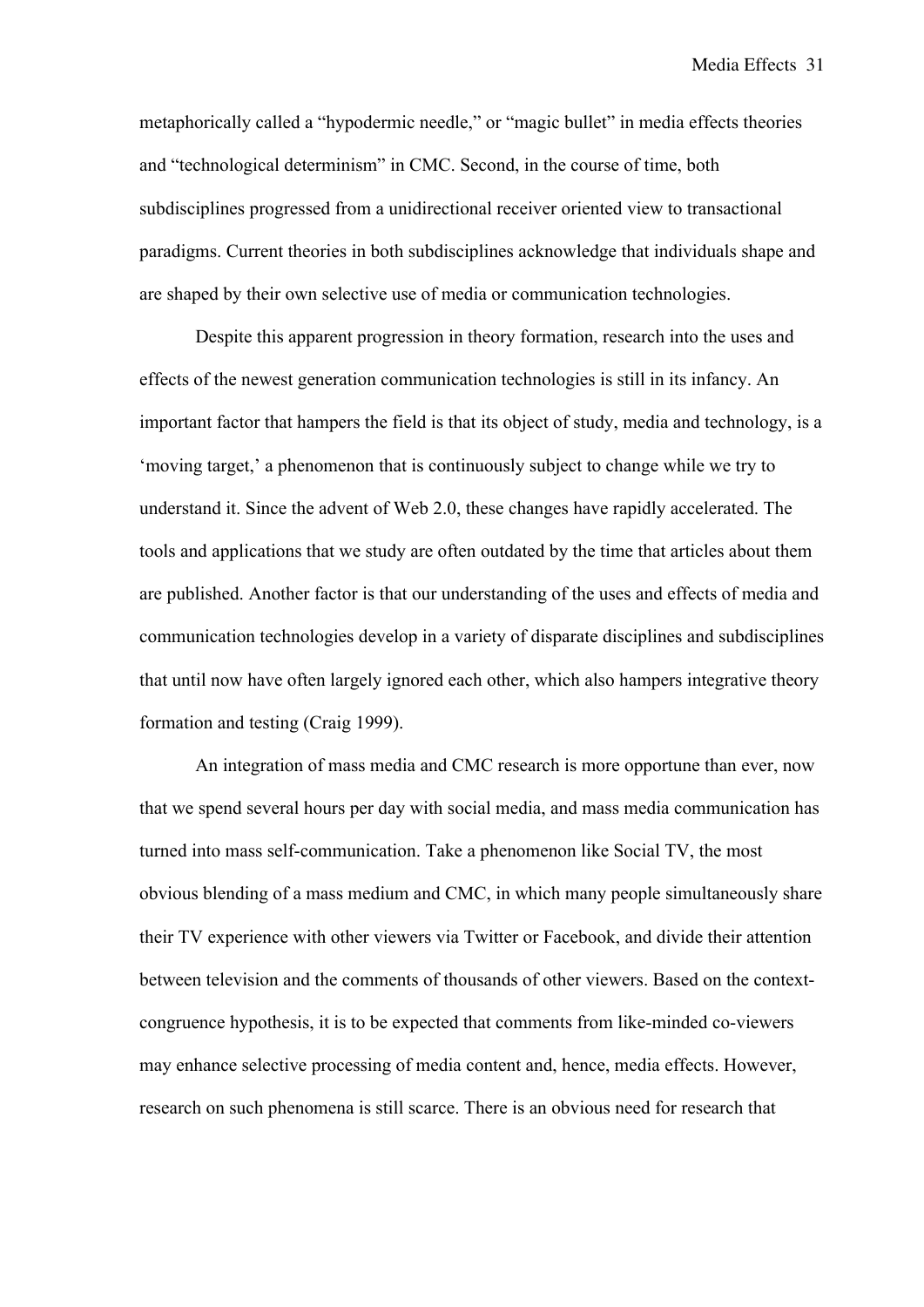compares the effects of social watching with watching alone and specifies the conditions under which user-generated comments affect viewers.

There are more important technological trends that may influence one or more of the five features of media effects theories identified in this review. First, in the past years, communication technologies have become ever more mobile. They moved from our desk (desktop), to our bag (laptop), to our pocket (smartphone), which has significantly altered our media use (feature 1). Not only has the time we spend with communication technologies increased significantly, but also our tendency to media-multitask (i.e. the use of TV, radio, print, the internet or any other medium in conjunction with another). About 30% of the time adolescents spend with media now consists of media multitasking (Rideout et al 2010). This development has important research implications. How do we, for example, validly measure media use if individuals spend one third of their media use multitasking (feature 1)? And how can we still validly estimate the effects of such scattered media use?

Not only may our media use be more selective, another trend is that the media messages we receive are increasingly more selected for us. Personalization of media lies at the core of the "demassification of mass communication" because it further allows media users to select their own media content (Sundar et al 2015, p 60). Corporations such as Amazon, Netflix, and Google News increasingly attempt to personalize their content for each user in order to enhance engagement and shorten the distance between their products and website consumers. Personalization occurs through book or movie recommendations or by targeting information and advertising for individual users. Through personalization, corporations attempt to drive selective exposure (feature 1), and help users find entertainment, information, or brands that they never knew existed but are likely to want. Research on personalization has rapidly emerged in the past years. Preliminary evidence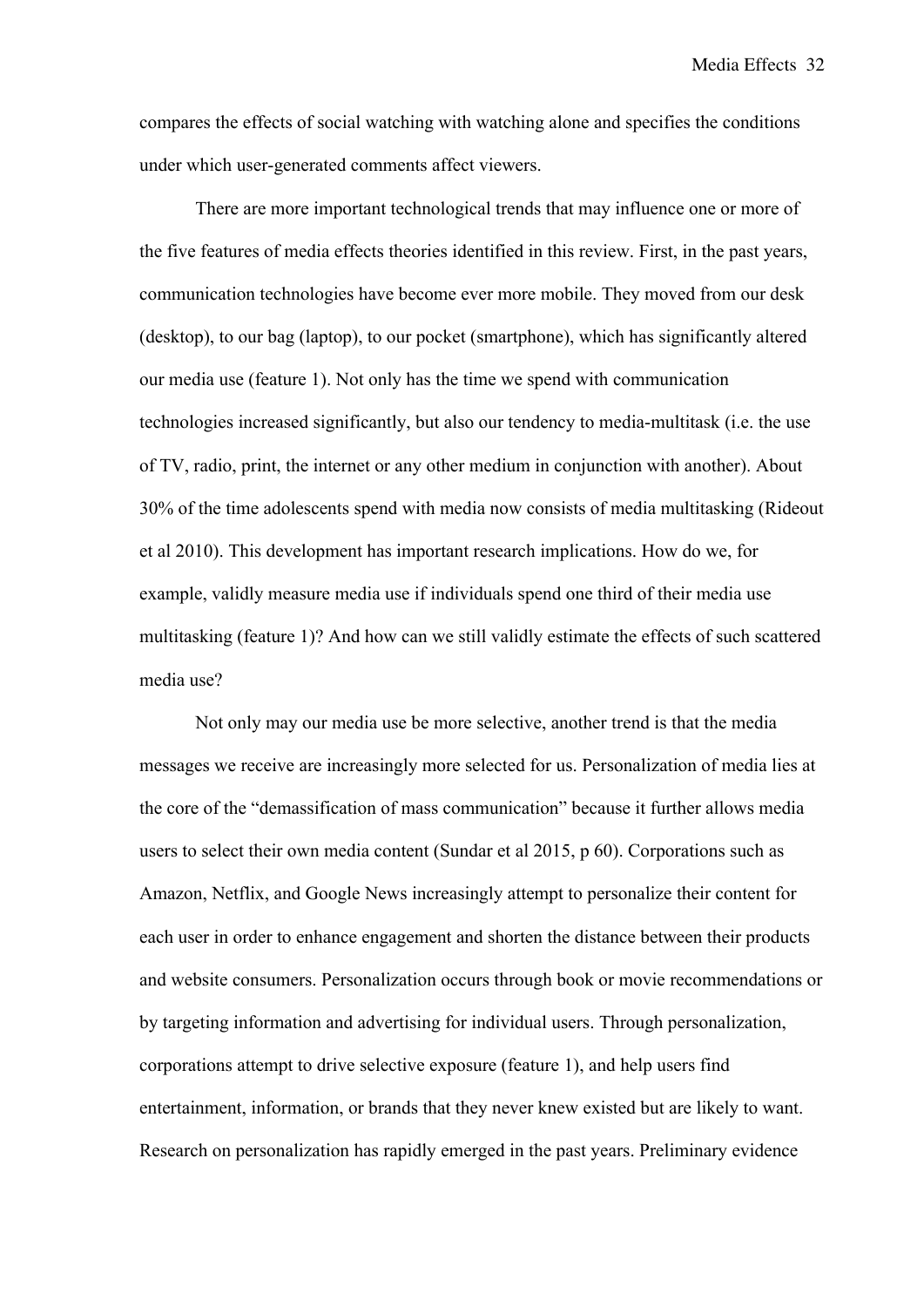shows that personalization may increase the cognitive and emotional engagement of media users (features 2 and 4), and by this route, it can enhance media effects (see Sundar et al 2015 for an overview). Future research should address the underlying mechanisms and contingent conditions under which personalized media content may exert positive or negative transactional influences.

A final unmistakable trend in communication technologies that may enhance the likelihood of media effects is the increasing lifelike visualization in both mass and mass self-communication. Text-only CMC, which was still common around the start of the millennium, has been supplemented or even replaced by visual CMC (e.g. Instagram). Movies increasingly appear in 3D and we will soon be able to experience virtual reality games or worlds by means of head-mounted devices such as Oculus Rift. Such display devices provide users with a strong degree of sensory richness because they make them think and feel that the environment responds to their actions, and that users themselves are the source of changes to their environment (Sundar et al 2015). Research into virtual reality or immersive virtual environments began in the past millennium, but recent technological advances are moving such technologies out of the research lab into our living room, where they can bring extremely engaging and vivid virtual worlds (Karutz & Bailenson 2015).

Research into the everyday experiences with such technologies is still scarce. Important questions are, for example, how the properties of such technologies may enhance emotional and cognitive involvement with vivid and lifelike characters and narratives (feature 2 and 4)? And how may these properties further affect some of the canonical foci of (mass) media effects, such as learning, fear reactions, and aggression? These new developments may demand adjustments or refinements of theories and new ways of thinking. Providing answers to these questions and charting their implications for media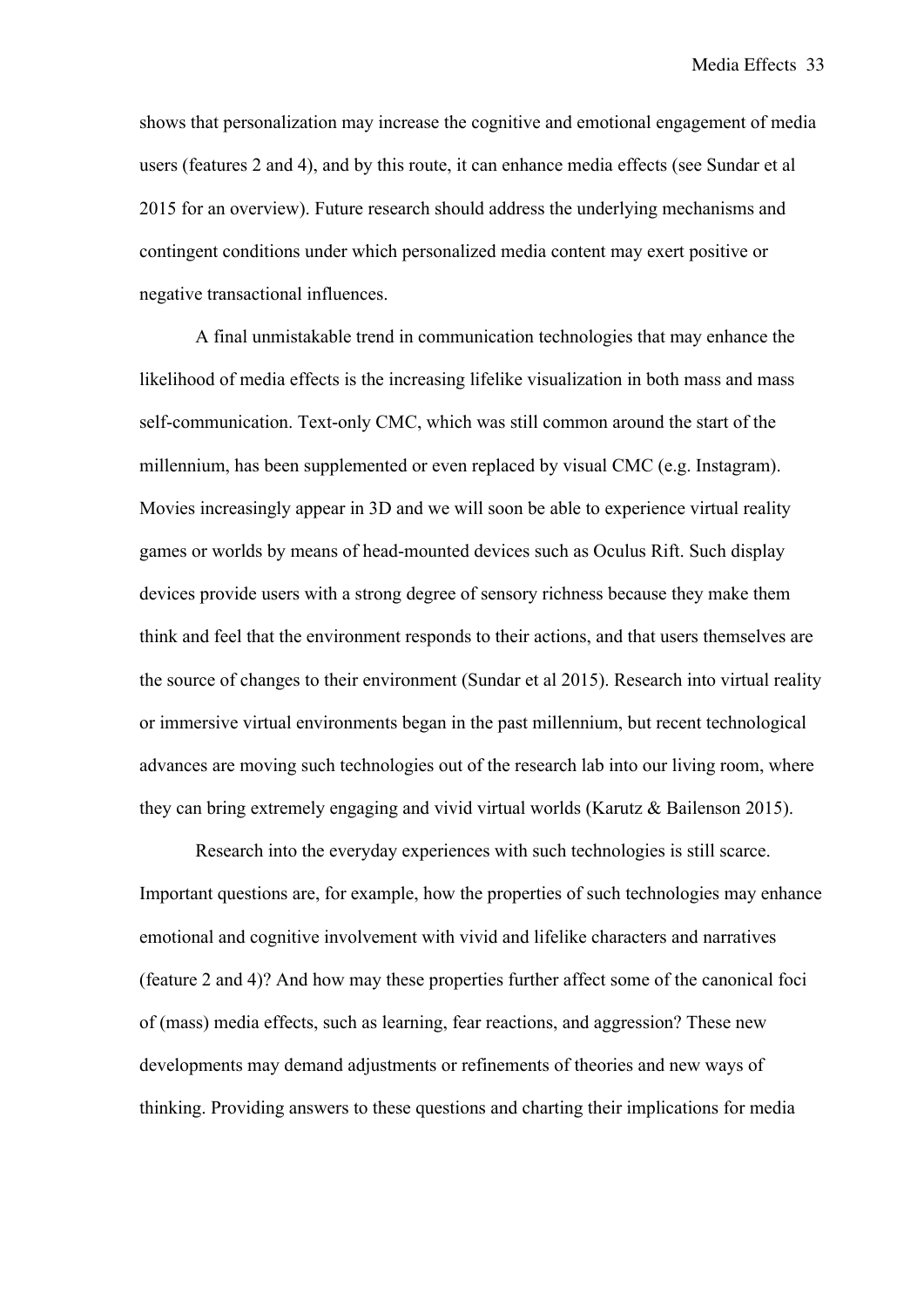effects research will make the task of the next contributors to the *Annual Review of* 

*Psychology* particularly interesting.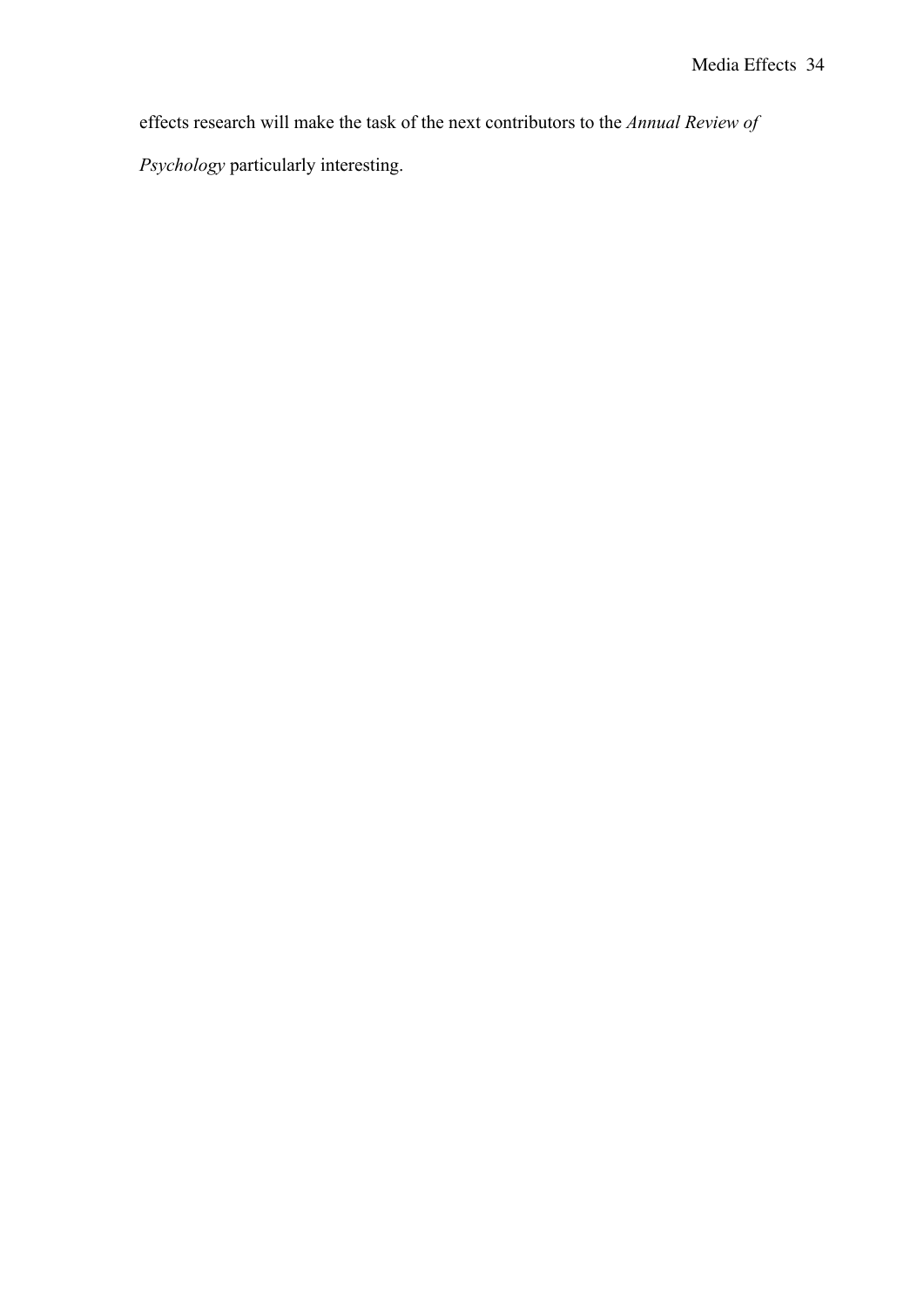#### **LITERATURE CITED**

- Alba JW, Hutchinson JW. 1987. Dimensions of consumer expertise. *J. Cons. Res.* 13: 411-54
- Allen M, Dalessio D, Brezgel K. 1995. A metaanalysis summarizing the effects of pornography 2: Aggression after exposure. *Hum. Commun. Res.* 22: 258-83
- Anderson CA, Bushman BJ. 2001. Effects of violent video games on aggressive behavior, aggressive cognition, aggressive affect, physiological arousal, and prosocial behavior: A meta-analytic review of the scientific literature. *Psychol. Sci.* 12: 353-59
- Anderson CA, Bushman BJ. 2002. Human aggression. *Annu. Rev. Psychol.* 53: 27-51
- Anderson CA, Shibuya A, Ihori N, Swing EL, Bushman BJ, et al. 2010. Violent video game effects on aggression, empathy, and prosocial behavior in eastern and western countries: A metaanalytic review. *Psychol. Bull.* 136: 151-73
- Atkin C. 1973. Instrumental utilities and information seeking. In *New models for mass communication research*, ed. P Clarke, pp. 205-42. Oxford, UK: Sage.
- Bandura A. 2002. Social cognitive theory of mass communication. In *Media effects: Advances in theory and research*, ed. J Bryant, D Zillmann, pp. 121-53. Hillsdale, NJ: Erlbaum.
- Bandura A. 2009. Social cognitive theory of mass communication. In *Media effects: Advances in theory and research*, ed. J Bryant, MB Oliver, pp. 94-124. New York: Routledge.
- Barlett CP, Vowels CL, Saucier DA. 2008. Meta-analyses of the effects of media images on men's body-image concerns. *J. Soc. Clin. Psychol.* 27: 279-310
- Bauer R. 1964. The obstinate audience: The influence process from the point of view of social communication. *Am. Psychol.* 19: 319-28
- Beentjes JWJ, van der Voort THA. 1988. Televisions impact on childrens reading skills: A review of research. *Read. Res. Quart.* 23: 389-413
- Bem DJ. 1972. Self-perception theory. In *Adv. Exp. Soc. Psychol.*, ed. L Berkowitz, pp. 1-62. New York: Academic Press.
- Berkowitz L. 1984. Some effects of thoughts on antisocial and pro-social influences of media events: A cognitive-neoassociation analysis. *Psychol. Bull.* 95: 410-27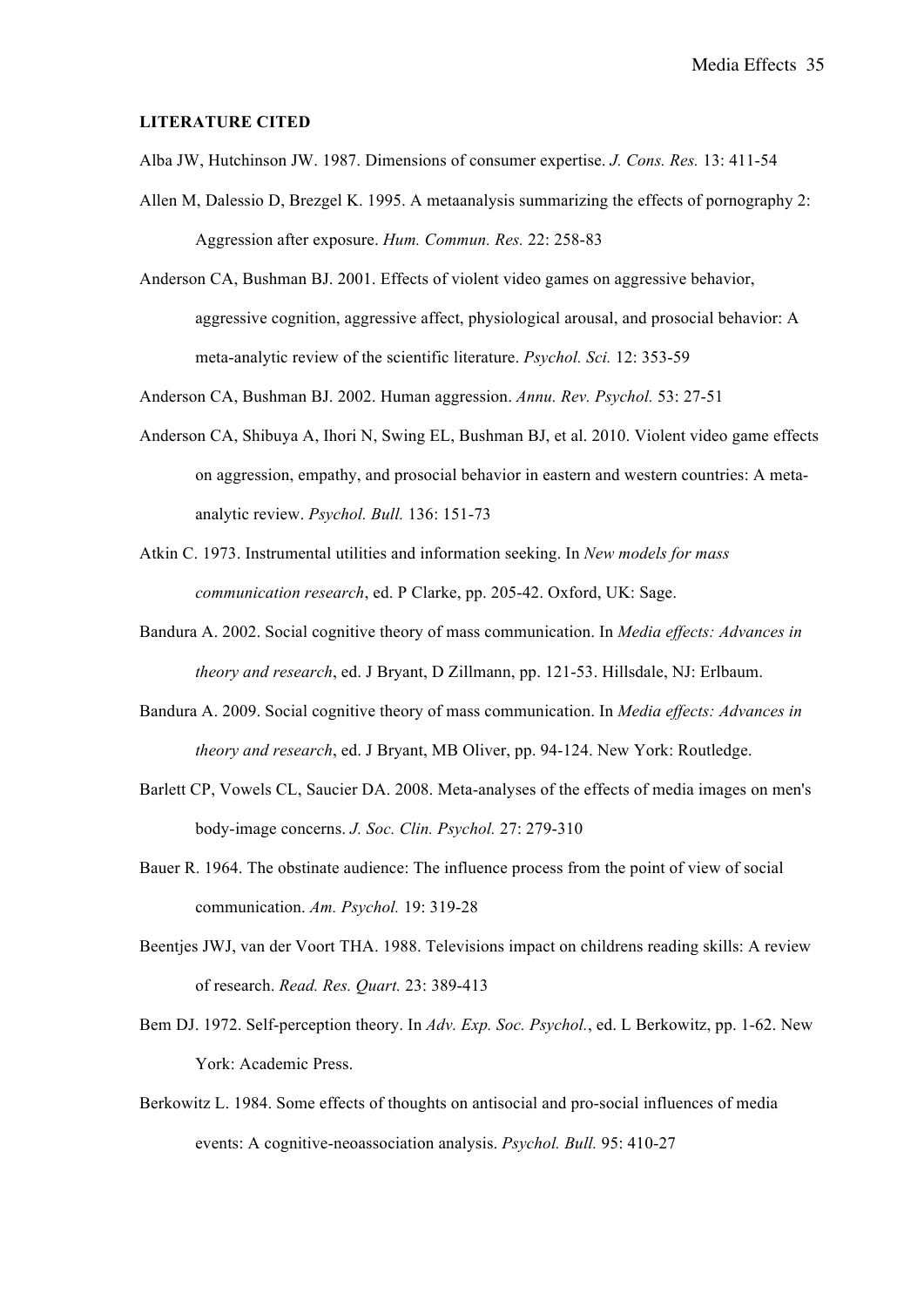- Berkowitz L, Powers PC. 1979. Effects of timing and justification of witnessed aggression on the observers punitiveness. *J. Res. Pers.* 13: 71-80
- Blumler JG. 1985. The social character of media gratifications. In *Media gratifications research*, ed. KE Rosengren, LA Wenner, P Palmgreen, pp. 41-60. Beverly Hills, CA: Sage.
- Boerman SC, Smit EG, van Meurs A. 2011. Attention battle; The abilities of brand, visual, and text characteristics of the ad to draw attention versus the diverting power of the direct magazine context. In *Advances in advertising research: Breaking new ground in theory and practice*, ed. S Okazaki, pp. 295-310. Wiesbaden, Germany: Gabler Verlag.
- Boulianne S. 2009. Does internet use affect engagement? A meta-analysis of research. *Political Communication* 26: 193-211
- Bradley MM. 2009. Natural selective attention: Orienting and emotion. *Psychophysiology* 46: 1-11
- Bryant J, Miron D. 2004. Theory and research in mass communication. *J. Commun.* 54: 662-704
- Bryant J, Oliver MB. 2009. *Media effects: Advances in theory and research*. New York: Routledge.
- Bushman BJ. 1995. Moderating role of trait aggressiveness in the effects of violent media on aggression. *J. Pers. Soc. Psychol.* 69: 950-60
- Cacioppo JT, Petty RE, Feinstein JA, Blair W, Jarvis G. 1996. Dispositional differences in cognitive motivation: The life and times of individuals varying in need for cognition. *Psychol. Bull.* 119: 197-253
- Castells M. 2007. Communication, power and counter-power in the network society. *Int. J. Commun.* 1: 238-66
- Clark R. 2012. *Learning from media: Arguments, analysis, and evidence*. Charlotte, NC: Information Age Publishing.
- Corbetta M, Shulman GL. 2002. Control of goal-directed and stimulus-driven attention in the brain. *Nat. Rev. Neurosci.* 3: 201-15
- Craig RT. 1999. Communication theory as a field. *Commun. Theor.* 9: 119-61
- Culnan MJ, Markus ML. 1987. Information technologies. In *Handbook of organizational communication: An interdisciplinary perspective*, ed. FM Jablin, LL Putnam, KH Roberts, LW Porter, pp. 420-43. Thousand Oaks, CA: Sage.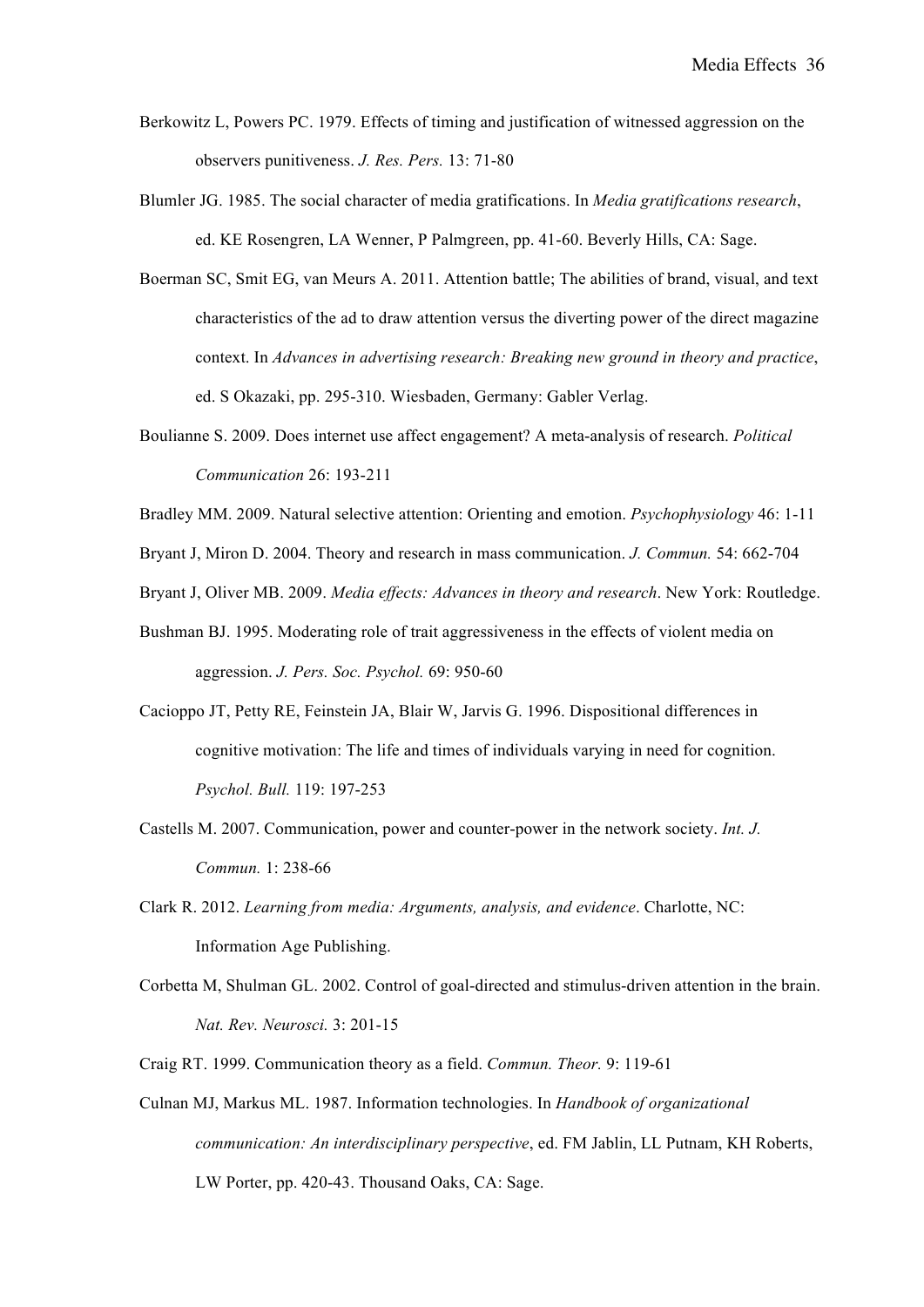- Daft RL, Lengel RH. 1986. Organizational information requirements, media richness and structural design. *Manage. Sci.* 32: 554-71
- Desmond RJ, Garveth R. 2007. The effects of advertising on children and adolescents. In *Mass media effects research: Advances through meta-analysis*, ed. R Preiss, B Gayle, N Burrell, M Allen, J Bryant, pp. 169-79. Mahway, NJ: Erlbaum.
- Donsbach W. 2009. Cognitive dissonance theory Roller coaster career: How communication research adapted the theory of cognitive dissonance. In *Media choice: A theoretical and empirical overview* ed. T Hartmann, pp. 128-49. New York: Routledge.
- Entman RM. 1993. Framing: Toward clarification of a fractured paradigm. *J. Commun.* 43: 51-58
- Eveland WP, Shah DV, Kwak N. 2003. Assessing causality in the cognitive mediation model: A panel study of motivations, information processing, and learning during campaign 2000. *Commun. Res.* 30: 359-86
- Ferguson CJ, Kilburn J. 2009. The public health risks of media violence: A meta-analytic review. *J. Pediatr.* 154: 759-63
- Festinger L. 1957. *A theory of cognitive dissonance*. Stanford, CA: Stanford University Press.
- Fikkers K, Piotrowski JT, Weeda W, Vossen HGM, Valkenburg PM. 2013. Double dose: High family conflict enhances the effect of media violence exposure on adolescents' aggression. *Societies* 3: 280-92
- Fishbein M, Cappella JN. 2006. The role of theory in developing effective health communications. *J. Commun.* 56: S1-S17
- Fiske T. 2003. Five core social motives, plus or minus five. In *Social perception: The Ontario symposium*, ed. SJ Spencer, S Fein, MP Zanna, JM Olson, pp. 233-46. Mahwah, NJ: Erlbaum.
- Früh W, Schönbach K. 1982. Der dynamisch-transaktionale Ansatz: Ein neues Paradigma der Medienwirkungen [The dynamic-transactional approach: A new paradigm of media effects]. *Publizistik* 27: 74-88
- Gerbner G, Gross L, Morgan M, Signorielli N. 1980. The mainstreaming of america: Violence profile no 11. *J. Commun.* 30: 10-29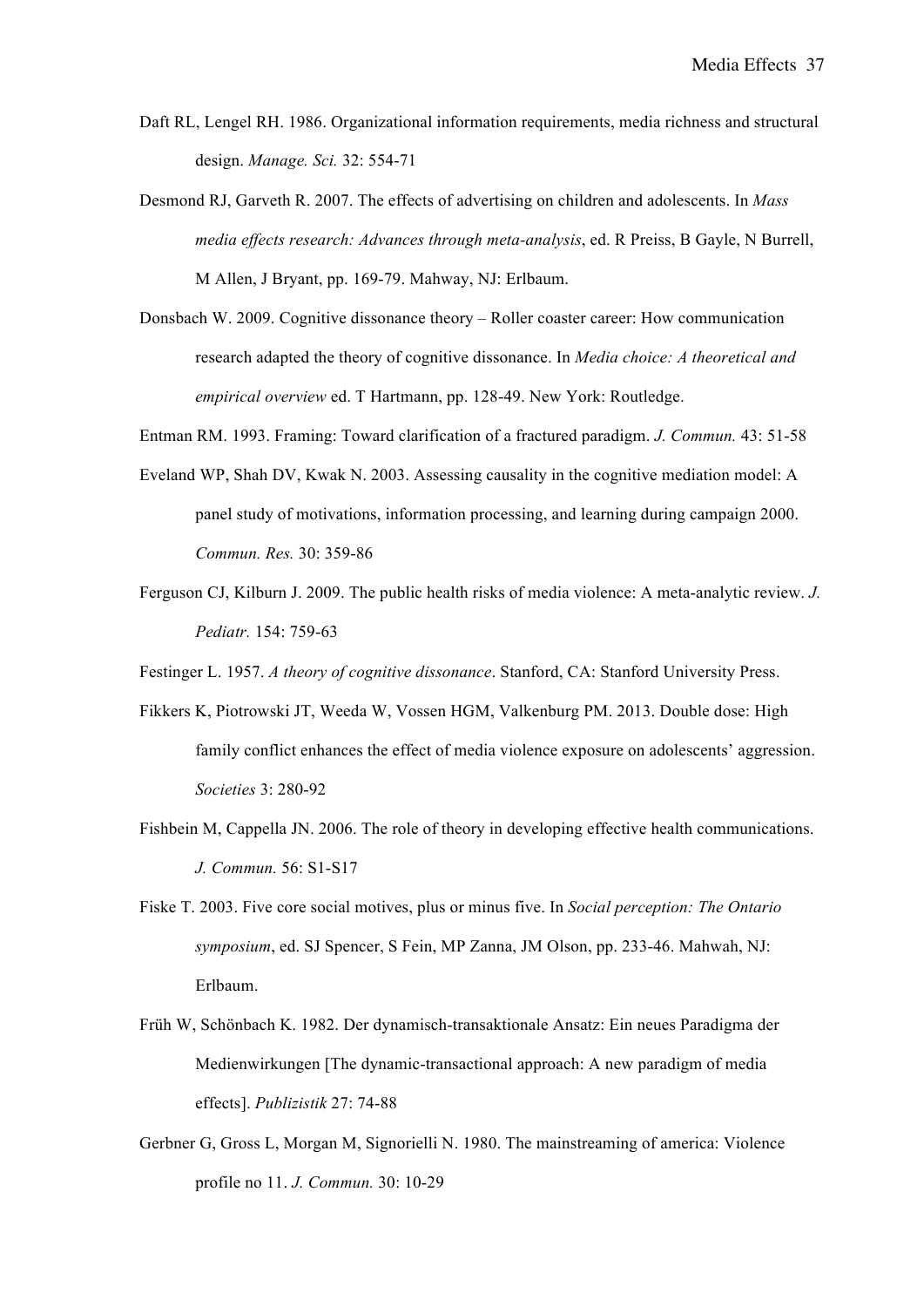- Gonzales AL, Hancock JT. 2008. Identity shift in computer-mediated environments. *Media Psychol.* 11: 167-85
- Grabe S, Ward LM, Hyde JS. 2008. Role of the media in body image concerns among women: A meta-analysis of experimental and correlational studies. *Psychol. Bull.* 134: 460-76
- Green MC, Brock TC. 2000. The role of transportation in the persuasiveness of public narratives. *J. Pers. Soc. Psychol.* 79: 701-21
- Green MC, Brock TC, Kaufman GE. 2004. Understanding media enjoyment: The role of transportation into narrative worlds. *Commun. Theor.* 14: 311-27
- Greenfield P, Farrar D, Beagles-Roos J. 1986. Is the medium the message?: An experimental comparison of the effects of radio and television on imagination. *J. Appl. Dev. Psychol.* 7: 201-18
- Hall S. 1980. Encoding / decoding. In *Culture, media, language: Working papers in Cultural Studies*, ed. S Hall, D Hobson, A Lowe, P Willis, pp. 128-38. London: Hutchinson.
- Hart W, Albarracin D, Eagly AH, Brechan I, Lindberg MJ, Merrill L. 2009. Feeling validated versus being correct: A meta-analysis of selective exposure to information. *Psychol. Bull.* 135: 555-88
- Hartmann T. 2009. *Media choice: A theoretical and empirical overview* New York: Routledge.
- Harwood J. 1999. Age identification, social identity gratifications, and television viewing. *J. Broadcast. Electron.* 43: 123-36
- Holbert RL, Stephenson MT. 2003. The importance of indirect effects in media effects research: Testing for mediation in structural equation modeling. *J. Broadcast. Electron.* 47: 556-72
- Holmstrom AJ. 2004. The effects of the media on body image: A meta-analysis. *J. Broadcast. Electron.* 48: 196-217
- Hornik R. 2003. *Public health communication: Evidence for behavior change*. Hillsdale, NJ: Erlbaum.
- Hovland CI, Janis IL, Kelley HH. 1953. *Communication and persuasion: Psychological studies of opinion change*. New Haven, CT: Yale University Press.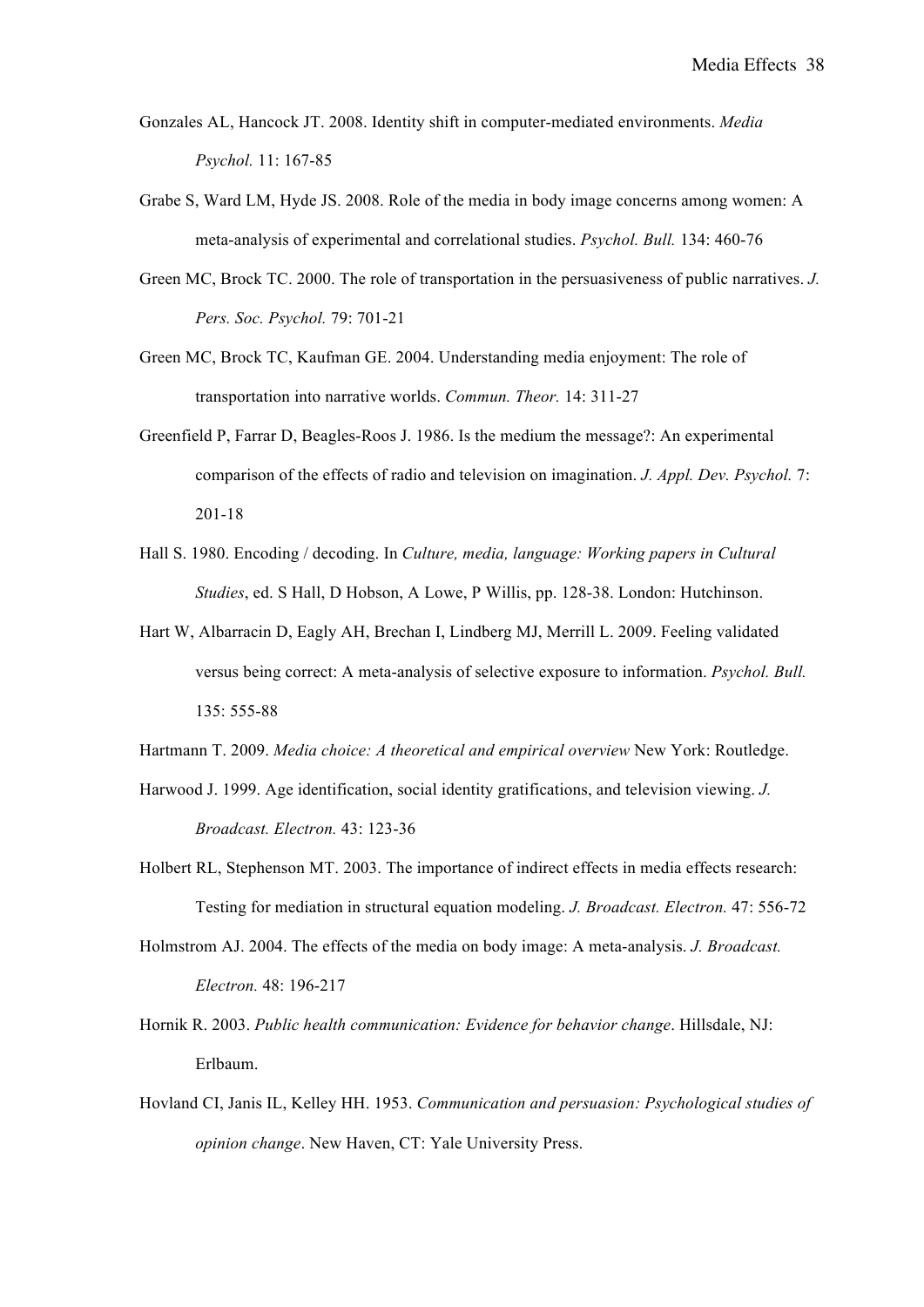- Karutz CO, Bailenson JN. 2015. Immersive virtual environments and the classrooms of tomorrow. In *The handbook of the psychology of communication technology*, ed. SS Sundar, pp. 290- 310. New York: Wiley.
- Katz E. 1959. Mass communications research and the study of popular culture: An editorial note on a possible future for this journal. *Studies in Public Communication* 2: 1-6.
- Katz E, Blumler JG, Gurevitch M. 1973. Uses and Gratifications research. *Public Opin. Q.* 37: 509- 23
- Katz E, Lazarsfeld PF. 1955. *Personal influence: The part played by people in the flow of mass communications*. Piscataway, NJ: Transaction Publishers.
- Kim S. 2004. Rereading David Morley's The 'Nationwide' Audience. *Cult. Stud.* 18: 84-108
- Klapper JT. 1960. *The effects of mass communication*. Glencoe, IL: Free Press.
- Knobloch-Westerwick S. 2006. Mood management: Theory, evidence, and advancements. In *Psychology of entertainment*, ed. J Bryant, P Vorderer, pp. 230-54. Mahwah, NJ: Erlbaum.

Knobloch-Westerwick S. 2015. *Choice and preference in media use*. New York: Routledge.

Krcmar M. 2009. Individual differences in media effects. In *The Sage handbook of media processes and effects*, ed. RL Nabi, MB Oliver, pp. 237-50. Thousand Oaks: Sage.

Lang A. 2000. The limited capacity model of mediated message processing. *J. Commun.* 50: 46-70

- Lazarsfeld PF, Berelson B, Gaudet H. 1948. *The people's choice: How the voter makes up his mind in a presidential campain*. New York: Columbia University Press.
- Liebert RM, Schwartzberg NS. 1977. Effects of mass-media. *Annu. Rev. Psychol.* 28: 141-73
- Mangen A, Walgermo BR, Brønnick K. 2013. Reading linear texts on paper versus computer screen: Effects on reading comprehension. *Int. J. Ed. R.* 58: 61-68
- Mares M-L, Oliver MB, Cantor J. 2008. Age differences in adults' emotional motivations for exposure to films. *Media Psychol.* 11: 488-511
- Mares M-L, Sun Y. 2010. The multiple meanings of age for television content preferences. *Hum. Commun. Res.* 36
- Mares M-L, Woodard EH. 2006. In search of the older audience: Adult age differences in television viewing. *J. Broadcast. Electron.* 50: 595-614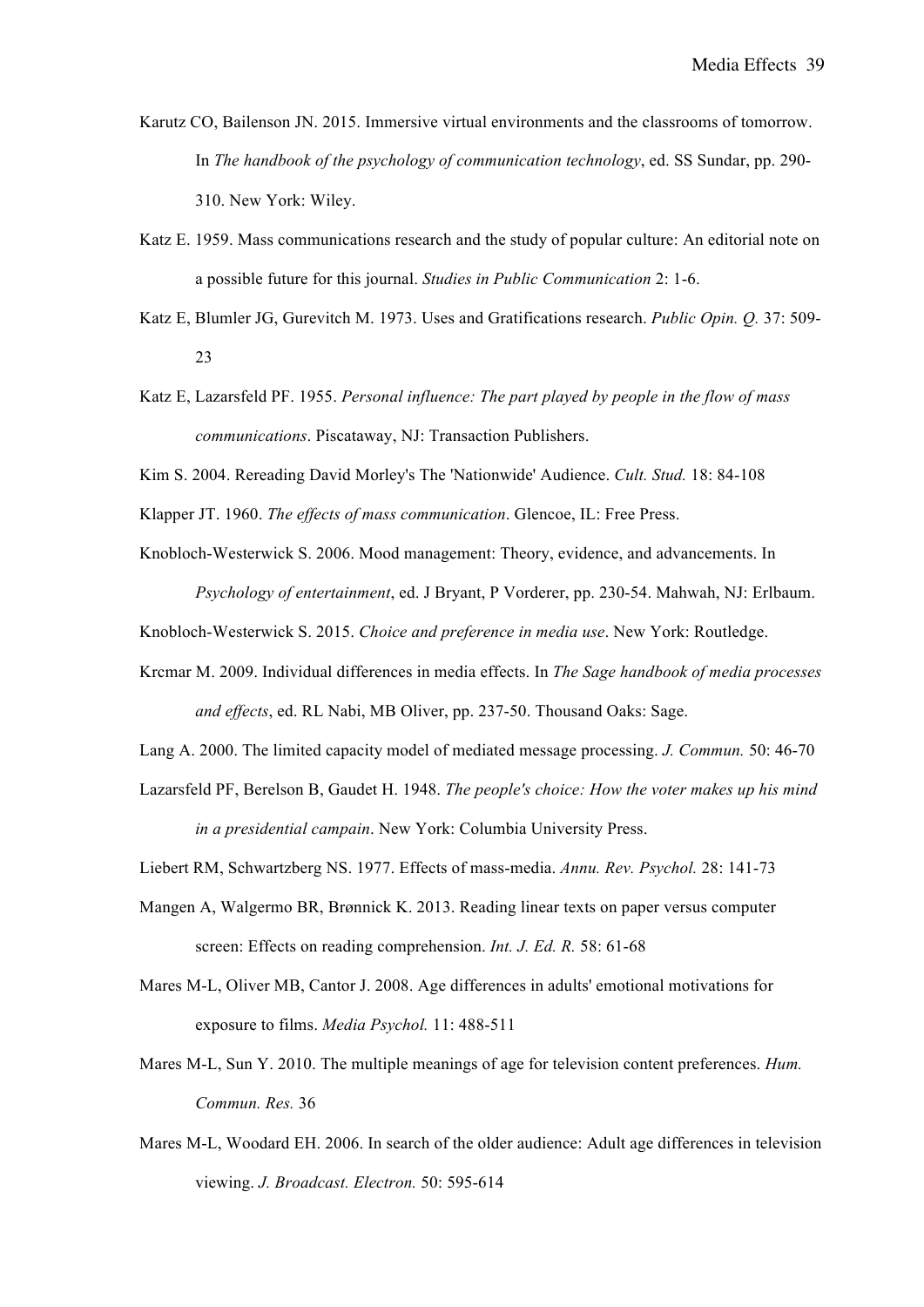- Mares ML, Woodard E. 2005. Positive effects of television on children's social interactions: A meta-analysis. *Media Psychol.* 7: 301-22
- Marshall SJ, Biddle SJH, Gorely T, Cameron N, Murdey I. 2004. Relationships between media use, body fatness and physical activity in children and youth: a meta-analysis. *Int. J. Obes.* 28: 1238-46
- Matlin MW, Stang DJ. 1978. *The Pollyanna principle: Selectivity in language, memory, and thought*. Cambridge, MA: Schenkman.
- McClelland DC, Atkinson JW. 1948. The projective expression of needs: I. The effect of different intensities of the hunger drive on perception. *J. Psychol.* 26: 205
- McCombs M, Reynolds A. 2009. How the news shapes our civic agenda. In *Media effects: Advances in theory and research*, ed. J Bryant, MB Oliver, pp. 1-16. New York: Routledge.
- McCombs ME, Shaw DL. 1972. The agenda-setting function of mass media. *Public Opin. Q.* 36: 176-87
- McDonald DG. 2009. Media use and the social environment. In *Media processes and effects*, ed. RL Nabi, MB Oliver, pp. 251-68. Los Angeles, CA: Sage.
- McGuire WJ. 1986. The myth of massive media impact: Savagings and salvagings. In *Public communication and behavior, Vol 1*, ed. G Comstock, pp. 173-257. Orlando, FL: Academic Press.
- McLeod DM, Kosicki GM, McLeod JM. 2009. Political communication effects. In *Media effects: Advances in theory and research*, ed. J Bryant, MB Oliver, pp. 228-51. New York: Routledge.
- McQuail D. 2010. *McQuail's mass communication theory*. London: Sage.
- Nathanson AI. 2001. Parents versus peers: Exploring the significance of peer mediation of antisocial television. *Commun. Res.* 28: 251-74
- Nikkelen SWC, Valkenburg PM, Huizinga M, Bushman BJ. 2014. Media use and ADHD-related behaviors in children and adolescents: A meta-analysis. *Dev. Psychol.* 50: 2228-41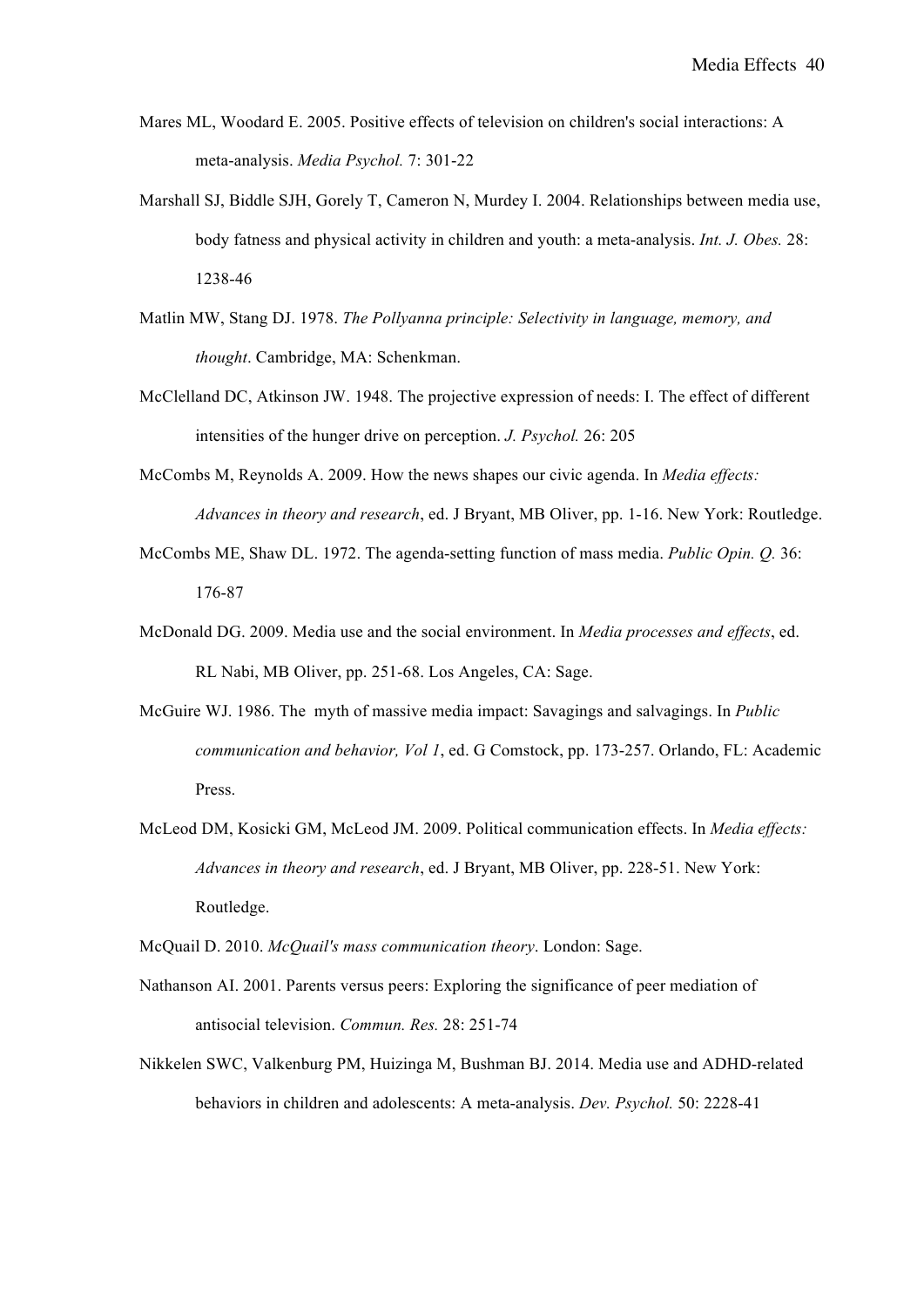- O'Keefe DJ. 2003. Message properties, mediating states, and manipulation checks: Claims, evidence, and data analysis in experimental persuasive message effects research. *Commun. Theor.* 13: 251-74
- Oliver MB. 2008. Tender affective states as predictors of entertainment preference. *J. Commun.* 58: 40-61
- Oliver MB, Kim J, Sanders MS. 2006. Personality. In *Psychology of entertainment*, pp. 329-41. Mahwah, NJ: Erlbaum.
- Oliver MB, Krakowiak KM. 2009. Individual differences in media effects. In *Media Effects: Advances in theory and research*, ed. J Bryant, MB Oliver, pp. 517-31. New York: Routledge.
- Paik H, Comstock G. 1994. The effects of television violence on antisocial behavior: A metaanalysis. *Commun. Res.* 21: 516-46
- Pearce L, Field AP. 2015. The impact of 'scary' tv and film on children's internalizing emotions: A meta-analysis. Under review.
- Peter J, Valkenburg PM. 2009. Adolescents' exposure to sexually explicit internet material and notions of women as sex objects: Assessing causality and underlying processes. *J. Commun.* 59: 407-33
- Petty RE, Cacioppo JT. 1986. The elaboration likelihood model of persuasion. In *Adv. Exp. Soc. Psychol.*, ed. L Berkowitz, pp. 123-205. New York: Academic Press.
- Pingree RJ. 2007. How messages affect their senders: A more general model of message effects and implications for deliberation. *Commun. Theor.* 17: 439-61
- Postmes T, Lea M, Spears R, Reicher SD. 2000. *SIDE issues centre stage: Recent developments in studies of de-individuation in groups*. Amsterdam: KNAW.
- Potter WJ. 2012. *Media effects*. Thousand Oaks, CA: Sage.
- Potter WJ, Riddle K. 2007. A content analysis of the media effects literature. *Journal. Mass Commun. Q.* 84: 90-104
- Powers KL, Brooks PJ, Aldrich NJ, Palladino MA, Alfieri L. 2013. Effects of video-game play on information processing: A meta-analytic investigation. *Psychon. B. Rev.* 20: 1055-79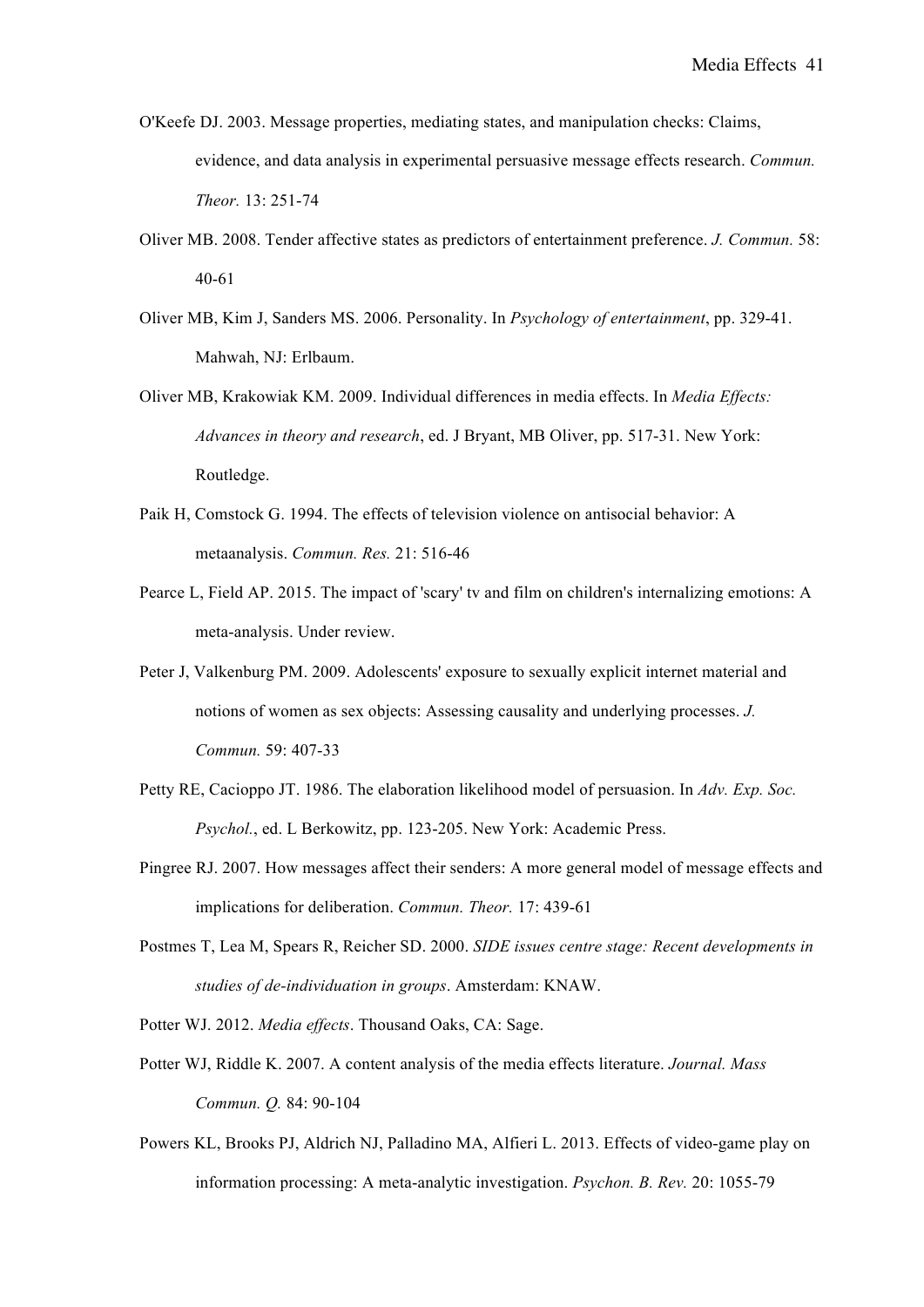- Pratto F, John OP. 1991. Automatic vigilance: The attention-grabbing power of negative social information. *J. Pers. Soc. Psychol.* 61: 380-91
- Prior M. 2005. News vs. entertainment: How increasing media choice widens gaps in political knowledge and turnout. *Am. J. Polit. Sci.* 49: 577-92
- Raykov T, Marcoulides GA. 2012. *A first course in structural equation modeling*. New York: Routledge.
- Reber R, Schwarz N, Winkielman P. 2004. Processing fluency and aesthetic pleasure: Is beauty in the perceiver's processing experience? *Pers. Soc. Psychol. Rev.* 8: 364-82
- Rideout VJ, Foehr UG, Roberts DF. 2010. *Generation M2: Media in the lives of 8- to 18-year olds*. Menlo Park, CA: Kaiser Family Foundation.
- Roberts DF, Bachen CM. 1981. Mass-Communication Effects. *Annu. Rev. Psychol.* 32: 307-56
- Rockinson-Szapkiw AJ, Courduff J, Carter K, Bennett D. 2013. Electronic versus traditional print textbooks: A comparison study on the influence of university students' learning. *Computers & Education* 63: 259-66
- Rosengren KE. 1974. Uses and gratifications: A paradigm outlined. In *The uses of mass communications: Current perspectives on gratifications research*, ed. JG Blumler, E Katz. Beverly Hills, NJ: Sage.
- Rubin A. 2009. Uses-and-gratifications perspective on media effects. In *Media effects: Advances in theory and research*, ed. J Bryant, MB Oliver, pp. 165-84. New York: Routledge.
- Savage J, Yancey C. 2008. The effects of media violence exposure on criminal aggression: A metaanalysis. *Crim. Justice Behav.* 35: 772-91

Scheufele DA. 1999. Framing as a theory of media effects. *J. Commun.* 49: 103-22

- Schramm W. 1962. Mass communication. *Annu. Rev. Psychol.* 13: 251-84
- Schultz D, Izard CE, Ackerman BP, Youngstrom EA. 2001. Emotion knowledge in economically disadvantaged children: Self-regulatory antecedents and relations to social difficulties and withdrawal. *Dev. Psychopathol.* 13: 53-67
- Shah DV, Cho J, Eveland WP, Kwak N. 2005. Information and expression in a digital age: Modeling Internet effects on civic participation. *Commun. Res.* 32: 531-65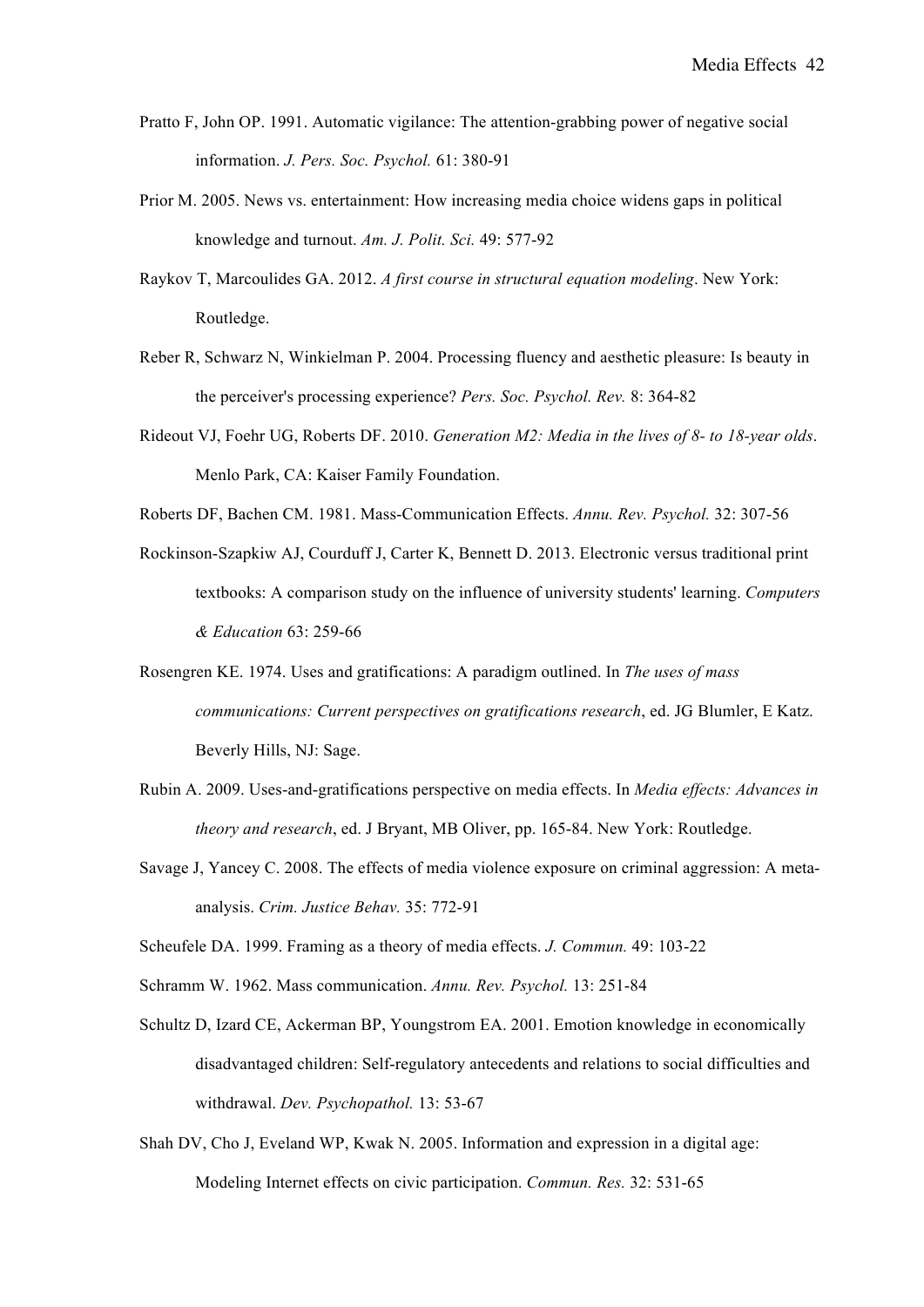- Sherry JL. 2001. The effects of violent video games on aggression: A meta-analysis. *Hum. Commun. Res.* 27: 409-31
- Shoemaker PJ. 1996. Hardwired for news: Using biological and cultural evolution to explain the surveillance function. *J. Commun.* 46: 32-47
- Short J, Williams E, Christie B. 1976. *The social psychology of telecommunications*. London: Wiley.
- Shrum LJ. 2009. Media consumption and perception of social reality. In *Media Effects: Advances in theory and research*, ed. J Bryant, MB Oliver, pp. 50-73. New York: Routledge.
- Slater MD. 2007. Reinforcing spirals: The mutual influence of media selectivity and media effects and their impact on individual behavior and social identity. *Commun. Theor.* 17: 281-303
- Slater MD. 2014. Reinforcing spirals model: Conceptualizing the relationship between media content exposure and the development and maintenance of attitudes. *Media Psychol.*: 1-26
- Slater MD, Henry KL, Swaim RC, Anderson LL. 2003. Violent media content and aggressiveness in adolescents: A downward spiral model. *Commun. Res.* 30: 713-36
- Slater MD, Peter J, Valkenburg PM. 2015. Message variability and heterogeneity: A core challenge for communication research. In *Communication Yearbook 39*, ed. EL Cohen. New York: Routledge.
- Slater MD, Rouner D. 2002. Entertainment-education and elaboration likelihood: Understanding the processing of narrative persuasion. *Commun. Theor.* 12: 173-91
- Small GW, Moody TD, Siddarth P, Bookheimer SY. 2009. Your brain on Google: Patterns of cerebral activation during Internet searching. *Am. J. Geriatr. Psychiatry* 17: 116-26
- Smith SM, Fabrigar LR, Powell DM, Estrada M-J. 2007. The role of information-processing capacity and goals in attitude-congruent selective exposure effects. *Pers. Soc. Psychol. Bull.* 33: 948-60
- Snyder LB, Hamilton MA, Mitchell EW, Kiwanuka-Tondo J, Fleming-Milici F, Proctor D. 2004. A meta-analysis of the effect of mediated health communication campaigns on behavior change in the United States. *J. Health Commun.* 9: 71-96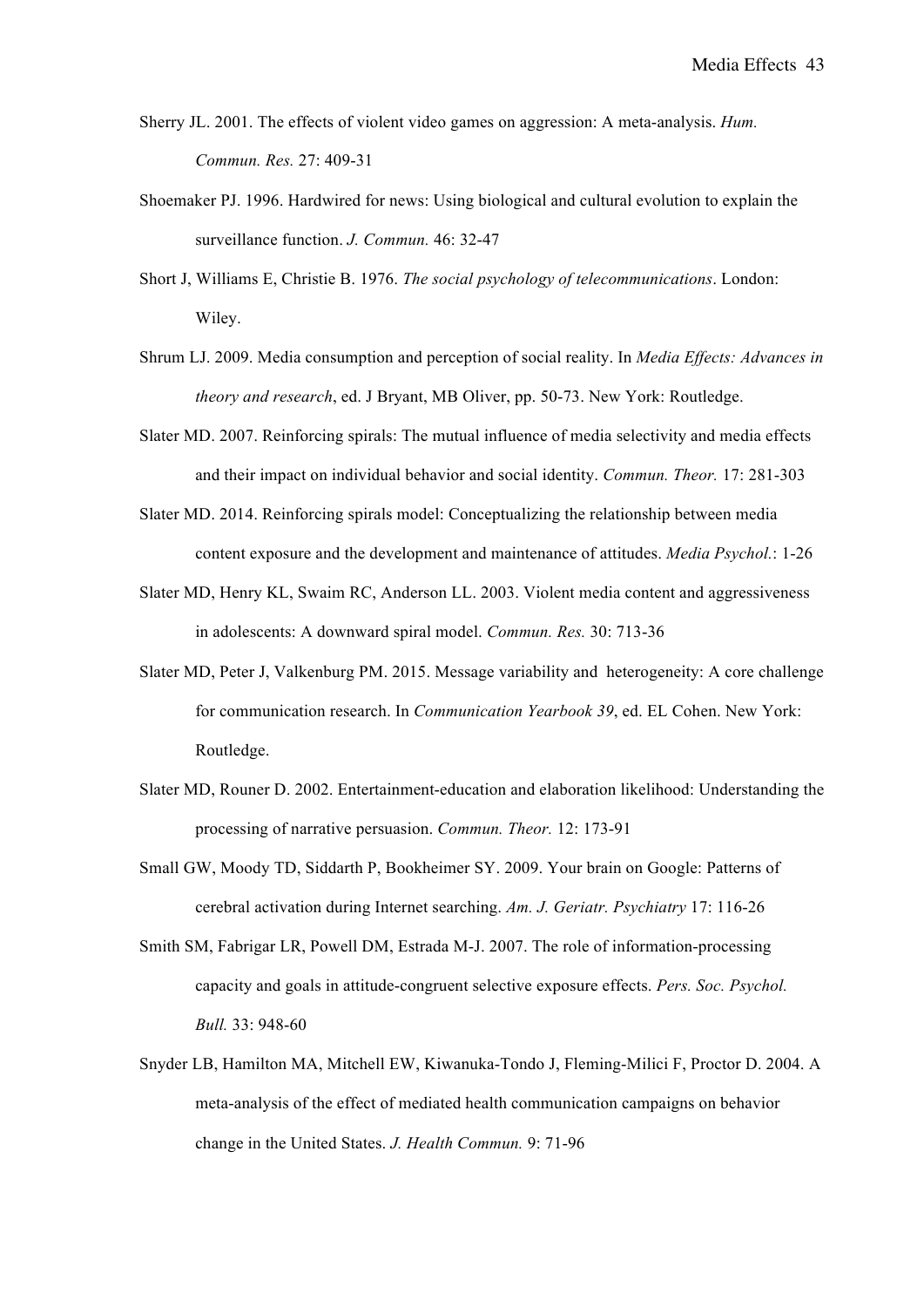- Song H, Zmyslinski-Seelig A, Kim J, Drent A, Victor A, et al. 2014. Does Facebook make you lonely?: A meta analysis. *Comput. Human Behav.* 36: 446-52
- Sproull L, Kiesler S. 1986. Reducing social-context cues: Ectronic mail in organizational communication. *Manage. Sci.* 32: 1492-512
- Stoolmiller M, Gerrard M, Sargent JD, Worth KA, Gibbons FX. 2010. R-rated movie viewing, growth in sensation seeking and alcohol initiation: Reciprocal and moderation effects. *Prev. Sci.* 11: 1-13
- Sundar SS, Jia H, Waddell TF, Huang Y. 2015. Toward a theory of interactive media effects (TIME). In *The handbook of the psychology of communication technology*, ed. SS Sundar, pp. 47-86. New York: Wiley.
- Swanson DL. 1987. Gratification seeking, media exposure, and audience interpretations Some directions for research. *J. Broadcast. Electron.* 31: 237-54
- Taifel H. 1978. Social categorization, social identity, and social comparison. In *Differentiation between social groups: Studies in the social psychology of group relations*, ed. H Taifel, pp. 61-76. London: Academic Press.
- Taifel H, Turner JC. 1979. The social identity theory of intergroup behavior. In *Psychology of intergroup relations*, ed. S Worchel, WC Austin, pp. 7-24. Chicago, IL: Nelson Hall.

Tannenbaum PH, Greenberg BS. 1968. Mass communications. *Annu. Rev. Psychol.* 19: 351-86

Tichenor PJ, Donohue GA, Olien CN. 1970. Mass media flow and differential growth in knowledge. *Public Opin. Q.* 34: 159-70

Toffler A. 1980. *The third wave: The classic study of tomorrow*. New York: Bantam.

Valkenburg PM. 2014. *Schermgaande jeugd [Youth and Screens]*. Amsterdam: Prometheus.

- Valkenburg PM, Cantor J. 2001. The development of a child into a consumer. *J. Appl. Dev. Psychol.* 22: 61-72
- Valkenburg PM, Peter J. 2009. The effects of instant messaging on the quality of adolescents' existing friendships: A longitudinal study. *J. Commun.* 59: 79-97
- Valkenburg PM, Peter J. 2011. Online communication among adolescents: An integrated model of its attraction, opportunities, and risks. *J. Adolesc. Health* 48: 121-27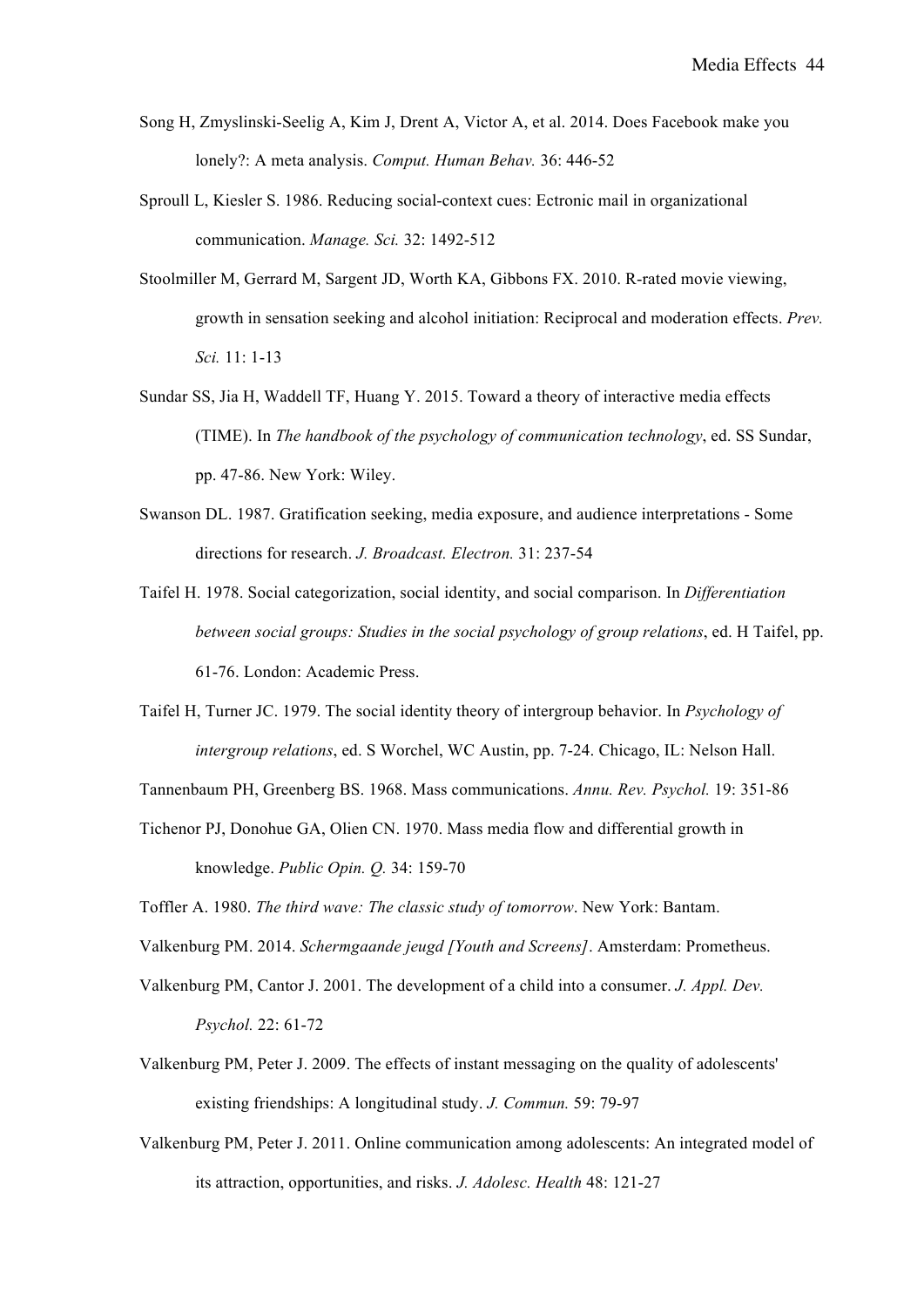- Valkenburg PM, Peter J. 2013a. The differential susceptibility to media effects model. *J. Commun.* 63: 221-43
- Valkenburg PM, Peter J. 2013b. Five challenges for the future of media-effects research. *Int. J. Commun.* 7: 197-215
- Valkenburg PM, Peter J, Schouten AP. 2006. Friend networking sites and their relationship to adolescents' well-being and social self-esteem. *Cyberpsychol. Behav.* 9: 584-90
- Valkenburg PM, Vroone M. 2004. Developmental changes in infants' and toddlers' attention to television entertainment. *Commun. Res.* 31: 288-311
- Van Der Heide B, Schumaker EM, Peterson AM, Jones EB. 2013. The Proteus effect in dyadic communication: Examining the effect of avatar appearance in computer-mediated dyadic interaction. *Commun. Res.* 40: 838-60
- Walther JB. 1992. Interpersonal effects in computer-mediated interaction: A relational perspective. *Commun. Res.* 19: 52-90
- Walther JB. 1996. Computer-mediated communication: Impersonal, interpersonal, and hyperpersonal interaction. *Commun. Res.* 23: 3-43
- Walther JB, Liang YH, DeAndrea DC, Tong ST, Carr CT, et al. 2011a. The effect of feedback on identity shift in computer-mediated communication. *Media Psychol.* 14: 1-26
- Walther JB, Tong ST, DeAndrea DC, Carr C, Van Der Heide B. 2011b. A juxtaposition of social influences: Web 2.0 and the interaction of mass, interpersonal, and peer sources online. In *Strategic uses of social technology: An interactive perspective of social psychology*, ed. Z Birchmeier, B Dietz-Uhler, G Stasser, pp. 172-94. Cambridge, UK: Cambridge University Press.
- Webster JG. 2009. The role of structure in media choice. In *Media choice: A theoretical and empirical overview*, ed. T Hartmann, pp. 221-33. New York: Routledge.

Weiss W. 1971. Mass communication. *Annu. Rev. Psychol.* 22: 309-36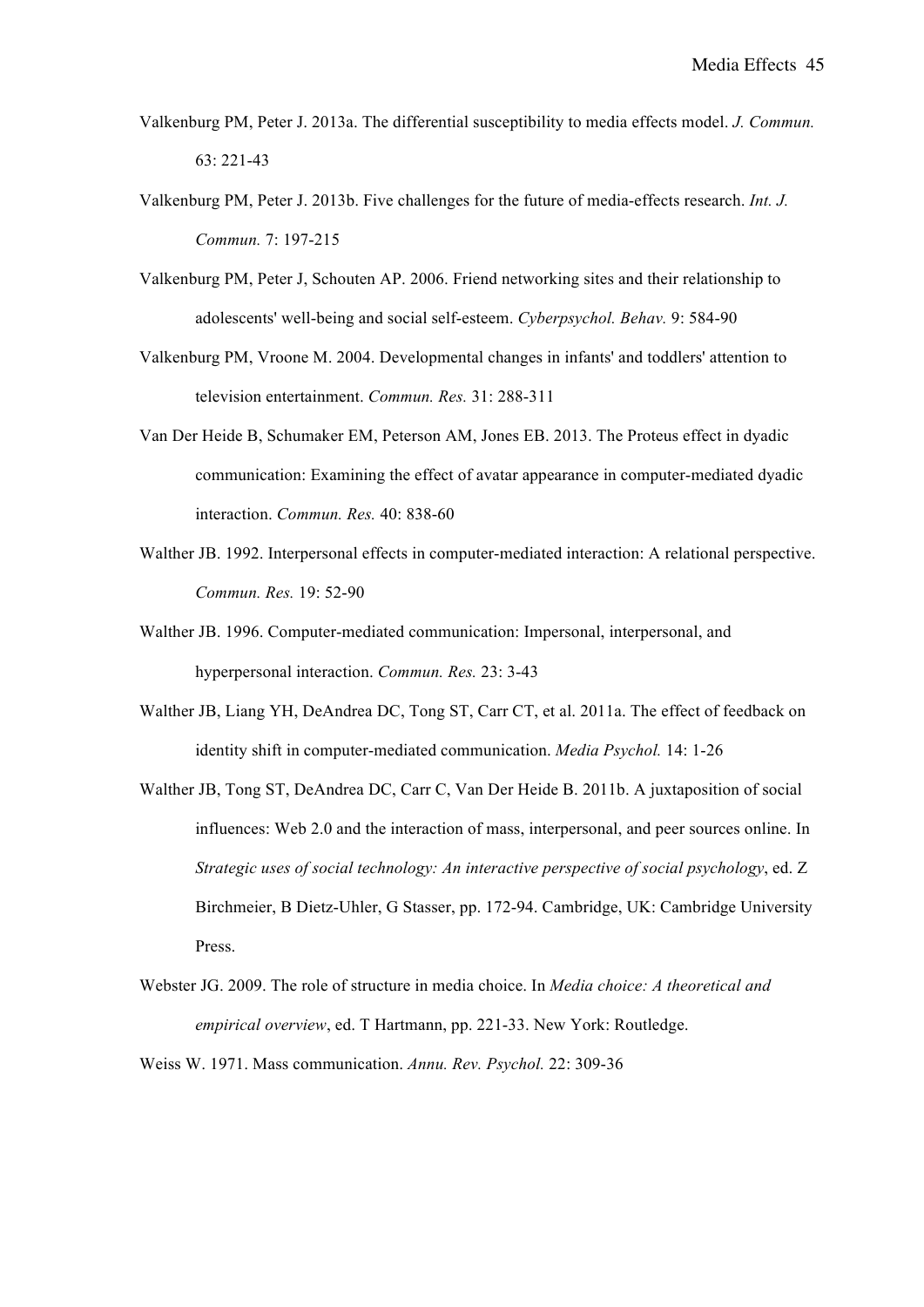- Wellman RJ, Sugarman DB, DiFranza JR, Winickoff JP. 2006. The extent to which tobacco marketing and tobacco use in films contribute to children's use of tobacco: A meta-analysis. *Arch. Pediatr. Adolesc. Med.* 160: 1285-96
- Wood W, Wong FY, Chachere JG. 1991. Effects of media violence on viewers aggression in unconstrained social-interaction. *Psychol. Bull.* 109: 371-83
- Yee N, Bailenson JN, Ducheneaut N. 2009. The Proteus effect: Implications of transformed digital self-representation on online and offline behavior. *Commun. Res.* 36: 285-312
- Zillmann D. 1996. Sequential dependencies in emotional experience and behavior. In *Emotion: Interdisciplinary perspectives*, ed. RD Kavanaugh, B Zimmerberg, S Fein, pp. 243–72. Mahwah, NJ: Erlbaum.
- Zillmann D, Bryant J. 1985. Affect, mood, and emotion as determinants of selective exposure. In *Selective exposure to communication*, ed. D Zillmann, J Bryant, pp. 157-90. Hilldale, NJ: Erlbaum.
- Zillmann D, Chen L, Knobloch S, Callison C. 2004. Effects of lead framing on selective exposure to Internet news reports. *Commun. Res.* 31: 58-81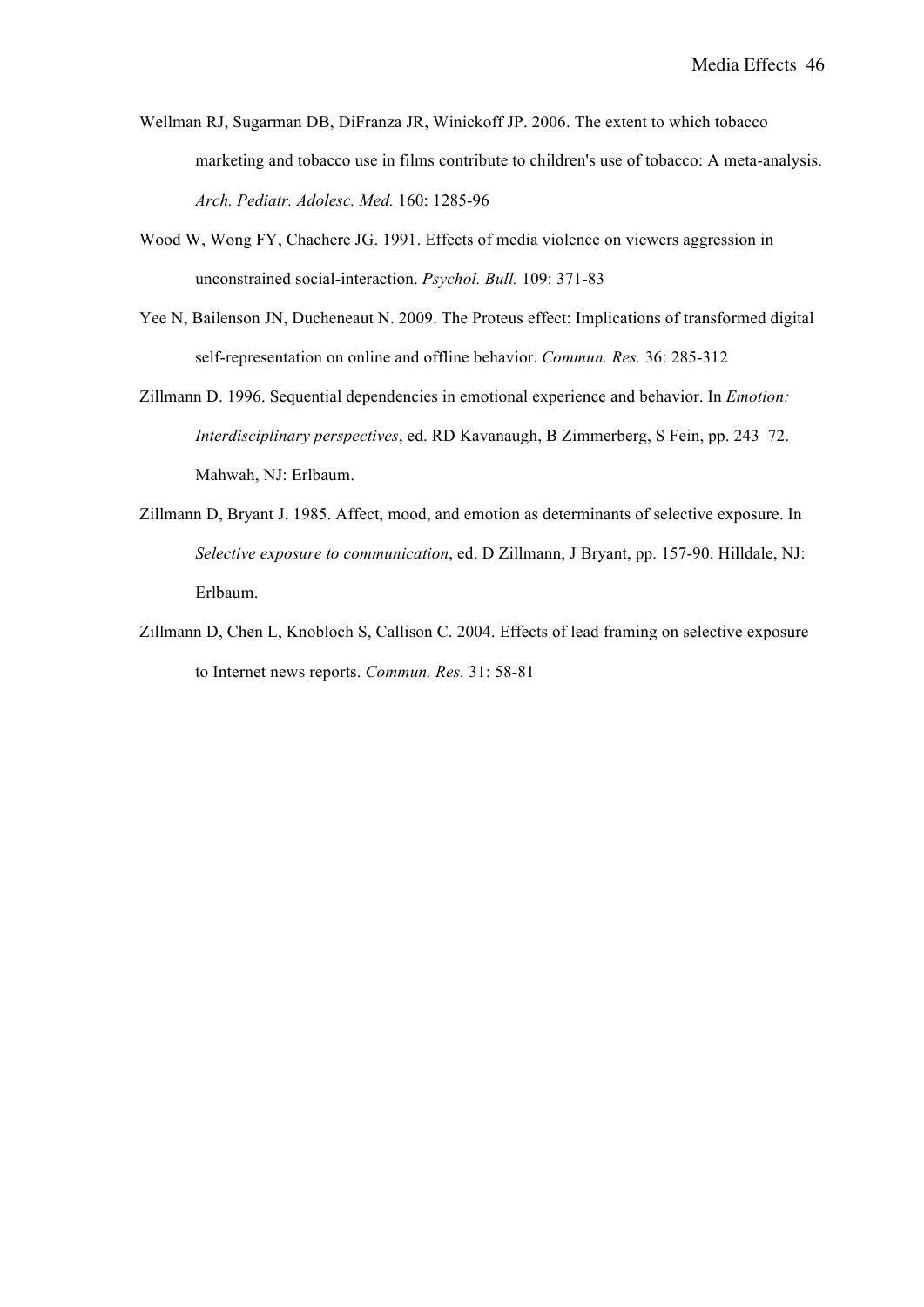# **ACKNOWLEDGEMENTS**

This research was supported by a grant to the first author from the European Research Council under the European Union's Seventh Framework Programme (FP7/2007- 2013)/ERC grant agreement no. [AdG09 249488-ENTCHILD].

# **DISCLOSURE STATEMENT**

The authors are not aware of any affiliations, memberships, funding, or financial holdings that might be perceived as affecting the objectivity of this review.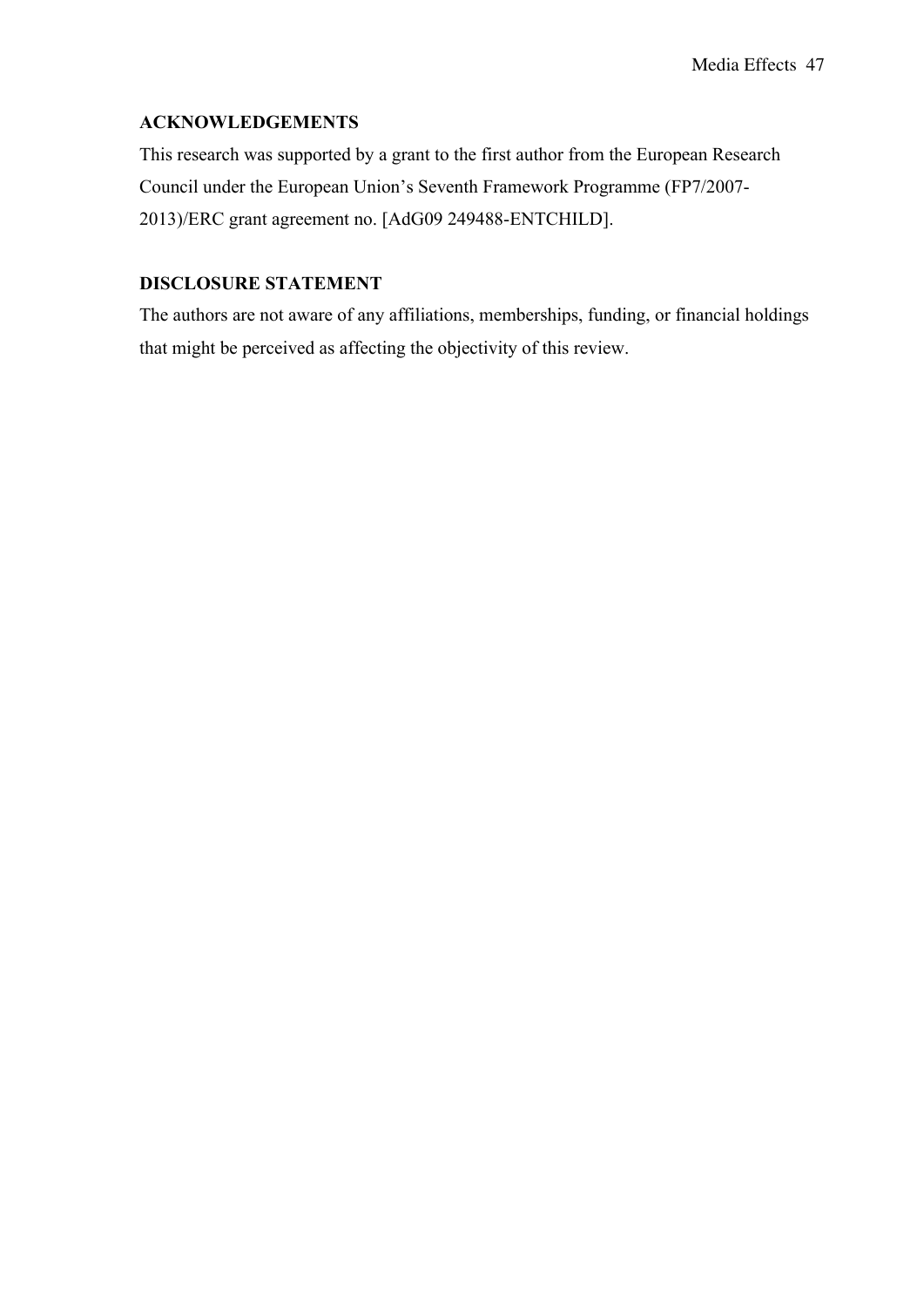Table 1

# *Exemplary Meta-analyses of Media Effects*

| Study                           | Type of media use             | Outcome                    | r                      |
|---------------------------------|-------------------------------|----------------------------|------------------------|
| 1. Wood et al (1991)            | Media violence                | Aggression                 | .13 <sup>a</sup>       |
| 2. Paik and Comstock (1994)     | Media violence                | Antisocial behavior        | .31                    |
| 3. Allen et al (1995)           | Exposure to nudity            | Aggression                 | $-.13$                 |
|                                 | Violent pornography           | Aggression                 | .21                    |
| 4. Anderson and Bushman (2001)  | Video game use                | Aggression                 | .19                    |
|                                 |                               | Prosocial behavior         | $-16$                  |
| 5. Sherry (2001)                | Violent video game use        | Aggression                 | .15                    |
| 6. Snyder et al (2004)          | Health campaigns              | Suit belt use              | .15                    |
|                                 |                               | Alcohol consumption        | .09                    |
|                                 |                               | Smoking                    | .05                    |
| 7. Marshall et al (2004)        | Television viewing            | Fatness/phys. activity     | $.08/-13$              |
|                                 | Video game use                | Fatness/phys. activity     | $.12/-.14$             |
| 8. Wellman et al (2006)         | Tobacco use in media          | Attitudes t/w smoking      | $.17^{\rm a}$          |
|                                 |                               | Smoking initiation         | .22                    |
| 9. Desmond and Garveth (2007)   | Exposure to advertising       | <b>Brand attitude</b>      | .15                    |
|                                 |                               | Product selection          | .15                    |
| 10. Barlett et al (2008)        | Media use                     | Male body esteem           | $-.11$                 |
|                                 |                               | Male body satisfaction     | $-.10$                 |
| 11. Grabe et al (2008)          | Media use                     | Body satisfaction          | $-.14$                 |
|                                 |                               | Internalization thin ideal | $-.19$                 |
|                                 |                               | Eating behaviors/beliefs   | $-.15$                 |
| 12. Savage and Yancey (2008)    | Media violence/ panel studies | Criminal aggression        | .12                    |
|                                 | Media violence/ Exp. studies  | Criminal aggression        | .06                    |
| 13. Ferguson and Kilburn (2009) | Media violence                | Aggression                 | .08                    |
| 14. Boulianne (2009)            | Internet use                  | Political engagement       | .07                    |
|                                 | Online news use               | Political engagement       | .13                    |
| 15. Mares and Woodard (2005)    | Child use of positive media   | Positive interaction       | .24                    |
|                                 |                               | Altruism                   | .37                    |
|                                 |                               | Stereotype reduction       | .20                    |
| 16. Anderson et al (2010)       | Video games                   | Aggression                 | .19                    |
| 17. Powers et al (2013)         | Video games                   | Spatial imagery            | .13 / .36 <sup>a</sup> |
|                                 | (quasi/true experiments)      | <b>Executive function</b>  | .21 / .08              |
| 18. Nikkelen et al (2014)       | Media use/Media violence      | ADHD-related behaviors     | .12 / .12              |
| 19. Song et al (2014)           | Facebook use                  | Loneliness                 | .17                    |
| 20. Pearce and Field (2015)     | Exposure to scary television  | Fear/anxiety               | .18                    |
|                                 |                               |                            |                        |

<sup>a</sup> Differing effect sizes (e.g. Odds Ratio, Cohen's *d*) were transformed to correlations (*r*).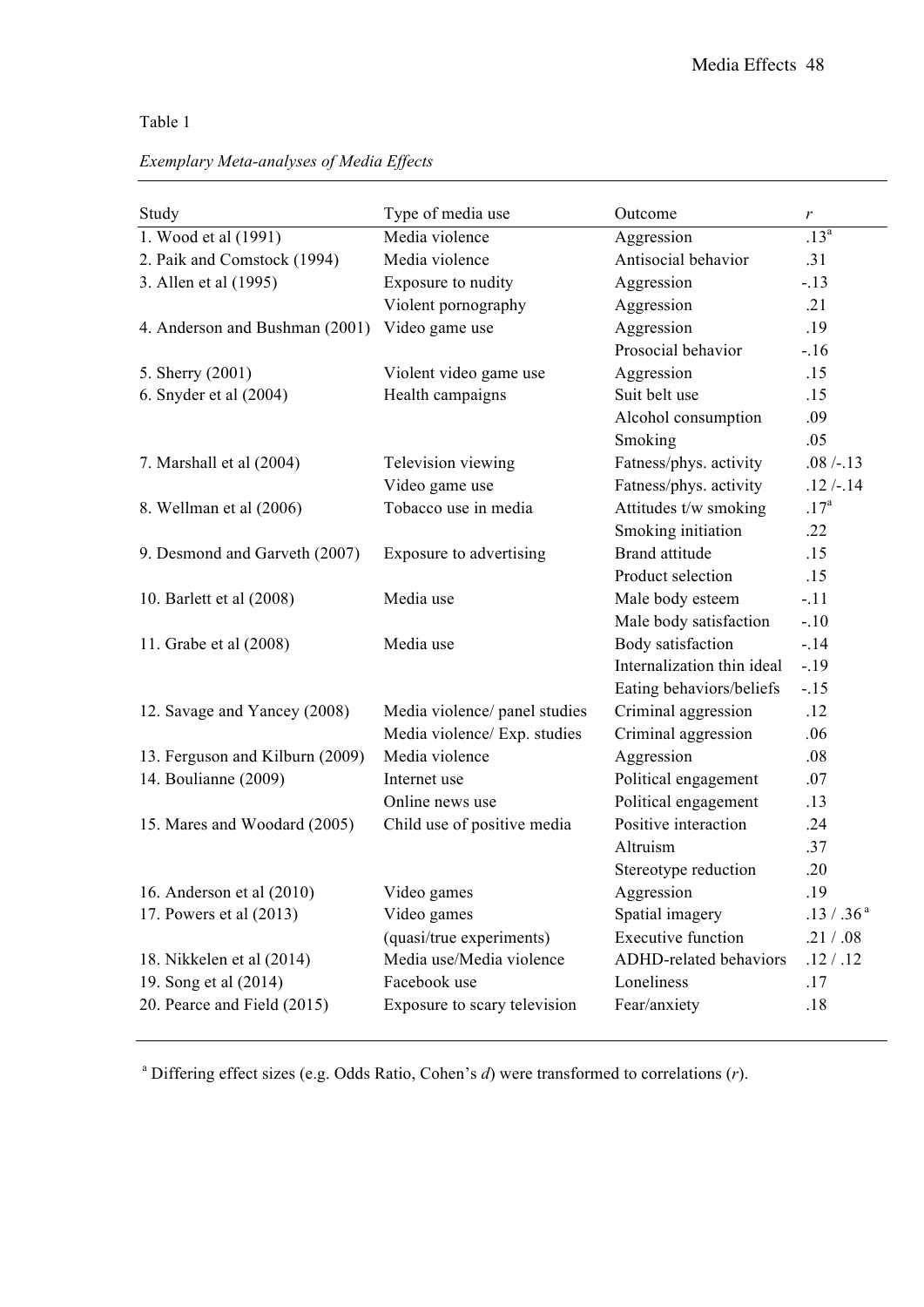# Table 2

### *Well-Cited Micro-level Media Effects Theories*

| Author(s)                                             | Theory/Model                                        | # cited <sup>1</sup> | Description                                                                                                                                                         |
|-------------------------------------------------------|-----------------------------------------------------|----------------------|---------------------------------------------------------------------------------------------------------------------------------------------------------------------|
| Lazarsfeld et al (1948)<br>Katz and Lazarsfeld (1955) | Two-Step Flow<br>Theory                             | 6,161<br>4,789       | Argues that media effects are indirect<br>rather than direct and established through<br>the personal influence of opinion leaders.                                  |
| McCombs and Shaw (1972)                               | <b>Agenda Setting</b><br>Theory                     | 6,390                | Describes how news media can influence<br>the salience of topics on the public<br>agenda.                                                                           |
| Tichenor et al (1970)                                 | Knowledge Gap<br>Theory                             | 1,413                | Discusses how mass media can increase<br>the gap in knowledge between those of<br>higher and lower socioeconomic status.                                            |
| Katz et al (1973)<br>Rosengren (1974)                 | Uses-and-<br>Gratifications Theory                  | 901<br>481           | Attempts to understand why and how<br>people actively seek out specific media to<br>satisfy specific needs.                                                         |
| Gerbner et al (1980)                                  | <b>Cultivation Theory</b>                           | 1,297                | Argues that the more time people spend<br>'living' in the television world, the more<br>likely they are to believe the social reality<br>portrayed on television.   |
| Berkowitz (1984)                                      | Priming Theory                                      | 677                  | Argues how media effects depend on the<br>preconceptions that are already stored in<br>human memory.                                                                |
| Petty and Cacioppo (1986)                             | Elaboration<br>Likelihood Model                     | 5,086                | Explains how mediated stimuli are<br>processed (via either the central or<br>peripheral route), and how this processing<br>influences attitude formation or change. |
| Entman (1993)                                         | Framing                                             | 6,597                | Discusses how the media draw attention                                                                                                                              |
| Scheufele (1999)                                      | Framing as a Theory<br>of Media Effects             | 2,196                | to certain topics and place them within a<br>field of meaning (i.e., frame), which in<br>turn influences audience perceptions.                                      |
| Lang $(2000)$                                         | Limited Capacity<br>Model                           | 884                  | Analyses how people's limited capacity<br>for information processing affects their<br>memory of, and engagement with,<br>mediated messages.                         |
| Bandura (2002)                                        | Social Cognitive<br>Theory of Mass<br>Communication | 1,360                | Analyzes the psychological mechanisms<br>through which symbolic communication<br>through mass media influences human<br>thought, affect, and behavior.              |
| Slater $(2007)^2$                                     | Reinforcing Spiral<br>Theory                        | 234                  | Argues that factors close to one's identity<br>act as both a predictor and an outcome of<br>media use.                                                              |

Note. 1 Citations in Google Scholar. 2 Slater's (2007) theory did not show up as a well-cited theory in the bibliographic studies of Bryant and Miron (2004), Potter (2012), and Potter and Riddle (2007) but its citations have increased considerably after those publications appeared.